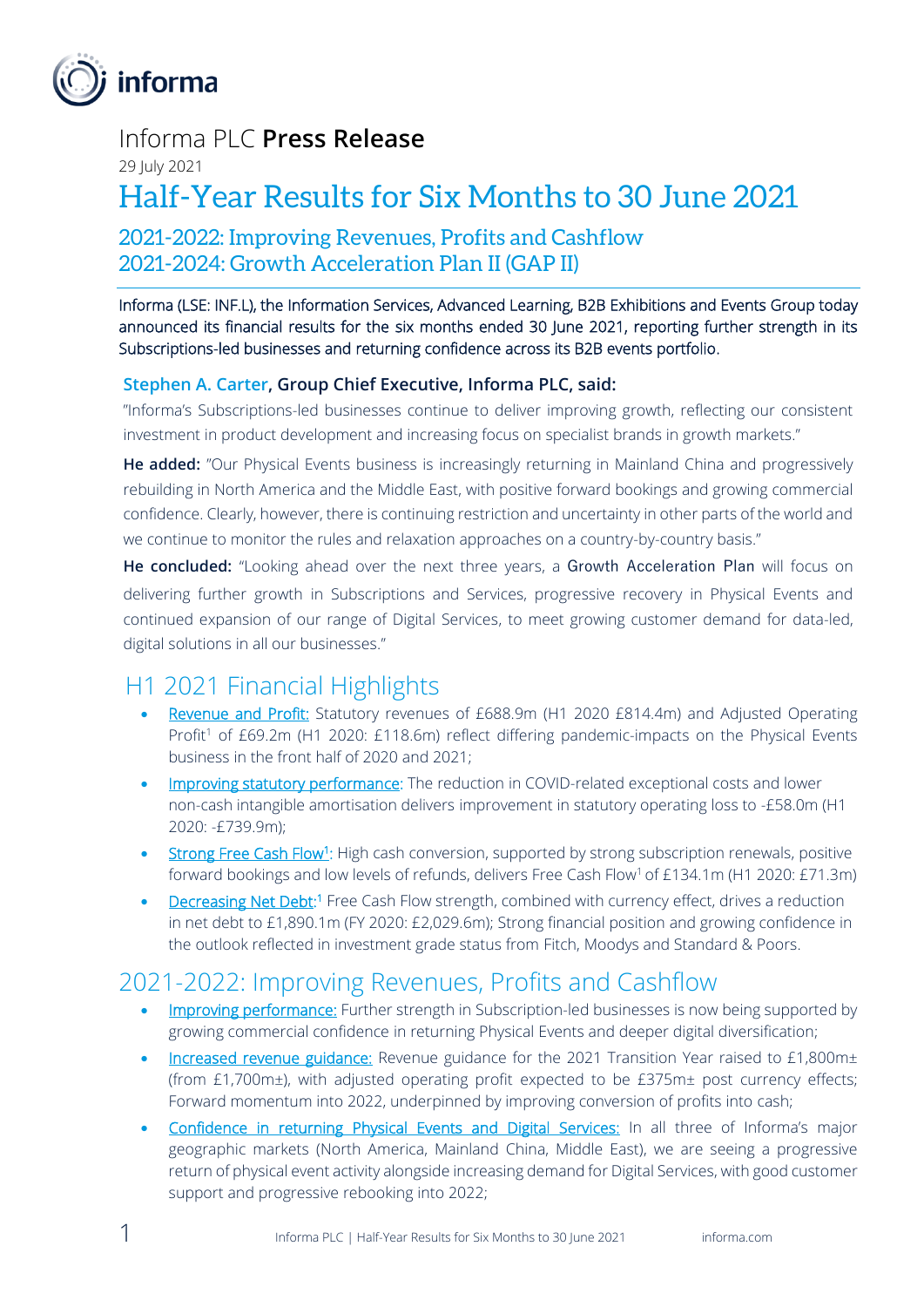

- **Strength at Taylor & Francis:** Strong first half performance (H1 URG: 3.0%), reflecting flexible, customer-led approach and consistent investment, including in Open Research. Robust subscription renewals, strength in eBooks and full pipeline of Open Research activity expected to deliver 2%+ underlying revenue growth in the full year;
- Accelerating growth at Informa Intelligence: Strong demand for specialist data and content, combined with consistent product investment continuing to deliver higher levels of growth (H1 URG: 7.9%). Strong forward sales pipeline and further growth in annualised contract values, most notably in Pharma, sees full year 2021 underlying revenue growth guidance raised to 4.5%+;
- Informa Intelligence increasing portfolio focus: Continuing focus in three core markets of Pharma, Maritime and Finance. Market launch of *Curinos*, a new brand providing competitive intelligence to the Retail Banking market, alongside *EPFR Global* and *IGM* brands in Finance, *Lloyd's List* in Maritime, and *Citeline* and *Trialscope* in Pharma. Confirmation of disposal of *Barbour EHS*, one of three non-core brands under review, with ongoing discussions in relation to *Asset Intelligence* and *Barbour ABI.*

## 2021-2024: Growth Acceleration Plan II (GAP II)

As we approach the end of the Transition Year, using our proven GAP methodology, Informa will implement GAP II, a programme to accelerate our strategy of Market Specialisation and increase Digitisation in all our businesses, thereby expanding our addressable audiences, improving the mix and quality of our revenue and bringing us closer to our markets and customers.

- Market Specialisation: Informa's strategy of building depth around specific customer markets and subject categories delivered through the pandemic and is providing momentum on the way out, both within our Subscriptions-led businesses and across our portfolio of B2B Physical Events brands and B2B Digital Services;
- Digital Acceleration: Accelerated customer adoption of digital technology through the last 18 months is driving change and creating new opportunities, providing scope to extend brands to broader audiences, deepen connections to customers and further expand in specialist Digital Services;
- **Digital Information & Knowledge Services:** Following five years of investment and focus, in Informa Intelligence and Taylor & Francis we are further advanced on data management and digital product development, which is delivering increased customer retention and improving underlying growth.
- Enhanced B2B Digital Services: Across our three B2B businesses (Informa Markets, Informa Connect, Informa Tech), we have accelerated our digital commitment in three areas: Smart Events, Content Marketing & Audience Access, Data Analytics & Purchasing Intent. Through IIRIS, our centralised and shared platform for collecting, collating and curating all our B2B audience data, we are building the capabilities to further increase the quality and reach of our digital service offering.
- **FasterForward on ESG:** Another key component of GAP II will be further operationalising the sustainability commitments within our **FasterForward** programme, including on renewable energy, efficient offices, and the increasingly positive role large-scale B2B events can make as effective, carbon-efficient consolidators of business travel.
- Capital Markets Day: Further details on the approach and ambitions of the 2021-2024 GAP II will be provided at a Capital Markets Day on Tuesday 7 December.

1 In this report we refer to non-statutory measures including underlying results, as defined in the Financial Review on page 9 and Glossary on page 49.

## **Enquiries**

| <b>Stephen A. Carter, Group Chief Executive</b>                 | +44 (0) 20 7017 5771                      |
|-----------------------------------------------------------------|-------------------------------------------|
| <b>Gareth Wright, Group Finance Director</b>                    | +44 (0) 20 7017 7096                      |
| <b>Richard Menzies-Gow, Director of IR &amp; Communications</b> | +44 (0) 20 3377 3445                      |
| Tim Burt / Zoë Watt - Teneo                                     | +44 (0) 7583 413254 / +44 (0) 7713 157561 |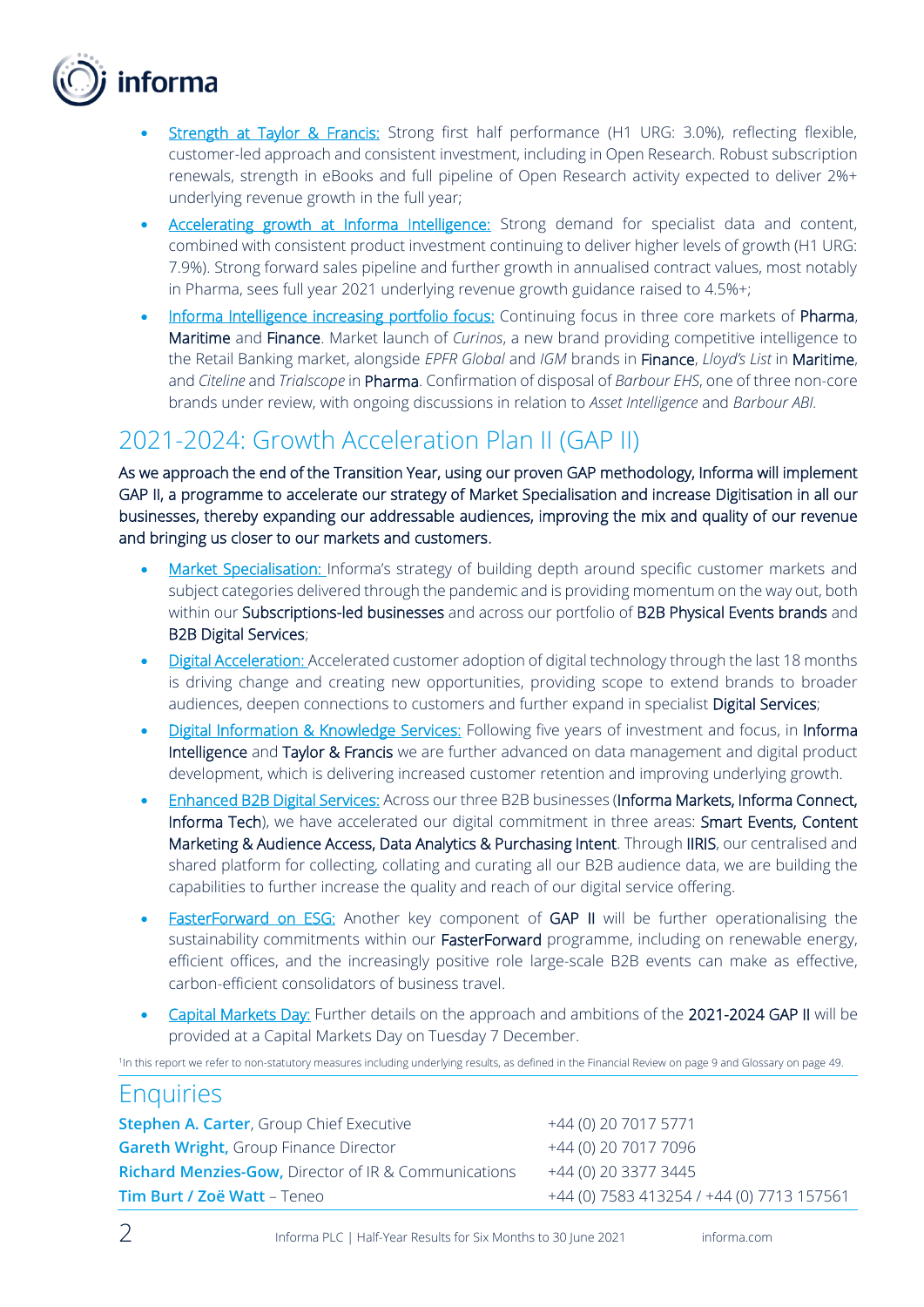

## H1 2021 Financial Summary

|                                             | H1 2021 | H <sub>1</sub> 2020 | Reported | Underlying <sup>1</sup> |
|---------------------------------------------|---------|---------------------|----------|-------------------------|
|                                             | £m      | £m                  | %        | %                       |
| Revenue                                     | 688.9   | 814.4               | (15.4)   | (7.5)                   |
| Statutory operating loss                    | (58.0)  | (739.9)             | n/a      |                         |
| Adjusted operating profit <sup>2</sup>      | 69.2    | 118.6               | (41.7)   | (2.5)                   |
| Adjusted operating margin $(\%)^2$          | 10.0    | 14.6                | (31.2)   |                         |
| Operating cash flow <sup>2</sup>            | 175.7   | 183.5               | (4.3)    |                         |
| Statutory loss before tax                   | (91.0)  | (801.2)             | n/a      |                         |
| Adjusted profit before tax <sup>2</sup>     | 36.3    | 71.0                | (48.9)   |                         |
| Statutory diluted earnings per share (p)    | (6.1)   | (56.9)              | n/a      |                         |
| Adjusted diluted earnings per share $(p)^2$ | 1.7     | 5.0                 | (66.0)   |                         |
| Free cash flow <sup>2</sup>                 | 134.1   | 71.3                | 88.1     |                         |
| Net debt (incl. IFRS 16) <sup>2</sup>       | 1,890.1 | 1,947.9             | (3.0)    |                         |

## H1 2021 Divisional Highlights

|                                               | H1 2021 | H1 2020 | Reported | Underlying <sup>1</sup> |
|-----------------------------------------------|---------|---------|----------|-------------------------|
|                                               | £m      | £m      | %        | %                       |
| <b>Informa Markets</b>                        |         |         |          |                         |
| Revenue                                       | 187.6   | 282.1   | (33.5)   | (29.3)                  |
| Statutory operating loss                      | (118.6) | (380.0) | n/a      |                         |
| Adjusted operating (loss)/profit <sup>2</sup> | (43.3)  | 12.9    | n/a      | (1,459)                 |
| Adjusted operating margin <sup>2</sup> (%)    | n/a     | 4.6     |          |                         |
| <b>Informa Connect</b>                        |         |         |          |                         |
| Revenue                                       | 35.8    | 66.0    | (45.8)   | (6.8)                   |
| Statutory operating loss                      | (23.0)  | (147.3) | n/a      |                         |
| Adjusted operating loss <sup>2</sup>          | (15.1)  | (19.3)  | n/a      | 58.0                    |
| Adjusted operating margin <sup>2</sup> (%)    | n/a     | n/a     |          |                         |
| <b>Informa Tech</b>                           |         |         |          |                         |
| Revenue                                       | 58.1    | 59.8    | (2.8)    | 12.9                    |
| Statutory operating loss                      | (14.1)  | (303.4) | n/a      |                         |
| Adjusted operating profit/(loss) <sup>2</sup> | (5.6)   | (19.8)  | n/a      | 79.0                    |
| Adjusted operating margin <sup>2</sup> (%)    | n/a     | n/a     |          |                         |
| <b>Informa Intelligence</b>                   |         |         |          |                         |
| Revenue                                       | 162.2   | 150.0   | 8.1      | 7.9                     |
| Statutory operating profit                    | 38.7    | 29.0    | 33.4     |                         |
| Adjusted operating profit <sup>2</sup>        | 47.2    | 47.6    | (0.8)    | 4.8                     |
| Adjusted operating margin <sup>2</sup> (%)    | 29.1    | 31.7    |          |                         |
| <b>Taylor &amp; Francis</b>                   |         |         |          |                         |
| Revenue                                       | 245.2   | 256.5   | (4.4)    | 3.0                     |
| Statutory operating profit                    | 59.0    | 61.8    | (4.5)    |                         |
| Adjusted operating profit <sup>2</sup>        | 86.0    | 97.2    | (11.5)   | 3.6                     |
| Adjusted operating margin <sup>2</sup> (%)    | 35.1    | 37.9    |          |                         |

<sup>1</sup>In this document we refer to Statutory and Underlying results. Underlying figures are adjusted for acquisitions and disposals, the phasing of events including biennials, the impact of changes from new accounting standards and accounting policy changes, and the effects of currency. It includes, on a pro-forma basis, results from acquisitions from the first day of ownership in the comparative period and excludes results from sold businesses from the date of disposal in the comparative period. Statutory figures exclude such adjustments. Alternative performance measures are detailed in the Glossary. 2 In this document we also refer to Statutory and Adjusted results, as well as other non-statutory financial measures. Adjusted results are prepared to provide an alternative measure to explain the Group's performance. Adjusted results exclude adjusting items as set out in Note 4 to the Financial Statements. Operating Cash Flow, Free Cash Flow, net debt and other non-statutory measures are discussed in the Financial Review and the Glossary.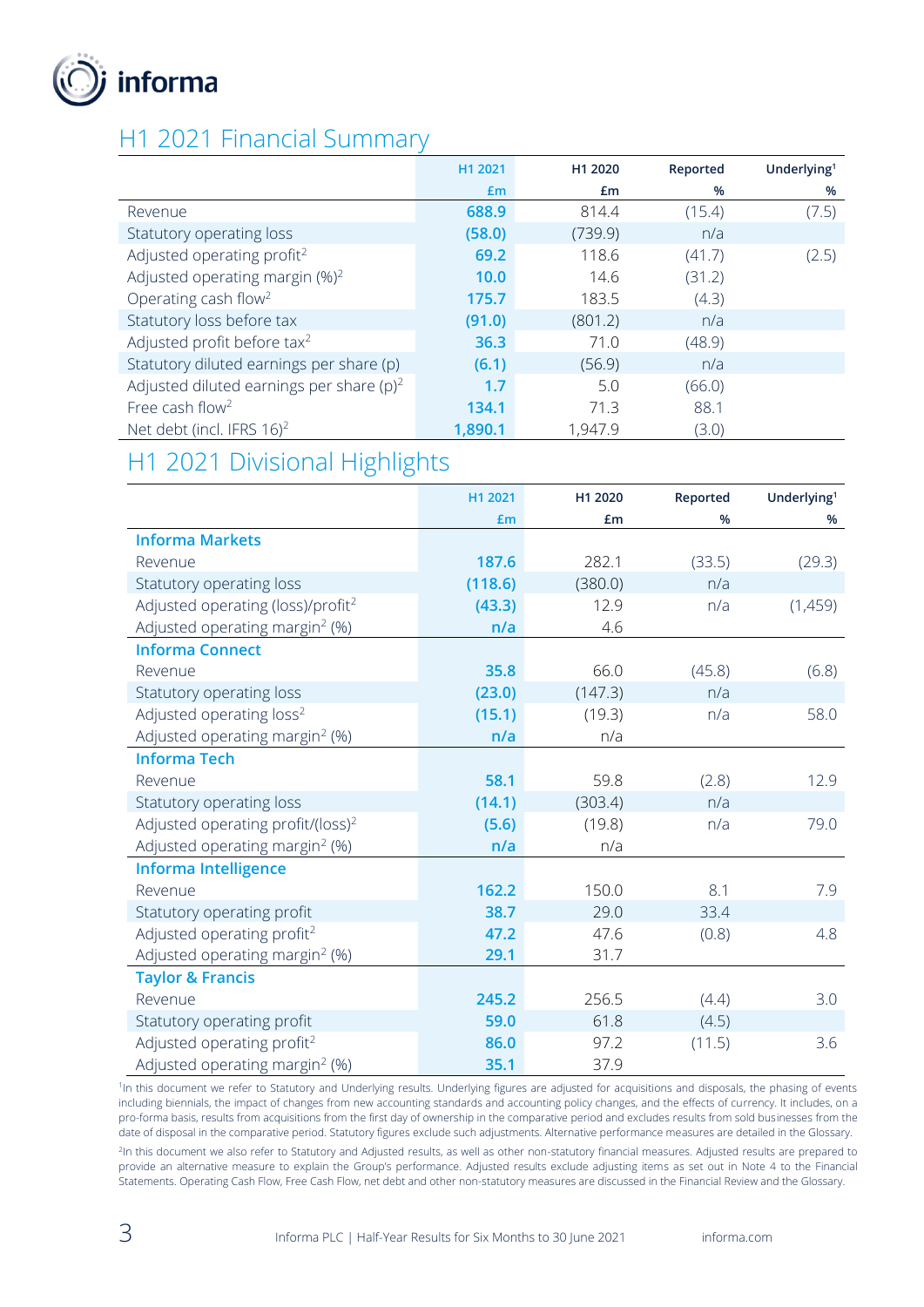

## Trading Outlook

## **2021-2022: Improving Revenue, Profits and Cashflow**

We are seeing further strength in our Subscriptions-led businesses and continued progress in B2B Digital Services now supported by the progressive return of Physical Events.

The pace and rate of Physical Events return continues to vary by region, with Mainland China most advanced, having been running major physical event brands for over a year post-pandemic. However, our largest market, North America, is also returning, as is the Middle East. The return of Physical Events in Europe is scheduled but later in the year.

We are focused on delivering as full a schedule as possible in 2022, when increasing customer confidence and the return to more relevant Industry calendar cycles will provide a better product experience.

In 2021, we are continuing to make scheduling decisions on a brand-by-brand basis, informed by customer feedback and with the focus on long-term value. For some markets and brands, like Construction (*World of Concrete)* and Healthcare (*Arab Health/Medlab)*, this has seen us stage more targeted out-of-cycle events this year, supported by additional marketing support and continued investment in AllSecure security and hygiene measures. For others, like Brand Licensing (*Licensing Expo)* and Environmental Services (*WWETT)*, we are focusing efforts on 2022. In the next quarter, we will stage events in CyberSecurity (*Black Hat*), Fashion (*Magic*) and Health & Nutrition (*Natural Products Expo East*), amongst others.

Guidance for full year 2021 revenue increased to £1,800m±.

Guidance for adjusted operating profit of £375m±, including currency effects.

#### **Continuing strength in Subscriptions-led businesses**

Our Subscriptions-led businesses performed strongly in the first six months of the year and momentum remains positive, with customer retention high and annualised contract values growing consistently.

In **Taylor & Francis**, Subscription renewals remain robust, as does forward growth. In Royalty-Based Publishing (including our Books business), consistent expansion of our front list and a strong focus on identifying underserved subject areas continues to produce results, aided by a full period of access to university libraries and bookshops through the first half, unlike in H1 2020.

In Open Research, our investment in building a platform of scale and quality, with a broad base of flexible, customer-led offerings for authors, funders and institutions, continues to deliver. This is reflected in the volume of open research articles published in the first half, which were +20% on the same period in 2020.

#### Underlying revenue growth guidance for 2021 increased to 2%+.

In **Informa Intelligence**, consistent levels of product investment and a clear focus on the quality of service offering continues to deliver improving underlying growth.

Our strategy to focus our portfolio on specialist markets where we have real strengths in brand, in data and in specialist expertise, is also proving effective. The disposal (c£35m, c14x EBITDA) of our Health & Safety information and registration business (*Barbour EHS)* will further improve our portfolio focus.

In each of our three core markets - Pharma (clinical trials intelligence and MedTech market data), Finance (mortgage pricing intelligence and international fund flow data) and Maritime (real-time tracking of global shipping and cargo) - we provide data and intelligence that delivers tangible value through competitive intelligence and real-time market analysis, therefore enabling better decision making.

In the Retail Banking market we have completed the combination of *FBX* and *Novantas* to create *Curinos, a* new Business and Brand providing competitive intelligence and decision support tools to consumer & commercial institutions. This includes product and pricing analytics and digital optimization tools that enable customers to make more profitable, data-driven decisions faster.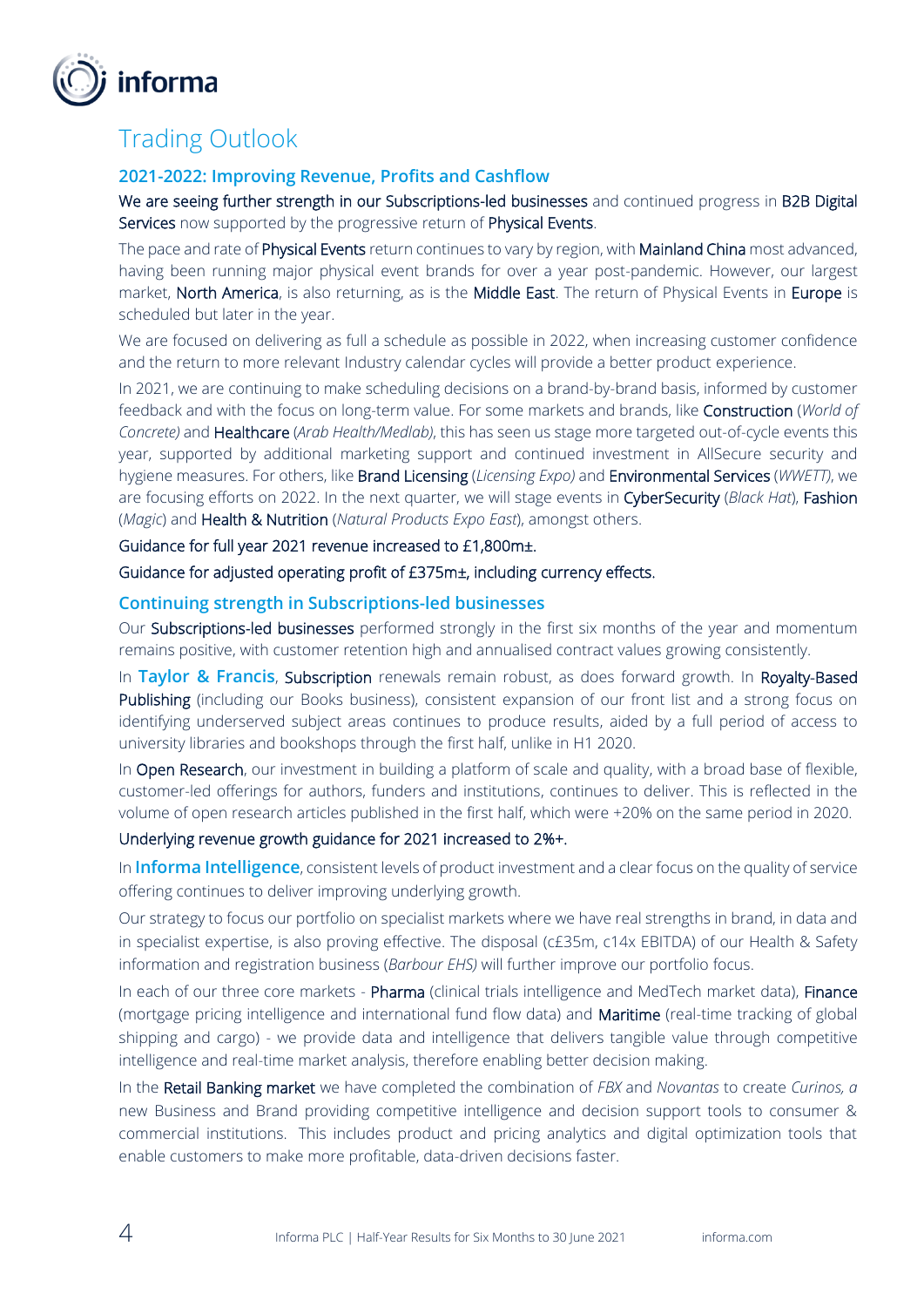

In Pharma, we seek to enable drug development companies to plan and deliver more efficient clinical trials, using proprietary data and sophisticated analytical tools to provide intelligent insights into key decisions around timing, location and approach. We have expanded our range of services in regulatory compliance and patient recruitment, the latter combining our deep market knowledge and broad customer reach to help identify the most suitable patients for trials, something that can save drug companies hundreds of millions of dollars in lost time and investment.

#### Underlying revenue growth guidance for 2021 increased to 4.5%+.

#### **Specialist B2B Events and Digital Services**

As we move into the second half, we are starting to confirm schedules and plans for our Brands in Informa Markets, Informa Connect and Informa Tech for 2022, when many will return to more relevant industry calendar cycles. In the 2021 Transition Year, we continue to remain flexible, planning for Physical Events where it is feasible, makes sense for customers and for the brands, whilst continuing to expand our B2B Digital Services offering.

Digital Services will be a growing element of the product mix, providing an opportunity to extend and enhance our specialist B2B communities through Smart Events, Specialist Content and Specialist Marketing Services. In the US, in particular, some of our brands have been generating revenue in these areas for some time, providing a strong foundation from which to expand this capability into other verticals.

This activity brings us closer to customers and provides deeper insight into market trends and individual preferences. It also generates significant volumes of first party data, from identification and firmographic data to real-time customer behavioural data.

Through our proprietary data and analytics platform, IIRIS, we are building the capabilities to capture, manage and curate consented customer data in a way that drives value, either in better informing traditional product development and customer targeting, or in the creation of a new range of audience solutions that provide highly qualified and targeted customer access or insight into purchasing intent.

Demand for face-to-face platforms remains strong and this is increasingly evident as more markets open up, particularly amongst commercial SMEs, for whom the trade show remains highly valuable.

In Mainland China, over the last 12 months since reopening, we have seen a consistent and progressive recovery in Physical Events activity, to the extent that some of our major brands in Beauty & Aesthetics (*China Beauty Expo),* have more than offset the absence of international participation through domestic strength. Rebooking trends in the region for 2022 are robust, with the possibility that total revenue in Mainland China could return close to 2019 levels, notwithstanding international quarantine measures remain in place, as does limited cross-border participation.

In North America and the Middle East, the returning schedule is one year behind China, with shortened sales cycles, and active decisions to make between an off-cycle return in 2021 or an on-cycle return in 2022.

Where we have already brought our brands back to market in North America and the Middle East, participation levels have been broadly as expected, with the number of exhibitors running around half of 2019 levels and with overall participation running at around 35-40%.

We expect participation levels to build over time and this is evident in the commitments we have for later in 2021, particularly where brands are running on a favourable industry calendar cycle. We are seeing progressive rebooking for 2022, giving us further confidence in our planned growth and recovery period through 2021-2024.

### **Board Update**

Following the retirement of two Directors from the Board in June, Stephen Davidson has joined the Audit Committee, effective from July 2021.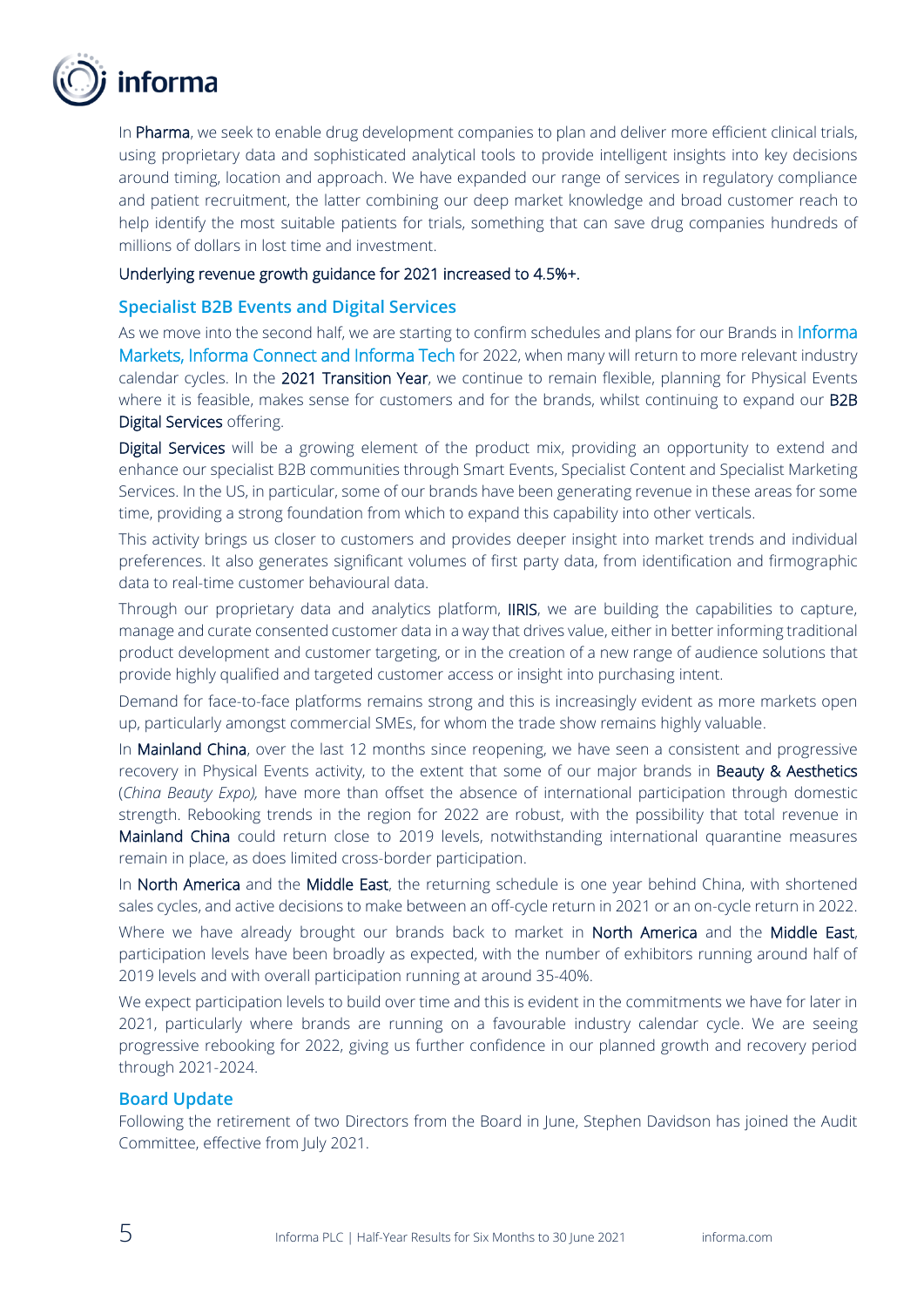

## 2021-2024 Growth Acceleration Plan II ("GAP II")

Informa will implement a new *Growth Acceleration Plan* through 2021-2024, applying our growth focused operating methodology to accelerate our strategy of Market Specialisation and further expand in Digital Services. This will help us expand addressable audiences, improve the mix and quality of our revenue and bring us closer to customers.

### **Digital acceleration and post-COVID business trends**

The COVID-19 pandemic has accelerated the adoption of digital technology in the workplace, underlining the efficiency of digital communications but also its shortcomings, with some types of work tasks and meetings far more suited to digital delivery than others.

In our events businesses, this delineation is also becoming clearer, with many of our content-led events, where participants are absorbing information, listening to speakers, asking questions etc, migrating online and/or to a hybrid model effectively, often attracting new audiences that never previously attended Physical Events.

Our transaction-driven events and exhibitions provide direct product exposure, direct access to customers, direct competitor insight and a rounded industry view that translates less naturally to a digital environment.

However, even here, where a direct digital alternative does not readily translate, the power of digital technology is increasingly being applied to deliver value for customers through pre-show discovery and planning, event registration, hybrid access and post-show education and connections.

## **Business travel volumes and indicators: B2B Events as an effective, carbon efficient consolidator of business travel**

The rapid adoption of digital technology has implications for business travel and this is reflected in forward forecasts on airline volume and recovery, something we track through our *CAPA* aviation data business.

Its latest data, which is free-to-access at [\(www.informa.com/capa\)](http://www.informa.com/capa), shows that in Mainland China, domestic air travel has already recovered ahead of 2019 levels, whilst in the US, passenger volumes have been increasing rapidly since May but remain c20% below 2019 levels. Much of the US recovery to date has been driven by leisure travel and whilst corporate air ticket sales have picked up rapidly in recent weeks, our customer research indicates that US business travel will likely remain muted through the remainder of 2021 due to ongoing corporate travel restrictions and locked budgets for the year. As health concerns subside, airline capacity recovers and travel budgets are reinstated, we then expect a progressive recovery through 2021-2024, led by the commercial SME community, for whom the industry trade show is often a critical platform for launching products and securing business for the year ahead.

The efficiency of digital communication is expected to have some long-term impact on business travel. Our research suggests that internal company meetings and single company closed events will, to a much greater extent, be delivered through technology. Where business travel does return, there is an expectation it will be much more efficient and purposeful, with the average duration lengthening to incorporate multicustomer meetings and multi-industry access in a single trip.

All these trends lend themselves to Informa's major brands and services, which by their very nature deliver highly efficient platforms for whole industries to meet and do business. In much the same way that digitisation increased the value of face-to-face interactions with customers before the pandemic, we believe that post-pandemic, platforms that act as consolidators of business travel will become increasingly valuable.

### **Market Specialisation, Digitisation and GAP II**

Informa's long-term focus on building depth in a range of customer markets and specialist subject categories has served us well through the pandemic, keeping us close to customers and ensuring our products and services have remained relevant throughout.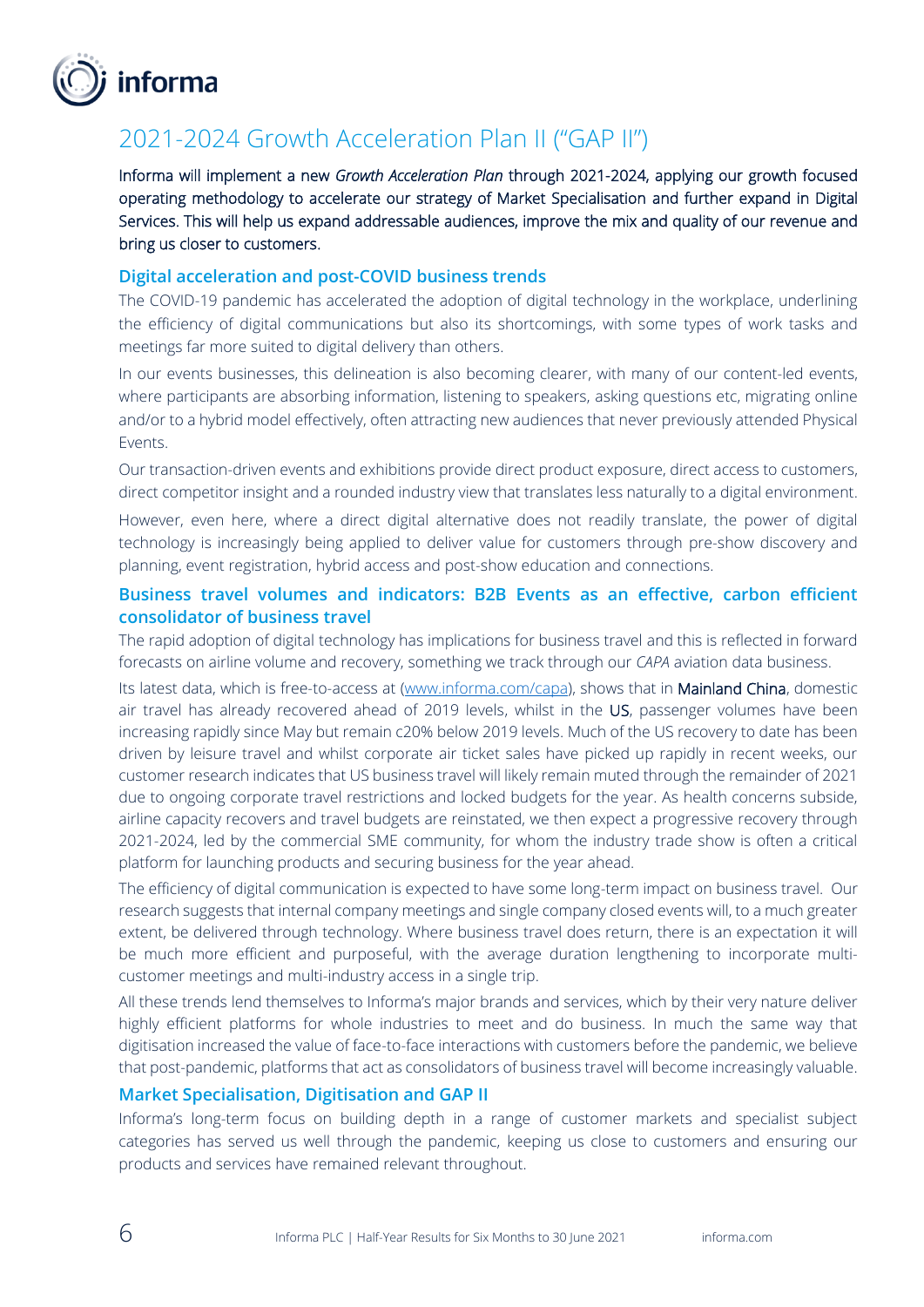

Market Specialisation will remain a key focus on the other side of COVID as we look to further deepen our customer relationships within a targeted range of specialist markets. This will include further expansion in the range of Digital Services we provide to these markets to meet the evolving expectations of customers.

We were investing consistently in our digital capabilities pre-COVID. At Taylor & Francis and Informa Intelligence, this started with the *2014-2017 Growth Acceleration Plan*, when we set about upgrading our core product platforms and accelerating digital product development. Over time, this commitment, combined with an increasing focus on certain customer markets, has led to a progressive improvement in the scale and quality of growth of these businesses, as evidenced by current performance.

Across our three B2B businesses (Informa Markets, Informa Connect, Informa Tech), pre-COVID we were investing in building a range of B2B Digital Services around our core events brands, including specialist content and media products, marketing services and digital directories.

Through *2021-2024 GAP II*, we will seek to further expand and enhance this service offering, combining digital and face-to-face platforms to deliver an improved product and customer experience.

This expansion will focus on three core categories of B2B digital services:

- 1. Smart Events (Digital-only events, hybrid events, online training etc)
- 2. Content Marketing & Audience Access (Specialist Media & Specialist Marketing Services, Specialist Content, B2B Marketplaces, B2B Communities etc)
- 3. Data Analytics & Purchasing Intent (Audience Solutions, including audience extension, audience development and purchasing intent etc)

#### FasterForward on ESG

Another key component of GAP II will be further operationalising the sustainability commitments within FasterForward, our five-year programme to become a sustainable, positive impact company. These commitments include moving Faster to Zero, with the ambition to become a zero waste and net zero carbon company by 2030 or earlier, embedding Sustainability Inside all of our brands by 2025, and becoming a positive Impact Multiplier by enabling more than one million disconnected people to access networks and knowledge by 2025.

Our commitment to use our specialist brands and platforms to support sustainable development in our customers markets will also see us leverage the increasingly positive role large-scale B2B events can make as effective, carbon-efficient consolidators of business travel.

#### **IIRIS…harnessing the power of B2B customer data**

One of the foundations for effectively expanding our B2B digital service offering will be the collection and management of our first party data, helping us understand our customers and audiences better and deliver better experiences and more tailored services.

We are already capturing significant volumes of first party profile and behavioural data through the Physical Events and Digital Services we deliver. For example, in our market facing Informa Tech business, we have already identified more than 3.5 million unique customer profiles. However, the quality of our data is mixed in terms of the detail we have built, its accuracy and quality, and the proportion of customers we are actively engaged with where we have consent.

Through IIRIS, we are building a unified, centralised and shared platform to standardise our methodology and improve these outputs, providing a consistent approach to collation, curation and the management of all our B2B customer/audience profile and behavioural data. This will inform and support both our **Physical** Events and our B2B Digital Services, whilst also opening up the potential to deliver a range of data-led audience solutions, within the third category outlined above.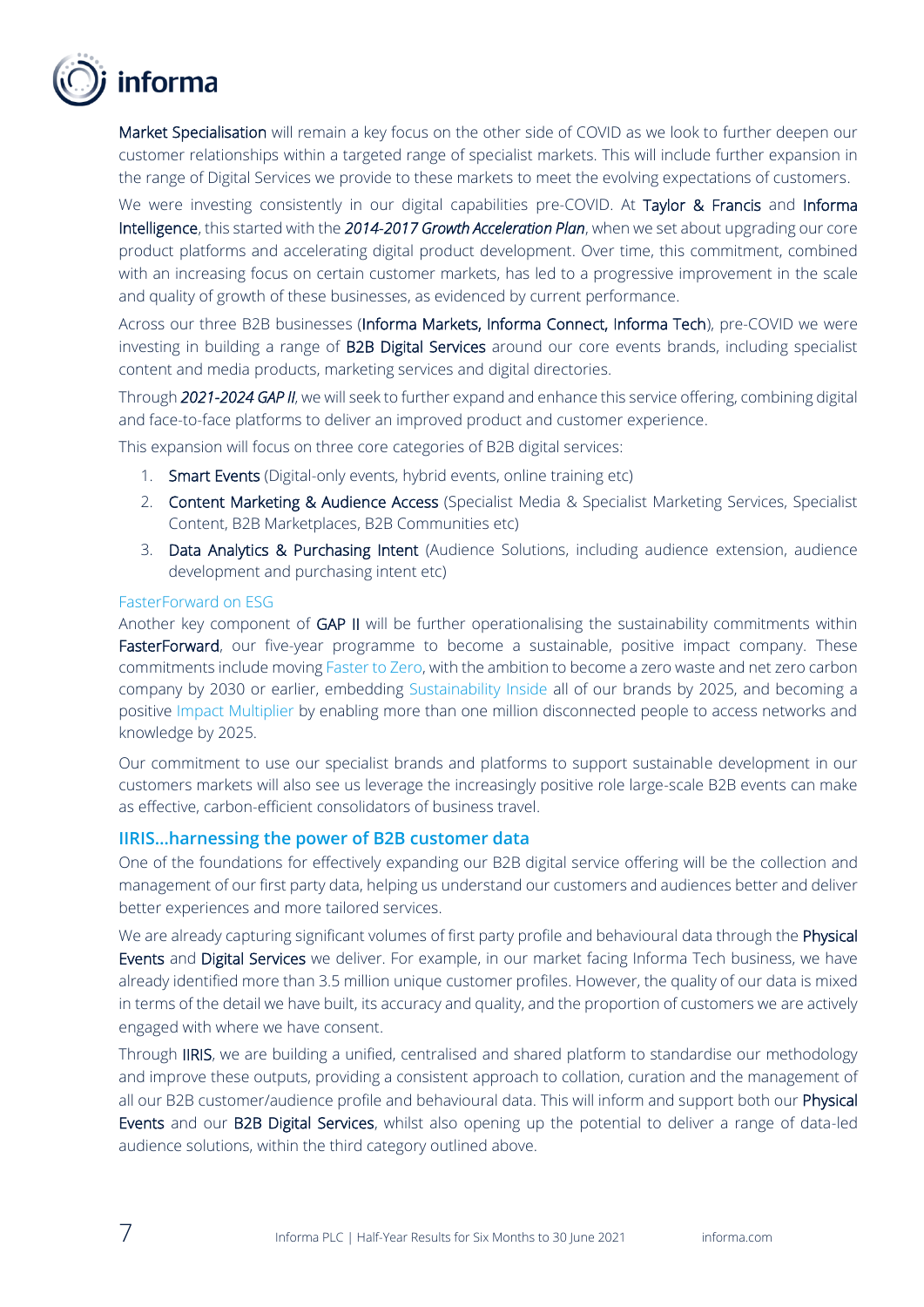

## Financial Review

The statutory financial results for the first six months of the year reflect the differing impact of the COVID-19 pandemic on Informa's Physical Events business in the first half of 2020 and 2021. Our subscriptions businesses continue to deliver improving levels of growth, reflecting consistent investment and focus on our specialist brands within attractive growth markets. This strength is being supported by continued demand for B2B Digital Services and returning confidence in physical events in all three of our major geographic markets.

Furthermore, our balance sheet remains secure, with liquidity increasing to £1.5bn, no financial covenants on any of our Group level borrowings and no debt due to mature until 2023.

### **Income Statement**

The results for the six months to 30 June 2021 reflect a strong trading performance in our Informa Intelligence and Taylor and Francis businesses, offset by the continuing pandemic related disruption to our physical events business. The continuing benefits of our COVID-19 Action Plan helped to limit the overall impact on the Group's financial performance. H1 2021 reported revenues and profits were lower than H1 2020 due to the prior year period including over two months of physical events revenues before COVID-19 control measures were introduced in North America, the Middle East and Europe.

|                              | Adjusted         | Adjusting | Statutory | Adjusted         | Adjusting | Statutory |
|------------------------------|------------------|-----------|-----------|------------------|-----------|-----------|
|                              | results          | items     | results   | results          | items     | results   |
|                              | H1 2021          | H1 2021   | H1 2021   | H1 2020          | H1 2020   | H1 2020   |
|                              | £m               | £m        | £m        | £m               | £m        | £m        |
| Revenue                      | 688.9            |           | 688.9     | 814.4            |           | 814.4     |
| Operating profit/(loss)      | 69.2             | (127.2)   | (58.0)    | 118.6            | (858.5)   | (739.9)   |
| Loss on disposal             |                  | (0.1)     | (0.1)     |                  | (4.0)     | (4.0)     |
| Net finance costs            | (32.9)           |           | (32.9)    | (47.6)           | (9.7)     | (57.3)    |
| Profit/(loss) before tax     | 36.3             | (127.3)   | (91.0)    | 71.0             | (872.2)   | (801.2)   |
| Tax (charge)/credit          | (6.2)            | 10.3      | 4.1       | (9.2)            | 43.9      | 34.7      |
| Profit/(loss) for the period | 30.1             | (117.0)   | (86.9)    | 61.8             | (828.3)   | (766.5)   |
| Adjusted operating margin    | 10.0%            |           |           | 14.6%            |           |           |
| Adjusted diluted and         |                  |           |           |                  |           |           |
| statutory diluted EPS        | 1.7 <sub>p</sub> |           | (6.1)p    | 5.0 <sub>p</sub> |           | (56.9)p   |

## **Statutory income statement results**

The continuing disruption to our physical events portfolio led to a 15.4% decrease in statutory revenue to £688.9m, with the comparator period for the six months to 30 June 2020 including over two months where trading was unaffected by COVID-19.

The Group reported a lower statutory operating loss of £58.0m this year, compared with an operating loss of £739.9m for the six months to 30 June 2020. Both periods reflect the impact of the COVID-19 disruption on our events businesses, with the losses in the prior half year period significantly higher due to the noncash goodwill impairment of £592.9m.

Statutory net finance costs reduced by £24.4m to £32.9m. The main driver of this decrease was the reduction in average net debt due to improving free cash flow in the first half of 2021, and the benefits of the COVID-19 Financing Action Plan implemented in 2020, which included debt rescheduling (replacing Private Placement debt with lower cost EMTN financing) and an equity issue. The reduction also reflects one-off costs associated with this plan within the prior half year period.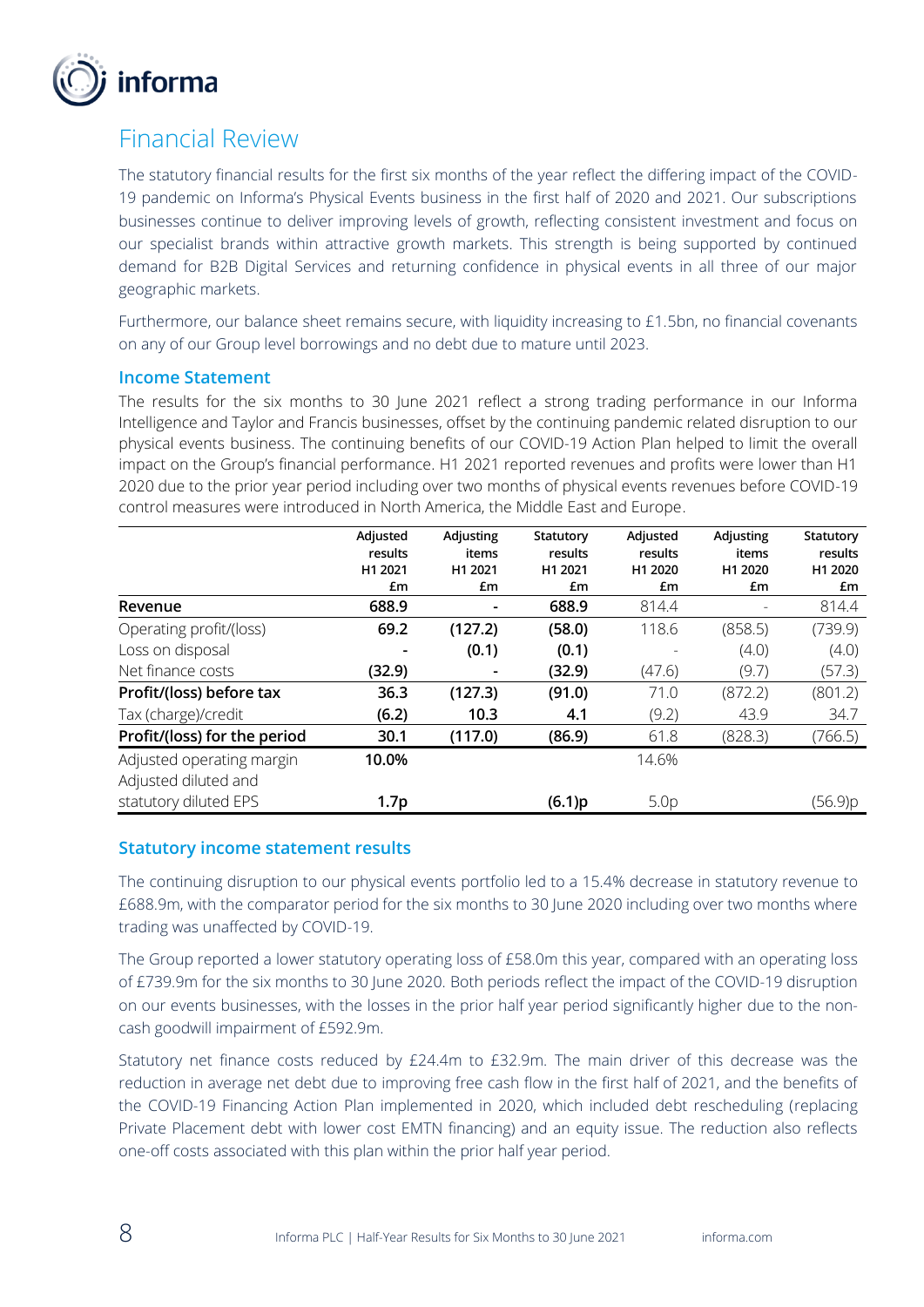

The combination of all these factors led to a statutory loss before tax of £91.0m, compared with a loss before tax of £801.2m in the six months ended 30 June 2020.

This lower statutory loss led to a tax credit for the period of £4.1m, compared with a £34.7m tax credit in the six months ended 30 June 2020.

This outcome translated into a statutory loss per share of 6.1p, compared with a loss per share of 56.9p for the six months ended 30 June 2020. The difference primarily reflects the net impact of further strength in our subscriptions businesses, the continuing impact of the COVID-19 pandemic on our events portfolio and the related non-cash impairment charge recorded last year, partially offset by a lower tax charge in that period. In addition, there is a 12.2% year-on-year increase in the weighted average number of shares in the first half of 2021, reflecting the full period impact of the equity issue of 250.3m shares in H1 2020.

### **Measurement and Adjustments**

In addition to statutory results, adjusted results are prepared for the Income Statement. These include adjusted operating profit, adjusted diluted earnings per share and other underlying measures. A full definition of these metrics can be found in the glossary of terms on page 58. The Divisional table on page 11 provides a reconciliation between statutory operating profit and adjusted operating profit by Division.

Underlying revenue and adjusted operating profit growth on an underlying basis are reconciled to statutory growth in the table below.

|                           | Underlying<br>growth/<br>(decline) | Phasing and<br>other items | <b>Acquisitions</b><br>and disposals | Currency<br>change | Statutory<br>growth/<br>(decline) |
|---------------------------|------------------------------------|----------------------------|--------------------------------------|--------------------|-----------------------------------|
| H1 2021                   |                                    |                            |                                      |                    |                                   |
| Revenue                   | (7.5%)                             | (3.6%)                     | 1.3%                                 | $(5.6\%)$          | (15.4%)                           |
| Adjusted operating profit | (2.5%)                             | (28.5%)                    | 2.1%                                 | (12.8%)            | (41.7%)                           |
| H1 2020                   |                                    |                            |                                      |                    |                                   |
| Revenue                   | (26.2%)                            | $(15.0\%)$                 | $(1.4\%)$                            | 0.5%               | $(42.1\%)$                        |
| Adjusted operating profit | $(54.0\%)$                         | $(19.1\%)$                 | $(1.0\%)$                            | 1.3%               | (72.8%)                           |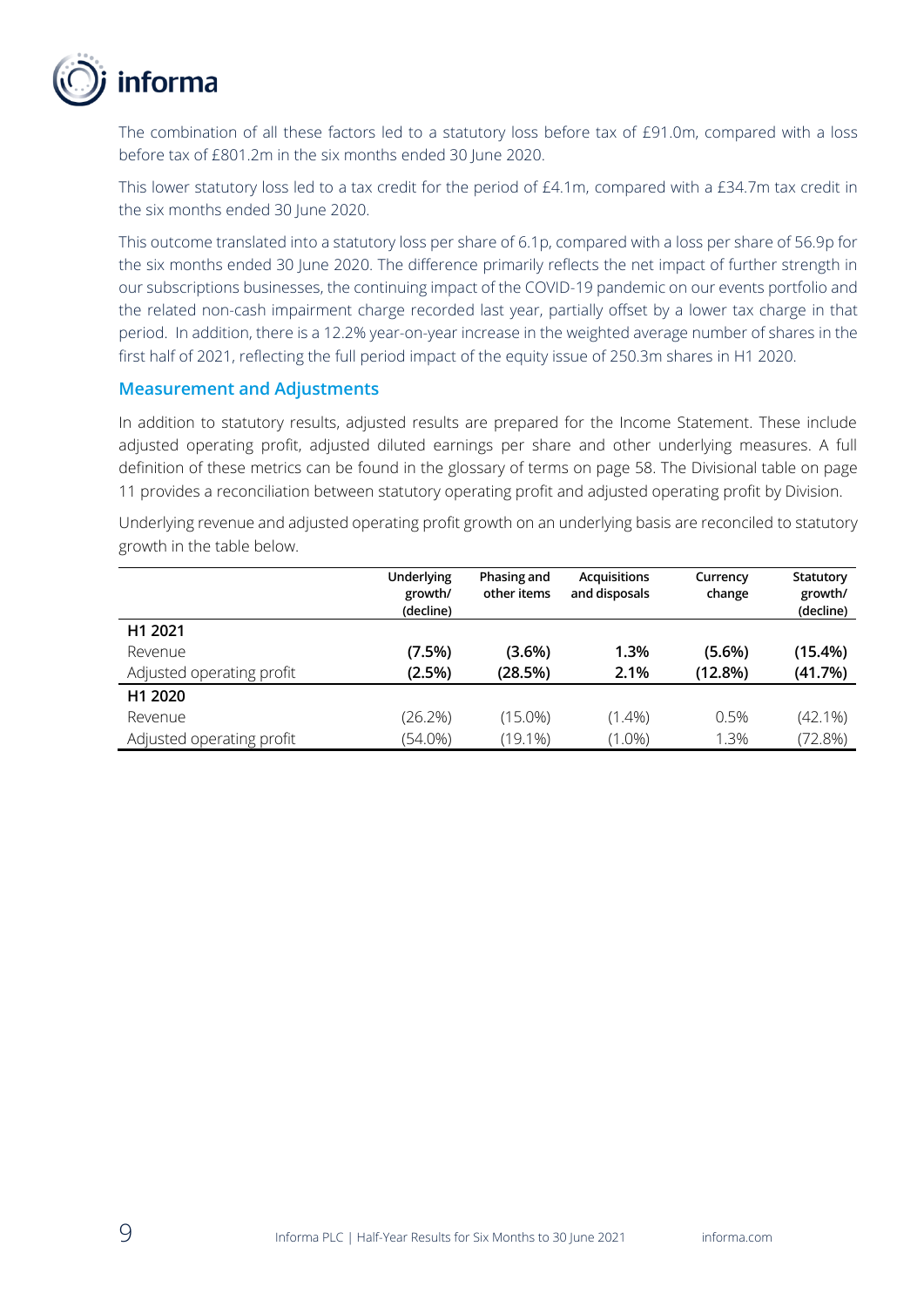

## **Adjusting Items**

The items below have been excluded from adjusted results. The total adjusting items included in the operating loss in the period were £127.2m (H1 2020: £858.5m), with the decrease largely due to the nonrecurrence of the non-cash impairment of goodwill of £592.9m incurred in H1 2020. The most significant items in H1 2021 were intangible asset amortisation of £134.8m and a credit of £18.7m for one-off insurance receipts associated with COVID-19-related event cancellations.

|                                                              | H1 2021 | H1 2020 | FY 2020 |
|--------------------------------------------------------------|---------|---------|---------|
|                                                              | £m      | £m      | £m      |
| Intangible amortisation and impairment                       |         |         |         |
| Intangible asset amortisation <sup>1</sup>                   | 134.8   | 148.2   | 291.8   |
| Impairment - goodwill                                        |         | 592.9   | 592.9   |
| Impairment - acquisition-related intangible assets           |         | 1.0     | 38.5    |
| Impairment - right of use assets                             | 2.1     | 17.4    | 36.1    |
| Impairment - property and equipment                          | 0.7     |         | 8.8     |
| Impairment - investments                                     |         | 3.9     | 3.9     |
| Acquisition costs                                            | 0.3     | 0.8     | 2.8     |
| Integration costs                                            | 2.9     | 33.1    | 46.3    |
| Restructuring and reorganisation costs                       |         |         |         |
| Reorganisation and redundancy costs                          | 2.6     | 2.3     | 47.6    |
| Vacant property and finance lease modification costs         | (1.1)   | 13.9    | 30.0    |
| One-off insurance credits associated with COVID-19           | (18.7)  |         |         |
| Onerous contracts and one-off costs associated with COVID-19 | 4.4     | 43.4    | 52.6    |
| Subsequent re-measurement of contingent consideration        | (0.8)   | 1.0     | (3.1)   |
| VAT charges                                                  |         | 0.6     |         |
| Adjusting items in operating loss                            | 127.2   | 858.5   | 1,148.2 |
| Loss on disposal businesses                                  | 0.1     | 4.0     | 8.4     |
| Finance income                                               |         |         | (8.3)   |
| Finance costs                                                |         | 9.7     | 161.8   |
| Adjusting items in loss before tax                           | 127.3   | 872.2   | 1,310.1 |
| Tax related to adjusting items                               | (10.3)  | (43.9)  | (127.7) |
| Adjusting items in loss for the period                       | 117.0   | 828.3   | 1,182.4 |

 $1$  Excludes acquired intangible product development and software amortisation

Intangible amortisation of £134.8m relates to the historical additions of book lists and journal titles, acquired databases, customer and attendee relationships and brands related to exhibitions, events and conferences. As it relates to acquisitions, it is not treated as an ordinary cost. By contrast, intangible asset amortisation arising from software assets and product development is treated as an ordinary cost in the calculation of operating profit, so is not treated as an adjusting item.

The non-cash impairment of goodwill in H1 2020 of £592.9m arose from the impact of the COVID-19 pandemic on the carrying value of our physical events portfolio, with no impairment in H1 2021.

The effective implementation of a Balanced Working Programme across the Group has improved real estate utilisation and efficiency, leading Informa to vacate a number of offices permanently. This led to the one-off impairment of right of use assets of £2.1m, together with vacant property and finance lease modification costs of £0.7m.

Integration costs of £2.9m include £2.3m relating to the acquisition of UBM, consisting mainly of process, property and colleague-related reorganisation costs.

Reorganisation and redundancy costs include one-off costs relating to initiatives within the Group's COVID-19 Action Plan undertaken in the first half of 2021.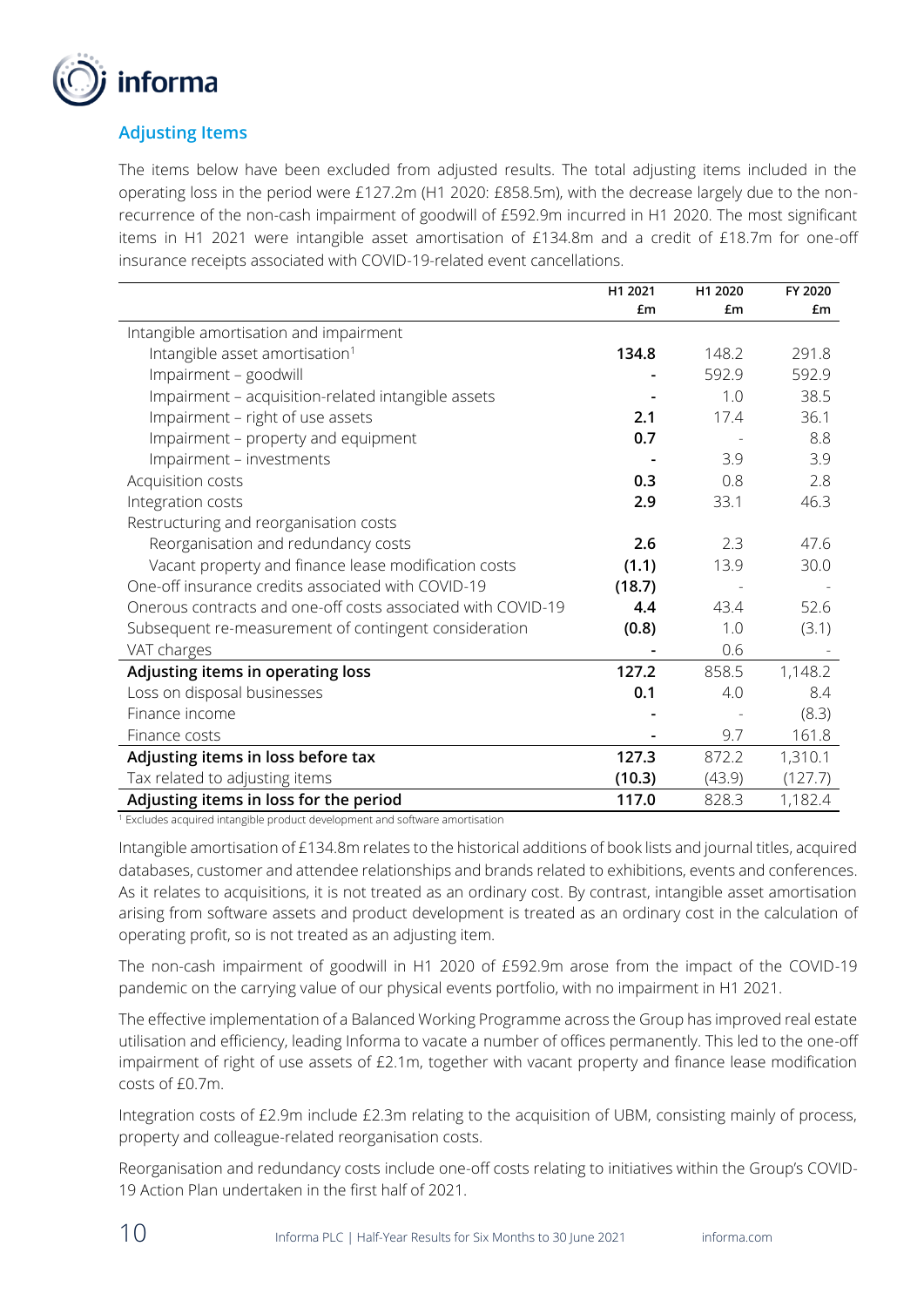

One-off costs relating to onerous contracts associated with the pandemic were reduced significantly through the period, from £43.4m in the first half of 2020 to £4.4m this year. This reflects costs for events which were cancelled or postponed due to COVID-19, where the costs could not be recovered, typically related to venues and event set-up. One-off insurance credits associated with COVID-19 relate to insurance receipts from cancelled events.

The table below shows the results and adjusting items by Division, highlighting further strength in our Subscription-led businesses, Informa Intelligence and Taylor & Francis, offset by the impact of COVID-19 on physical events activity within Informa Markets, Informa Connect and Informa Tech.

|                                            | Informa       | Informa            | Informa    | Informa       | Taylor &             |             |
|--------------------------------------------|---------------|--------------------|------------|---------------|----------------------|-------------|
|                                            | Markets<br>£m | Intelligence<br>£m | Tech<br>£m | Connect<br>£m | <b>Francis</b><br>£m | Group<br>£m |
| Revenue                                    | 187.6         | 162.2              | 58.1       | 35.8          | 245.2                | 688.9       |
| Underlying revenue (decline)/growth        | $(29.3)\%$    | 7.9%               | 12.9%      | (6.8)%        | 3.0%                 | $(7.5)\%$   |
| <b>Statutory operating (loss)/profit</b>   | (118.6)       | 38.7               | (14.1)     | (23.0)        | 59.0                 | (58.0)      |
| Add back:                                  |               |                    |            |               |                      |             |
| Intangible asset amortisation <sup>1</sup> | 86.7          | 7.3                | 9.0        | 6.7           | 25.1                 | 134.8       |
| Impairment - right of use assets           | 0.5           | 0.3                |            | 0.1           | 1.2                  | 2.1         |
| Impairment - property and equipment        | 0.3           | 0.1                | 0.1        | 0.1           | 0.1                  | 0.7         |
| Acquisition and integration costs          | 1.9           | 1.0                | (0.2)      | 0.3           | 0.2                  | 3.2         |
| Reorganisation and redundancy              | 0.8           | 0.3                | (0.5)      | 0.5           | 0.4                  | 1.5         |
| One-off insurance credits related to       |               |                    |            |               |                      |             |
| COVID-19                                   | (18.7)        |                    |            |               |                      | (18.7)      |
| Onerous contracts and one-off costs        |               |                    |            |               |                      |             |
| associated with COVID-19                   | 4.1           |                    | 0.1        | 0.2           |                      | 4.4         |
| Remeasurement of contingent                |               |                    |            |               |                      |             |
| consideration                              | (0.3)         | (0.5)              |            |               |                      | (0.8)       |
| Adjusted operating (loss)/profit           | (43.3)        | 47.2               | (5.6)      | (15.1)        | 86.0                 | 69.2        |
| Underlying adjusted operating profit       |               |                    |            |               |                      |             |
| (decline)/growth                           | (1,460%)      | 4.8%               | 79.0%      | 58.0%         | 3.6%                 | (2.5%)      |

1 Intangible asset amortisation is in respect of acquired intangibles, and excludes amortisation of software and product development

## **Adjusted Net Finance Costs**

Adjusted net finance costs, consisting of the interest costs on our corporate bonds and bank borrowings, decreased by £14.7m to £32.9m. The decrease primarily relates to lower debt levels reflecting improving free cash flow through the first half, as well as the benefits of the COVID-19 Financing Action Plan implemented in 2020. This included debt rescheduling (replacing Private Placement debt with lower cost EMTN financing) and an equity issue.

There were no adjusting items in finance costs or finance income. The amounts in the prior half year period include costs and income associated with the restructuring and rescheduling of debt, which included makewhole interest payments to debt holders.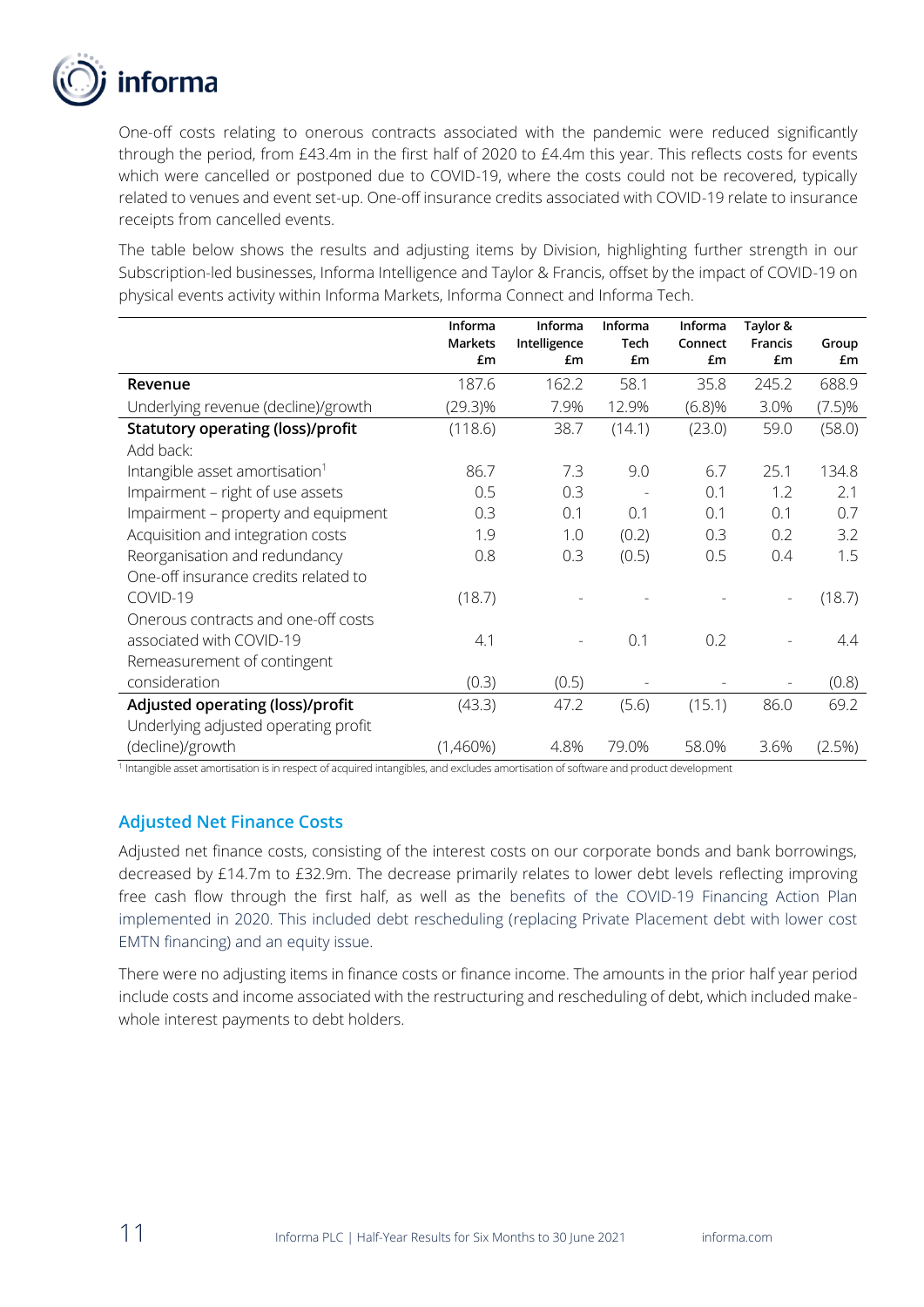

The reconciliation of adjusted net finance costs to the statutory finance costs and finance income is as follows:

|                                                      | H <sub>1</sub> 2021 | H <sub>1</sub> 2020 | FY 2020 |
|------------------------------------------------------|---------------------|---------------------|---------|
|                                                      | £m                  | £m                  | £m      |
| Finance income                                       | (2.0)               | (4.8)               | (15.3)  |
| Finance costs                                        | 34.9                | 62.1                | 266.2   |
| Add back: Adjusting items relating to finance income |                     |                     | 8.3     |
| Add back: Adjusting items relating to finance costs  |                     | (9.7)               | 161.8   |
| Adjusted net finance costs                           | 32.9                | 47 R                | 97.4    |

### **Taxation**

The Group continues to recognise that taxes paid are part of the economic benefit created for the societies in which we operate, and that a fair and effective tax system is in the interests of tax-payers and society at large. We aim to comply with tax laws and regulations everywhere the Group does business and Informa has open and constructive working relationships with tax authorities worldwide. Our approach balances the interests of stakeholders including shareholders, governments, colleagues and the communities in which we operate.

The Group's Effective Tax Rate (as defined in the glossary) reflects the blend of tax rates and profits in the jurisdictions in which we operate. In H1 2021, the Effective Tax Rate was 17.0% (H1 2020: 13.0%).

## **Earnings Per Share**

Adjusted diluted earnings per share (EPS) was lower at 1.7p (H1 2020: 5.0p), reflecting lower adjusted earnings of £25.7m (H1 2020: £66.9m), combined with a 12.5% increase in the weighted average number of shares.

An analysis of adjusted diluted EPS and statutory diluted EPS is as follows:

|                                                                    | H <sub>1</sub> 2021 | H <sub>1</sub> 2020 | FY 2020   |
|--------------------------------------------------------------------|---------------------|---------------------|-----------|
|                                                                    | £m                  | £m                  | £m        |
| Statutory loss for the period                                      | (86.9)              | (766.5)             | (1,037.6) |
| Add back: Adjusting items in loss for the period                   | 117.0               | 828.3               | 1,182.4   |
| Adjusted profit for the period                                     | 30.1                | 61.8                | 144.8     |
| Non-controlling interests                                          | (4.4)               | 5.1                 | (3.9)     |
| <b>Adjusted earnings</b>                                           | 25.7                | 66.9                | 140.9     |
| Weighted average number of shares used in adjusted diluted EPS (m) | 1,510.3             | 1,342.8             | 1,426.5   |
| Adjusted diluted EPS (p)                                           | 1.7 <sub>p</sub>    | 5.0 <sub>p</sub>    | 9.9p      |
|                                                                    |                     |                     |           |
| Statutory loss for the period                                      | (86.9)              | (766.5)             | (1,037.6) |
| Non-controlling interests                                          | (4.4)               | 5.1                 | (3.9)     |
| <b>Statutory Earnings</b>                                          | (91.3)              | (761.4)             | (1,041.5) |
| Weighted average number of shares used in diluted EPS (m)          | 1,501.0             | 1,337.8             | 1,419.7   |
| Statutory diluted EPS (p)                                          | (6.1p)              | (56.9p)             | (73.4)p   |

## **Currency Movements**

One of the Group's strengths is its international reach and balance, with colleagues and businesses located in most major economies of the world. This means the Group generates revenues and costs in a mixture of currencies, with particular exposure to the US dollar, as well as some exposure to the Euro and the Chinese Renminbi.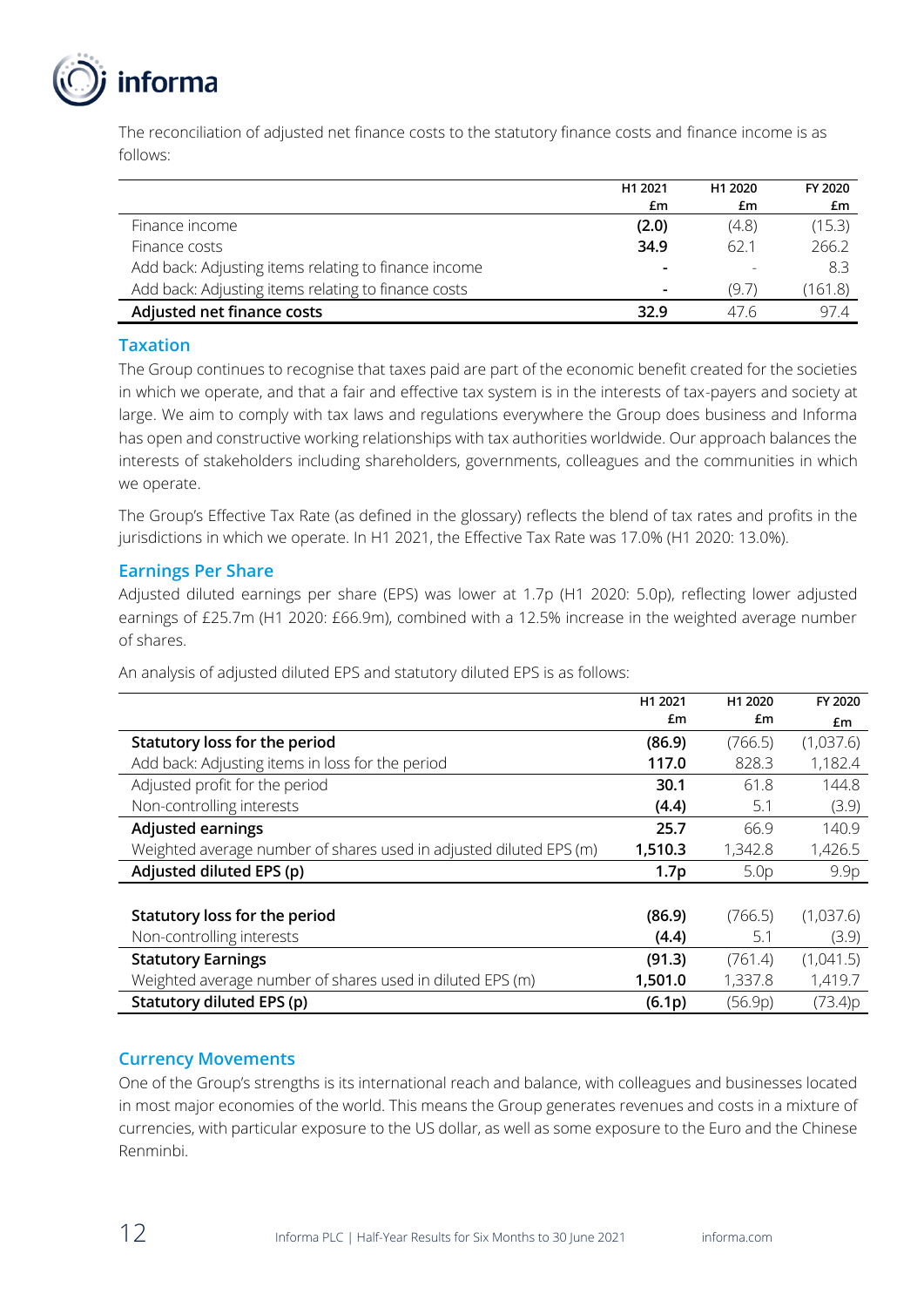

In H1 2021, approximately 57% (H1 2020: 73%) of Group revenue was received in USD or currencies pegged to USD, with 5% (H1 2020: 4%) received in Euro and around 12% (H1 2020: 1%) in Chinese renminbi.

Similarly, we incurred approximately 46% (H1 2020: 56%) of our costs in USD or currencies pegged to USD, with 2% (H1 2020: 2%) in Euro and around 10% (H1 2020: 3%) in Chinese renminbi.

Each one cent (\$0.01) movement in the USD to GBP exchange rate has a circa £7.7m (H1 2020: circa £11.2m) impact on annual revenue, and a circa £2.7m (H1 2020: circa £6m) impact on annual adjusted operating profit.

The following rates versus GBP were applied during the period:

|           |         | H1 2021 |      | H <sub>1</sub> 2020 |         | FY 2020 |
|-----------|---------|---------|------|---------------------|---------|---------|
|           | Closing | Average |      | Average             | Closing | Average |
|           | rate    | rate    | rate | rate                | Rate    | rate    |
| US Dollar | 1.39    | 1.39    | 1.23 | 1.26                | 1.37    | 1.29    |
| Euro      | 1.16    | 1.15    | 1.10 | 1.15                | 1.11    | 1.13    |
| Renminbi  | 8.95    | 8.97    | 8.68 | 8.90                | 8.94    | 8.88    |

### **Free Cash Flow**

Cash generation remains a key priority and focus for the Group, providing the funds and flexibility for paying down debt, future organic and inorganic investment, and consistent Shareholder returns. Our businesses typically convert adjusted operating profit into cash at an attractive rate, reflecting the relatively low capital intensity of the Group. In H1 2021, absolute levels of cash flow improved significantly year-on-year but remains lower than historical levels due to the current impact of COVID-19 on our event-led businesses.

The following table reconciles the statutory operating loss to Operating Cash Flow (OCF) and Free Cash Flow (FCF), both of which are defined in the glossary.

|                                                              | H1 2021 | H1 2020 | FY 2020 |
|--------------------------------------------------------------|---------|---------|---------|
|                                                              | £m      | £m      | £m      |
| Statutory operating loss                                     | (58.0)  | (739.9) | (880.4) |
| Add back: Adjusting items                                    | 127.2   | 858.5   | 1,148.2 |
| Adjusted operating profit                                    | 69.2    | 118.6   | 267.8   |
| Depreciation of property and equipment                       | 6.5     | 8.5     | 16.8    |
| Depreciation of right of use assets                          | 11.5    | 16.9    | 30.3    |
| Software and product development amortisation                | 22.6    | 19.8    | 41.1    |
| Share-based payments                                         | 7.5     | 3.6     | 11.2    |
| Loss on disposal of other assets                             | 0.1     | 0.4     | 0.9     |
| Adjusted share of joint venture and associate results        | (1.3)   | 0.3     | (0.8)   |
| Adjusted EBITDA <sup>1</sup>                                 | 116.1   | 168.1   | 367.3   |
| Net capital expenditure                                      | (18.9)  | (25.5)  | (48.4)  |
| Working capital movement <sup>2</sup>                        | 81.0    | 44.2    | (81.9)  |
| Pension deficit contributions                                | (2.5)   | (3.3)   | (6.2)   |
| <b>Operating Cash Flow</b>                                   | 175.7   | 183.5   | 230.8   |
| Restructuring and reorganisation                             | (19.3)  | (6.0)   | (35.6)  |
| Onerous contracts and one-off costs / income associated with |         |         |         |
| COVID-19                                                     | 17.7    | (35.4)  | (44.6)  |
| Net interest                                                 | (24.3)  | (49.1)  | (271.6) |
| Taxation                                                     | (15.7)  | (21.7)  | (32.9)  |
| <b>Free Cash Flow</b>                                        | 134.1   | 71.3    | (153.9) |

<sup>1</sup> Adjusted EBITDA represents adjusted operating profit before interest, tax, and non-cash items including depreciation and amortisation

<sup>2</sup> Working capital movement excludes movements on restructuring, reorganisation, COVID-19 costs and acquisition and integration accruals or provisions as the cash flow relating to these amounts is included other lines in the Free Cash Flow and reconciliation from Free Cash Flow to net funds flow. The variance between the working capital in the Free Cash Flow and the Consolidated Cash Flow Statement is driven by the non-cash movement on these items.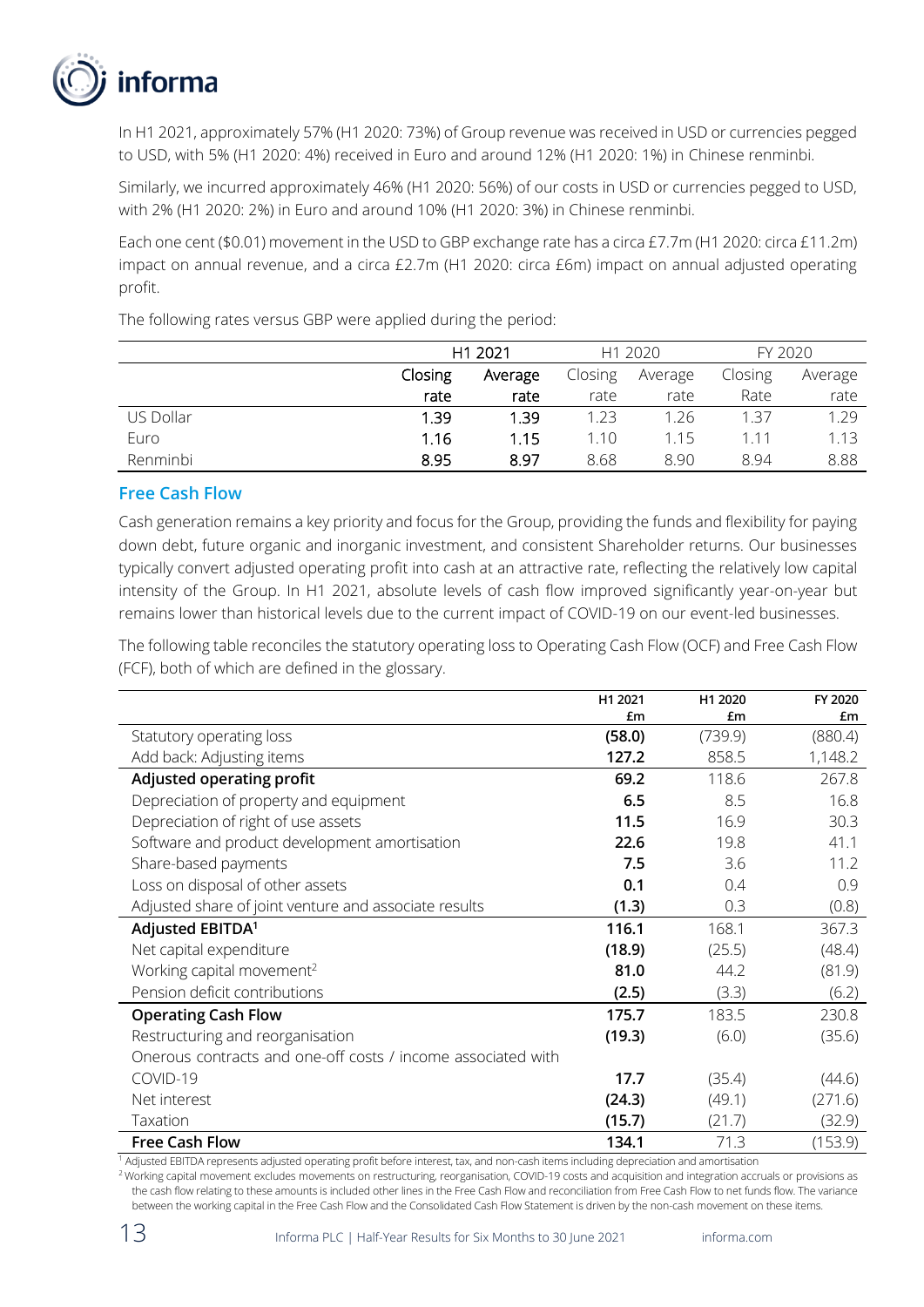

Free Cash Flow was substantially higher than H1 2020 due to the effective management of working capital, as well as a reduction in one-off related COVID-19 costs and lower net interest and tax. The calculation of Operating Cash Flow conversion and Free Cash Flow conversion is as follows:

|                           | <b>Operating Cash Flow</b> |        |       | <b>Free Cash Flow</b> |       |         |
|---------------------------|----------------------------|--------|-------|-----------------------|-------|---------|
|                           | H1                         | H1     | FY    | H1                    | H1    | FY      |
|                           | 2021                       | 2020   | 2020  | 2021                  | 2020  | 2020    |
|                           | £m                         | £m     | £m    | £m                    | £m    | £m      |
| OCF / FCF                 | 175.7                      | 183.5  | 230.8 | 134.1                 | 71.3  | (153.9) |
| Adjusted operating profit | 69.2                       | 118.6  | 267.8 | 69.2                  | 118.6 | 267.8   |
| OCF / FCF conversion      | 253.9%                     | 154.7% | 86.2% | 193.8%                | 60.1% | (57.5%) |

Net capital expenditure was £18.9m (H1 2020: £25.5m), equivalent to 2.7% of H1 2021 revenue (H1 2020: 3.1%). We expect full year 2021 capital expenditure to be at a similar level relative to revenue.

The working capital inflow of £81.0m was £36.8m higher than the inflow in H1 2020, reflecting strong cash controls and cash management. This includes the effective management of refund rates on events within our Postponement Programme, with only £12.6m of refunds requested during the period, and improving levels of cash collections on future events, with £383.9m of cash relating to future events held as at 30 June 2021.

Net cash interest payments of £24.3m were £24.8m lower than the prior half year, largely reflecting the timing of payments together with lower levels of debt in the period, the latter reflecting the improving free cash flow, the mix benefit of replacing Private Placement debt with lower cost EMTN financing and one-off finance fees of £12.5m in H1 2020.

The following table reconciles net cash inflow from operating activities, as shown in the consolidated cash flow statement to Free Cash Flow:

|                                                                             | H <sub>1</sub> 2021 | H1 2020 | FY 2020 |
|-----------------------------------------------------------------------------|---------------------|---------|---------|
|                                                                             | £m                  | £m      | £m      |
| Net cash inflow/(outflow) from operating activities per statutory cash flow | 146.1               | 76.1    | (139.5) |
| Interest received                                                           | 2.0                 | 3.6     | 5.7     |
| Borrowing fees paid                                                         | $\blacksquare$      | (10.1)  | (17.6)  |
| Purchase of property and equipment                                          | (2.4)               | (3.6)   | (10.7)  |
| Purchase of intangible software assets                                      | (8.3)               | (19.0)  | (23.8)  |
| Product development cost additions                                          | (8.2)               | (2.9)   | (13.9)  |
| Add back: Acquisition and integration costs paid                            | 4.9                 | 27.2    | 45.9    |
| <b>Free Cash Flow</b>                                                       | 134.1               | 71.3    | (153.9) |

Net cash from operating activities increased by £70.0m to record an inflow of £146.1m, principally driven by reduced COVID-19 costs, the event cancellation insurance receipts, reduced integration spend and lower interest payments.

The following table reconciles cash generated by operations, as shown in the Consolidated Cash Flow Statement, to Operating Cash Flow shown in the Free Cash Flow table above:

|                                                                      | H1 2021 | H <sub>1</sub> 2020 | FY 2020 |
|----------------------------------------------------------------------|---------|---------------------|---------|
|                                                                      | £m      | £m                  | £m      |
| Cash generated by operations per statutory cash flow                 | 188.1   | 140.4               | 153.1   |
| Capex paid                                                           | (18.9)  | (25.5)              | (48.4)  |
| Add back: Acquisition and integration costs paid                     | 4.9     | 27.2                | 45.9    |
| Add back: Restructuring and reorganisation costs paid                | 19.3    | 6.0                 | 35.6    |
| Onerous contracts and one-off credits received/costs paid associated |         |                     |         |
| with COVID-19                                                        | (17.7)  | 35.4                | 44.6    |
| <b>Operating Cash Flow</b>                                           | 175.7   | 183.5               | 2308    |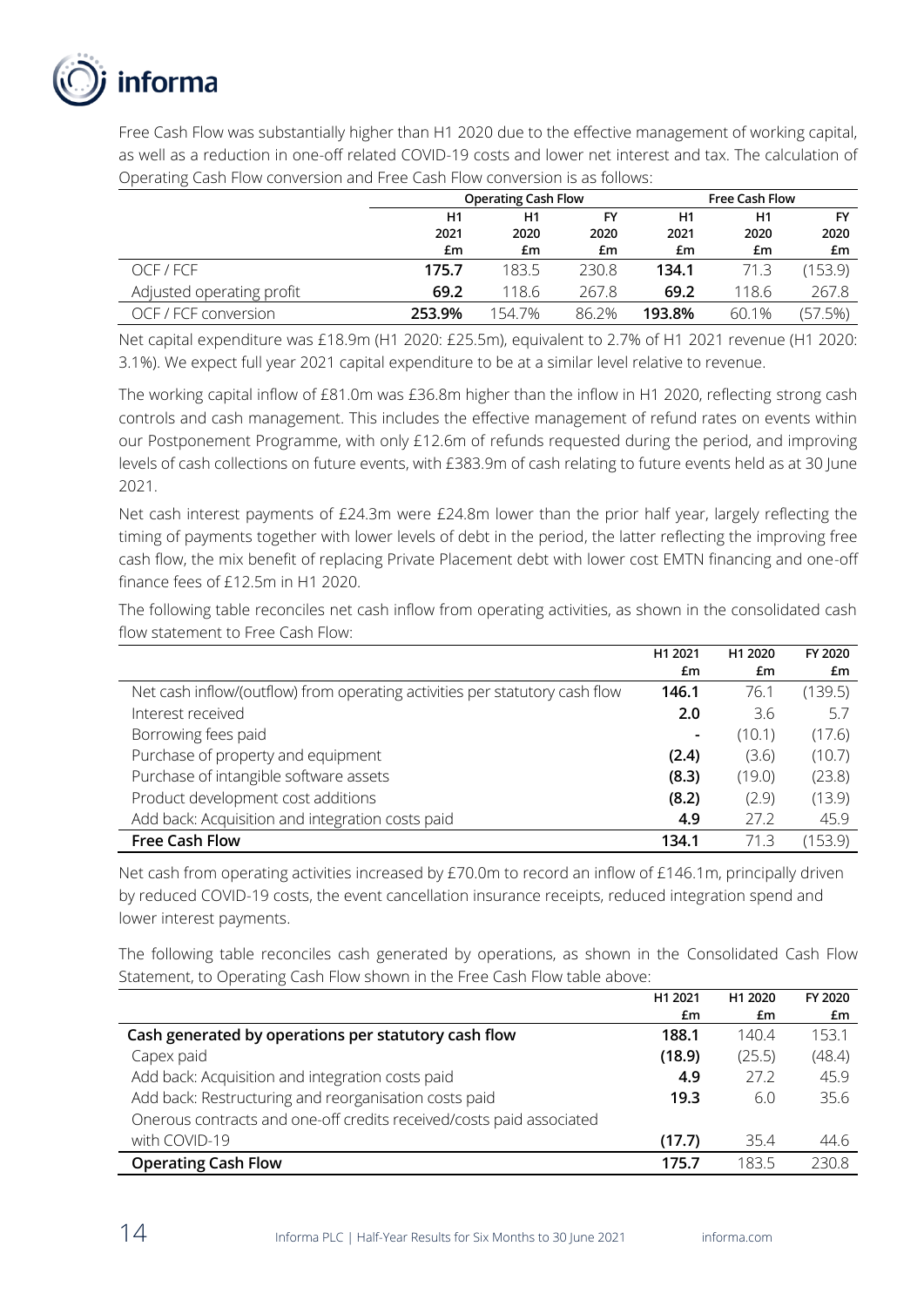

The following table reconciles Free Cash Flow to net funds flow and net debt, with net debt reducing by £139.5m to £1,890.1m during the 6 months to 30 June 2021, primarily due the positive free cash of £134.1m, and a £76.1m favourable movement in exchange rates, mainly driven by the movement in the EUR to GBP exchange rates.

|                                             | H12021    | H1        | <b>FY</b> |
|---------------------------------------------|-----------|-----------|-----------|
|                                             | £m        | 2020      | 2020      |
|                                             |           | £m        | £m        |
| <b>Free Cash Flow</b>                       | 134.1     | 71.3      | (153.9)   |
| Acquisitions                                | (3.1)     | (81.3)    | (176.3)   |
| Disposals                                   | 3.7       | 11.8      | 10.4      |
| Dividends paid to Shareholders              |           |           | (0.2)     |
| Dividends paid to non-controlling interests | (4.8)     | (10.1)    | (13.6)    |
| Issuance of shares                          |           | 975.2     | 973.7     |
| Purchase of shares                          | (1.6)     |           | (1.3)     |
| Net funds flow                              | 128.3     | 966.9     | 638.8     |
| Non-cash movements                          | (21.5)    | (67.1)    | 61.3      |
| Foreign exchange                            | 76.1      | (178.7)   | (59.9)    |
| Net finance lease additions in the period   | (9.7)     | (11.4)    | (12.2)    |
| Net debt at 1 January                       | (2,029.6) | (2,657.6) | (2,657.6) |
| Acquired debt                               | (33.7)    |           |           |
| Net debt                                    | (1,890.1) | (1.947.9) | (2,029.6) |

## **Financing and Leverage**

The strong free cash flow performance, combined with positive currency effects through the period, helped to reduce net debt to £1.9bn at 30 June 2021 (H1 2020: £1.9bn; 31 December 2020: £2.0bn).

The Group retains significant available liquidity, with unutilised committed financing facilities available to the Group of £1,050.0m (30 June 2020: £1,650m which included SCCF facilities of £750m; 31 December 2020: £1,050.0m). Combined with £412.4m of cash, this resulted in available group level liquidity at 30 June 2021 of £1,462.4m. Details of acquired debt are provided in Note 14.

Following the proactive management of our financing structure, the average debt maturity on our drawn borrowings is currently 4.4 years (30 June 2020: 5.3 years; 31 December 2020: 4.8 years), with no significant maturities until July 2023.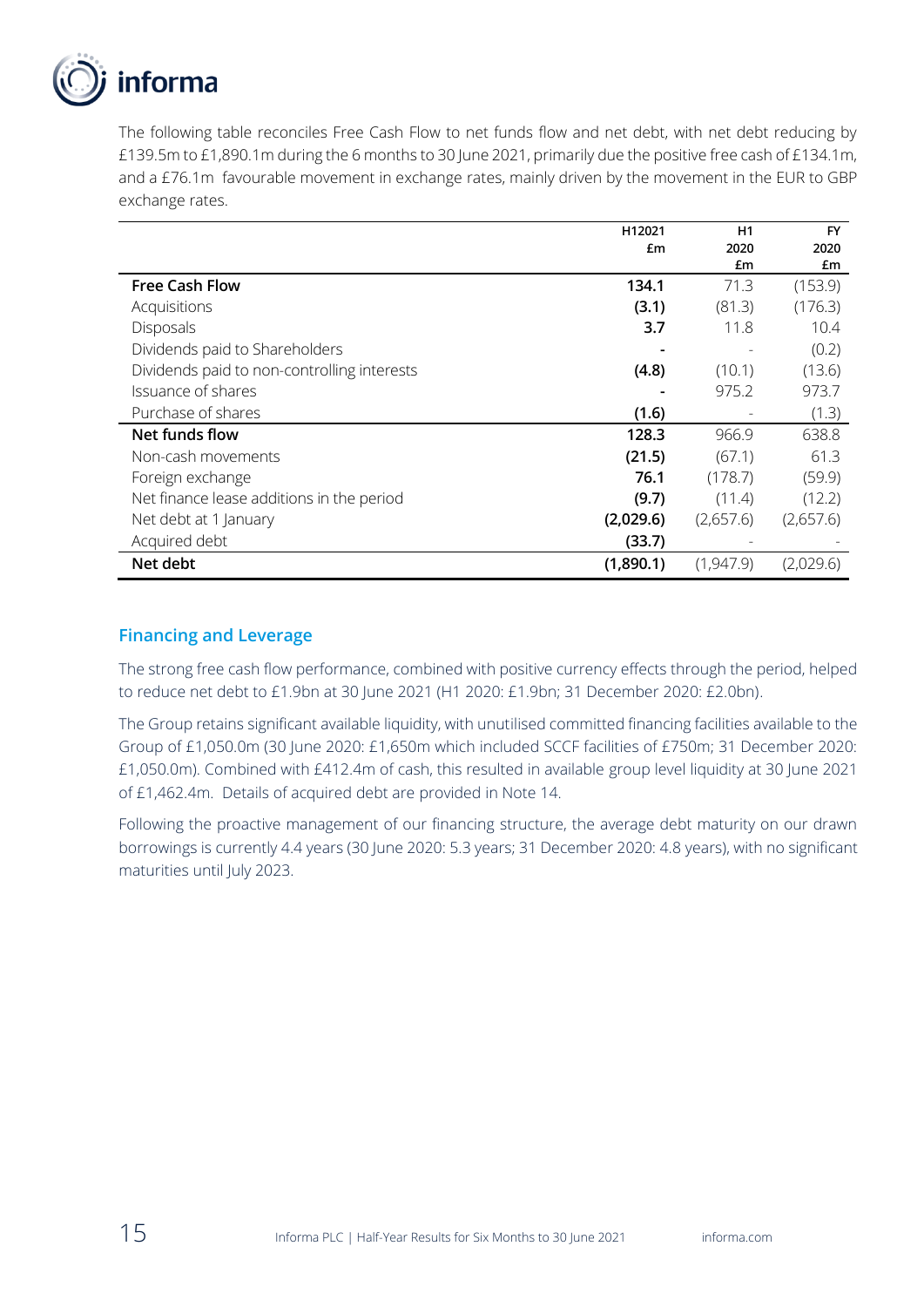

**Net Debt**

|                                                               | 30 June<br>2021 | 30 June<br>2020 | 31 December<br>2020 |
|---------------------------------------------------------------|-----------------|-----------------|---------------------|
|                                                               | £m              | £m              | £m                  |
| Cash and cash equivalents                                     | (412.4)         | (915.2)         | (299.4)             |
| Private Placement loan notes                                  |                 | 1,141.0         |                     |
| Private Placement fees                                        |                 | (2.5)           |                     |
| Bond borrowings                                               | 2,037.3         | 1,349.8         | 2,111.1             |
| Bond borrowing fees                                           | (13.7)          | (10.2)          | (15.3)              |
| Bank borrowings                                               | 36.1            |                 |                     |
| Bank borrowing fees                                           | (4.0)           | (10.4)          | (2.6)               |
| Derivative assets associated with borrowings                  | (24.5)          | (4.8)           | (44.6)              |
| Derivative liabilities associated with borrowings             | 7.1             | 95.0            | 7.5                 |
| Net debt before leases                                        | 1625.9          | 1,642.7         | 1,756.7             |
| Finance lease liabilities                                     | 271.8           | 314.5           | 280.8               |
| Finance lease receivables                                     | (7.6)           | (9.3)           | (7.9)               |
| Net debt                                                      | 1,890.1         | 1,947.9         | 2,029.6             |
| Borrowings (excluding derivatives, leases, fees & overdrafts) | 2,073.4         | 2,490.8         | 2,111.1             |
| Unutilised committed facilities (undrawn RCF)                 | 1,050.0         | 900.0           | 1,050.0             |
| Unutilised committed facilities (undrawn SCCF)                |                 | 750.0           |                     |
| Unutilised committed facilities (undrawn Novantas facilities) | 43.3            |                 |                     |
| <b>Total committed facilities</b>                             | 3,166.7         | 4,140.8         | 3,161.1             |

Following the repayment of the Private Placement loan notes in 2020, there are no financial covenants on our group level debt facilities in issue at 30 June 2021. There are financial covenants over \$50.0m of drawn borrowings in the Novantas business combination. Our leverage ratio at 30 June 2021 was 6.2 times (31 December 2020: 5.6 times), and the interest cover ratio was 3.6 times (31 December 2020: 3.6 times). Both are calculated consistently with our historical financial covenants which no longer applied at 30 June 2021. See the glossary of terms for the definition of leverage ratio and interest cover.

The calculation of the leverage ratio is as follows:

|                                                              | H1 2021   | H1 2020 | FY 2020 |
|--------------------------------------------------------------|-----------|---------|---------|
|                                                              | £m        | £m      | £m      |
| Net debt as reported                                         | 1,890.1   | 1.947.9 | 2,029.6 |
| Adjusted EBITDA (12 months to reporting date)                | 315.3     | 715.8   | 367.3   |
| Leverage                                                     | 6.0x      | 2.7x    | 5.5x    |
| Adjustment to EBITDA for covenant calculation <sup>1</sup>   | 1.0x      | 0.2x    | 0.8x    |
| Adjustment to net debt for covenant calculation <sup>1</sup> | $(0.8)$ x | (0.6)x  | (0.7)x  |
| Leverage ratio per previous debt covenants                   | 6.2x      | 2.3x    | 5.6x    |

<sup>1</sup> Refer to Glossary for details of the nature of debt covenant adjustments to EBITDA and Net Debt for leverage ratio

The calculation of interest cover is as follows:

|                                                                 | H1 2021   | H1 2020 | FY 2020 |
|-----------------------------------------------------------------|-----------|---------|---------|
|                                                                 | £m        | £m      | £m      |
| Adjusted EBITDA (12 months to reporting date)                   | 315.3     | 715.8   | 367.3   |
| Adjusted net finance costs (12 months to reporting date)        | 82.7      | 101.4   | 97.4    |
| Interest cover reported value                                   | 3.8x      | 7.1x    | 3.8x    |
| Interest cover covenant EBITDA adjustment to ratio <sup>1</sup> | $(0.2)$ x | 0.2x    | (0.2)x  |
| Interest cover per previous debt covenants                      | 3.6x      | 7 3x    | 3.6x    |

<sup>1</sup> Refer to Glossary for details of the nature of debt covenant adjustments to EBITDA for interest cover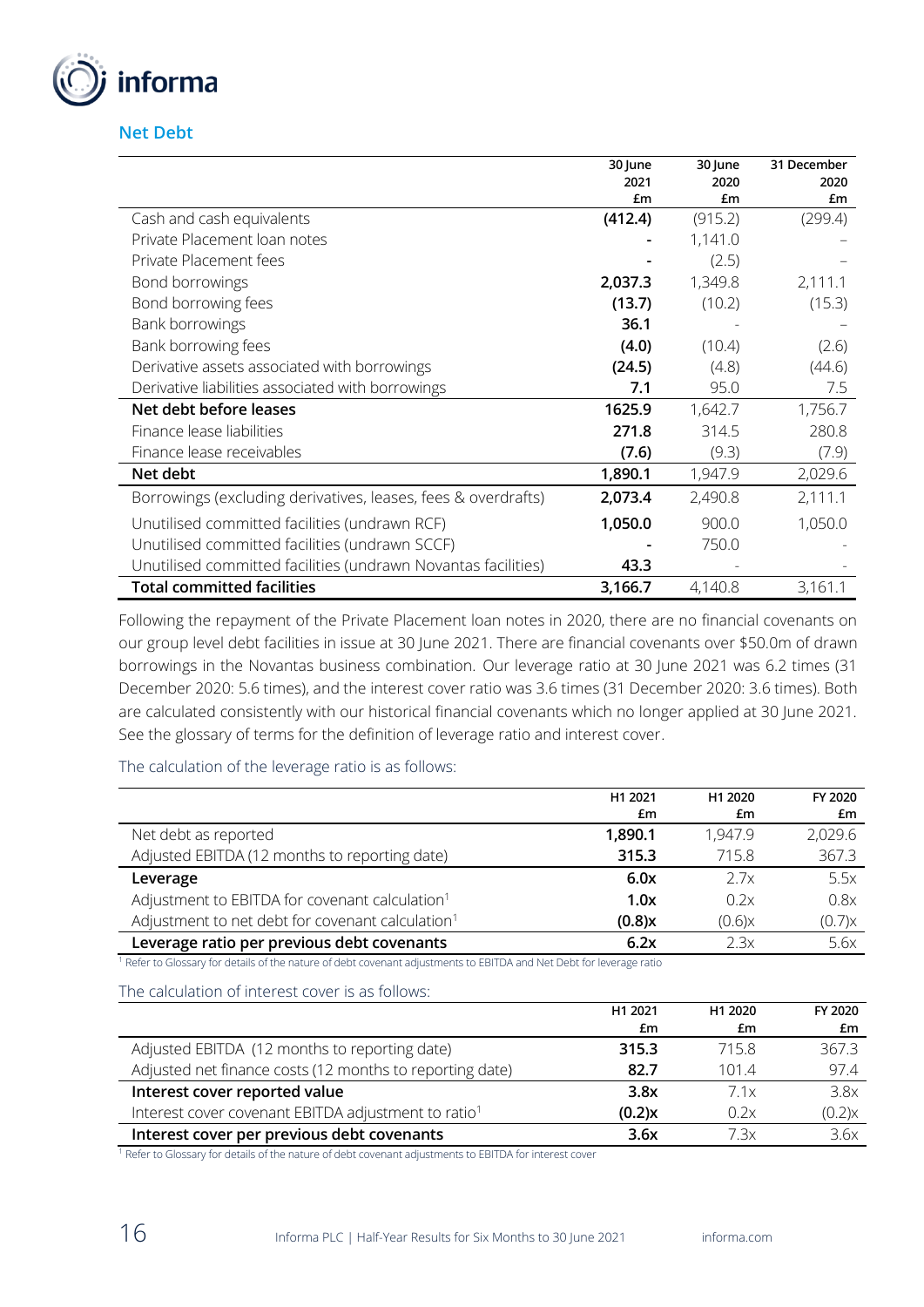

## **Corporate development**

Informa has a proven track record in creating value through identifying, executing and integrating complementary businesses effectively into the Group. In H1 2021, cash invested in acquisitions was £3.1m (H1 2020: £81.3m), with £5.2m net receipts relating to acquisitions net of cash acquired. Of this, £1.9m related to cash paid for business assets (H1 2020: £26.0m), £4.9m (H1 2020: £27.2m) to acquisition and integration spend and £1.5m (H1 2020: £28.1m) to the cash settlement on the exercise of an option relating to minority interests in certain Fashion shows in the US. Net proceeds from disposals amounted to £3.7m (H1 2020: £11.8m).

## **Acquisitions**

On 28 May 2021, the Group combined its existing FBX business with Novantas. The Novantas business provides quantitative and qualitative competitive intelligence solutions for US retail banks and forms part of the Informa Intelligence division. This combination seeks to create a leading competitive intelligence and specialist data business serving the retail banking markets. The agreement is structured as an acquisition of Novantas on a cash and debt free basis by Informa and private equity firm, Inflexion, with Informa contributing its FBX business as non-cash consideration. None of the Group's existing liquidity was used to finance the acquisition.

Informa owns 57% of the equity voting shares of the combined business and have control to direct the relevant activities of the combined business and have therefore fully consolidated the results of Novantas.

The non-controlling interest at the acquisition date represents the total of the non-controlling share of the fair value of the Novantas net assets acquired together with the non-controlling interest share of the carrying value of FBX that has been contributed and the non-controlling interest share of value of preference shares that have been issued by Inflexion and Novantas management to the combined business. See note 14 for further details.

### **Pensions**

The Group continues to meet all commitments to its pension schemes, which include six defined benefit schemes, all of which are closed to future accrual.

At 30 June 2021, the Group had a net pension liability of £11.0m (31 December 2020: £71.4m, 30 June 2020 £77.2m), comprising pension assets of £6.2m and pension deficits of £17.2m. Gross liabilities were £730.2m at 30 June 2021 (31 December 2020: £786.8m, 30 June 2020 £767.2m). The decrease in liabilities since the year end is predominantly driven by the increase to the discount rates used for calculating the present value of the pension liability with rates for UK schemes increasing 0.55% to 1.85%.

The net deficit remains relatively small compared with the size of the Group's balance sheet.

The triennial funding valuations for the UBM Pension Scheme and the Informa Final Salary Scheme (the two largest UK schemes representing 88% of the gross pension liabilities) have been completed with a valuation date of 31 March 2020.

Financial market conditions have significantly improved since the valuation date, meaning the aggregate funding positions of these schemes has improved, and in line with Regulator guidance to use post valuation experience, we have agreed with the respective Trustee Boards to allow most of the improvement in funding positions since the 31 March 2020 valuation date when calculating the required deficit repair contributions from the Group.

This has avoided an increase in Group cash contributions to these schemes from the amounts paid in recent years, with contributions remaining unchanged at £4.5m p.a. until such time as the Group resumes the payment of shareholder dividends when the contribution will rise to £5.75m p.a.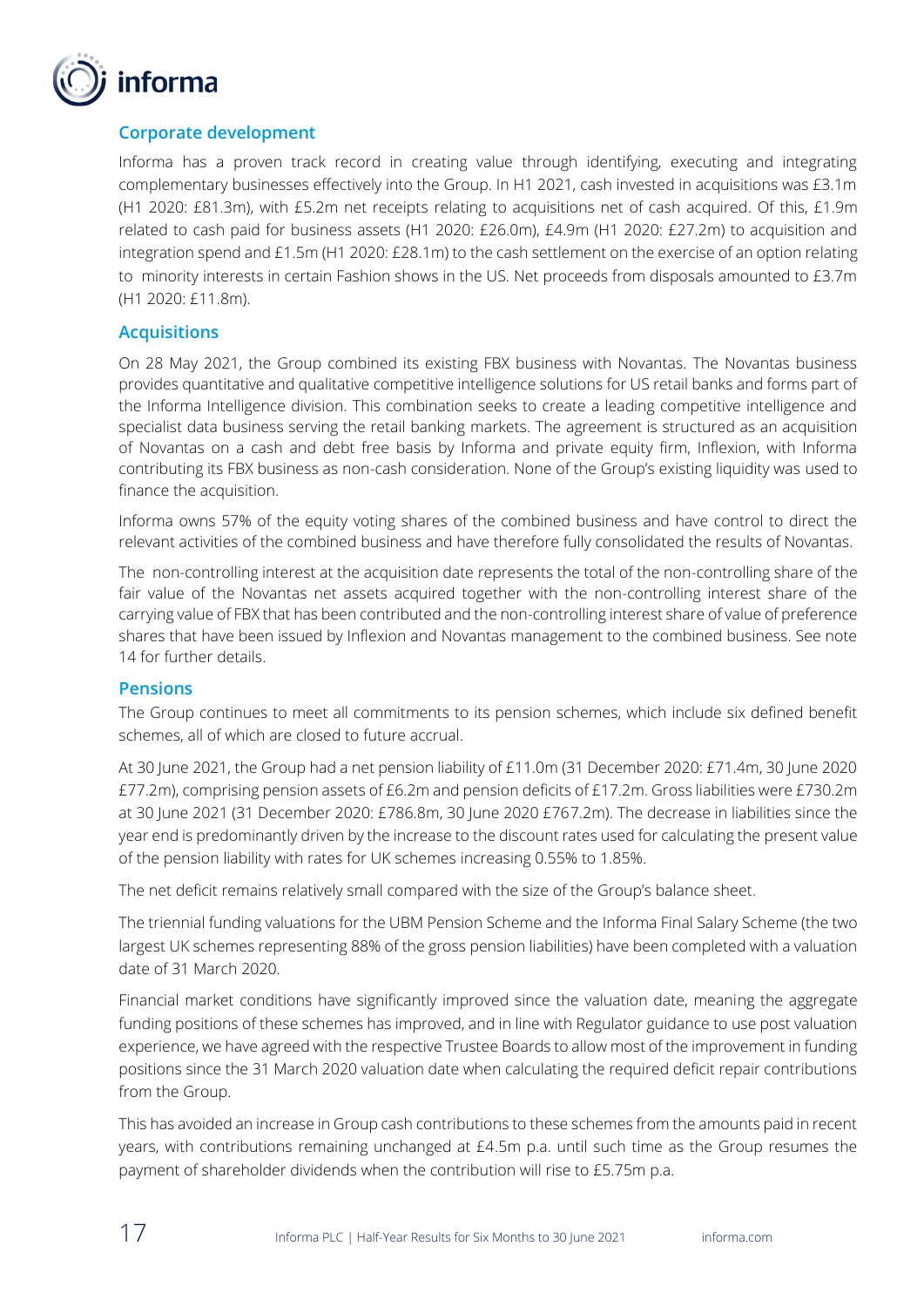

## Principal Risks and Uncertainties

As with any company, at Informa, risk arises both as a natural consequence of doing business and in the pursuit of our strategy and business goals, and as a result Informa aim to manage rather than avoid risk. Informa's approach to risk management is focused:

- To identify and understand business risks, to ensure we are being curious, conscious and open about the risks we choose to take according to our risk appetite;
- To develop and deploy appropriate and effective risk strategies to address these risks and take advantage of opportunities, where these are present and appropriate; and
- To clearly report on risk assessments through the company's governance and management channels and bodies.

The Company's risk framework is designed to provide the Board, Audit Committee and executive management with oversight of the most significant risks faced by the Group. Regular analysis and scanning for emerging risks are embedded in our risk management process and overseen by the Risk Committee. The Risk Committee reports through the Audit Committee which in turn reports through to the Board.

In the first half of 2021, COVID-19 has continued to restrict the operation of physical events and is recognised as a Principal Risk to the Group. Our response continues to be provided through our COVID-19 Action Plan and business planning process. We continue to monitor actions to ensure we are responding in the most appropriate ways for our colleagues, customers, communities and business operations.

## Risk Profile at Half Year 2021

The risk of economic instability continues to be assessed as high due to the current control measures in place in many countries, designed to limit the spread of the pandemic. Such measures create an uncertain global trading environment and, more specifically, often include restrictions on face-to-face gatherings.

We continue to manage our response to the pandemic through our COVID-19 Action Plan, a programme of initiatives to build stability and security across the Group, which have included the implementation of an extended Postponement Programme across our physical events portfolio, the conservation of cash and the strengthening of our balance sheet to build financial resilience across the period of reduced trading.

This risk is also mitigated through the breadth and diversity of Informa's portfolio of businesses, with our Subscription-led businesses relatively unaffected by the pandemic and continuing to deliver strong underlying growth. In addition, with our Events-led businesses, we have a growing portfolio of B2B Digital Services, including Specialist Content, Media and Specialist Marketing Services activities.

The strength of Informa's specialist brands and customer relationships has also enabled the Company to build a portfolio of digital and smart events over the last 18 months, whilst scope for staging physical events around the world has been limited.

This increased focus on Digital Services has the potential to expand our addressable markets, albeit carries a degree of execution risk. The Company has therefore maintained the Market Risk assessment to be high.

The Company has a reliance on key counterparties in certain activities and areas of business operations. Global economic uncertainty, reduced revenue and capacity constraints may lead to individual key counterparties becoming less reliable, and therefore this risk continues to be monitored closely.

Data privacy related risks remain relevant for Informa and increases as the Group expands its Digital Services offering, and uses data in new ways to reach target audiences and improve the digital customer experience. The Company maintains and continues to target compliance with the relevant data privacy requirements, with ongoing focus on evolving privacy regulations around the world.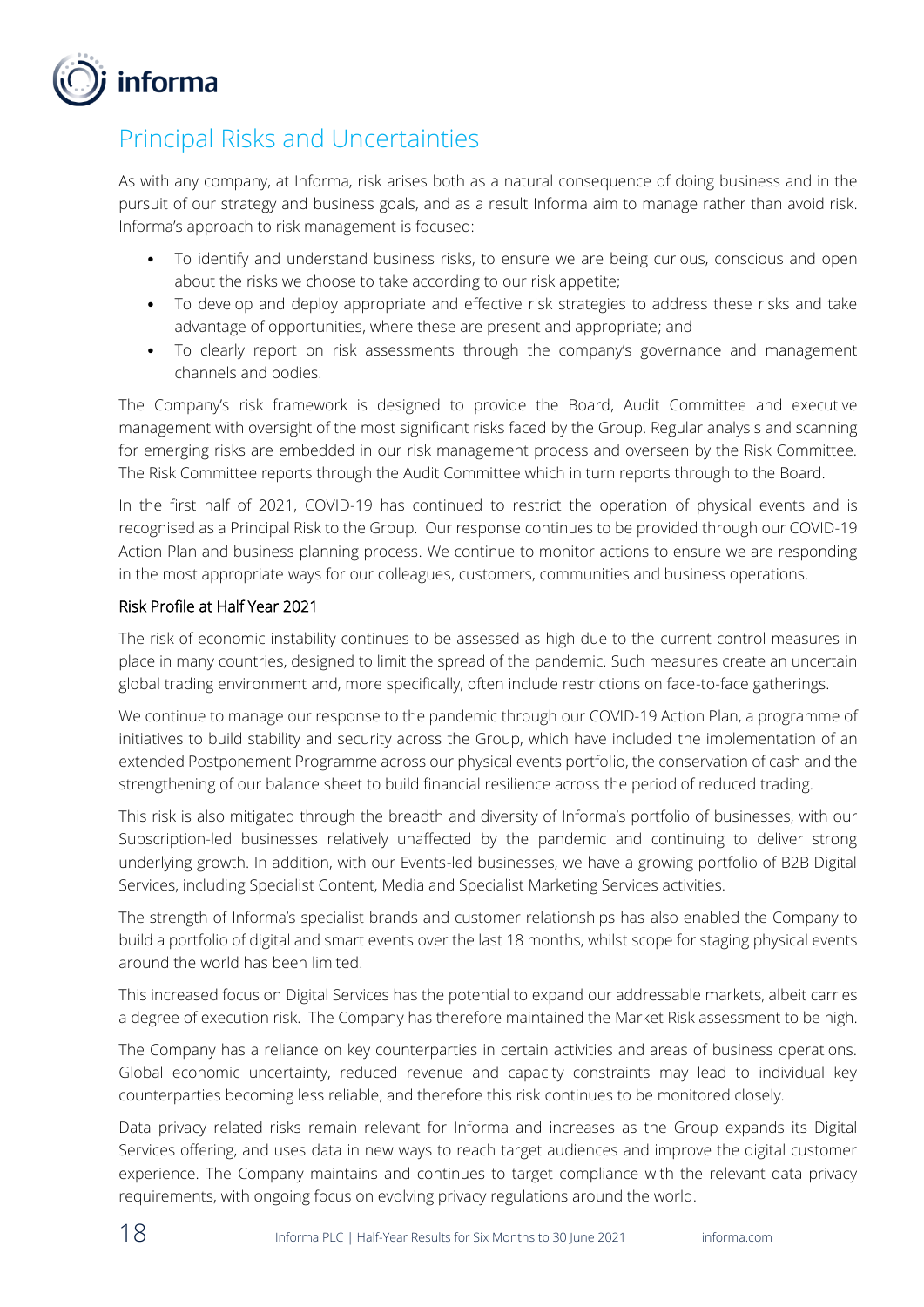

The Principal Risk around the inability to attract and retain key talent continues to evolve with the pandemic. As restrictions ease, at a group level we are starting to see voluntary colleague attrition increase gradually from 2020 levels, which were relatively low due to the pandemic. Results from our latest Colleague Pulse survey shows Colleague engagement remains strong at 80% and a high proportion of Colleagues (92%) believe management's response to the pandemic has been sensible and effective, with management leading by example and providing clear direction and information (91%). Colleagues also believe we have been strong at staying connected as teams (87%) and supporting flexible working (84%). Attracting, developing and retaining talent remains a risk, however, and as we put more emphasis on Digital Services, this risk may increase as we compete for highly sought after digital talent.

With Government restrictions still in place in some countries, business travel relatively subdued and physical events returning progressively, the likelihood and impact of a health and safety incident remains relatively low. As control measures are relaxed, more physical events return and customers and colleagues start to attend physical events and return to offices in larger numbers, this risk is expected to increase back towards pre-pandemic levels.

As at 30 June 2021, the Group recognises 13 principal risks which have the potential to cause the most significant impact to the delivery of its strategic objectives, performance, future prospects and reputation. These are the same 13 Principal Risks and Uncertainties identified at the 2020 year-end and outlined on pages 71 to 77 of the 2020 Annual Report and Accounts (available on the Company's website at www.informa.com).

These risks are summarised below (not in order of magnitude):

- Acquisition and integration risk
- Data loss and cyber breach
- Economic instability
- Health and safety incident
- Inability to attract and retain key talent
- Inadequate regulatory compliance
- Ineffective change management
- Inadequate response to major incidents
- Market risk
- Pandemic risk
- Privacy regulation risk
- Reliance on key counterparties
- Technology failure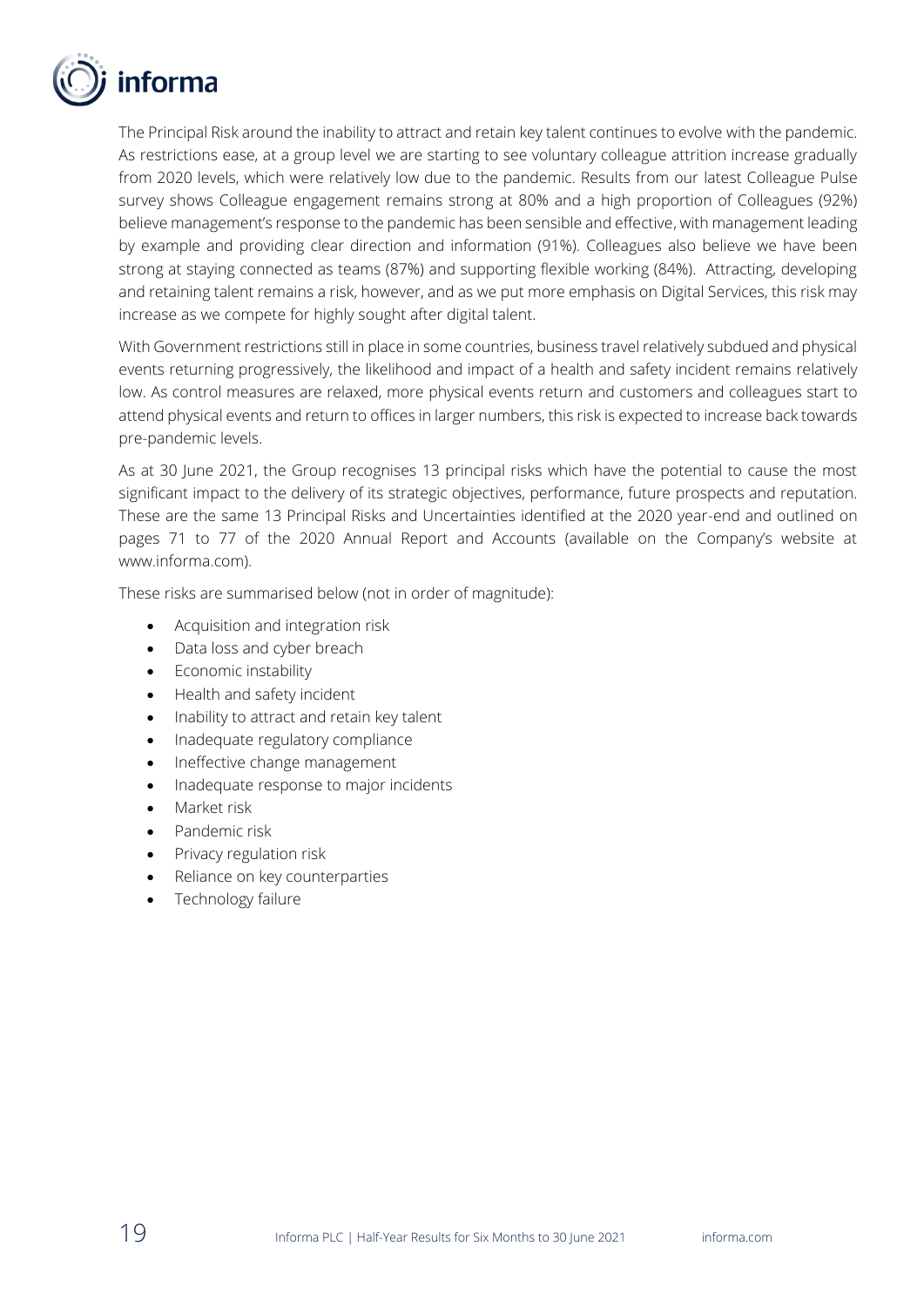

## Going Concern

### Overview

In adopting the going concern basis for preparing the financial statements, the Directors have considered the future trading prospects of the Group's businesses, the Group's cash generation in H1 2021, available liquidity, debt maturities and the Group's Principal Risks as set out on the previous two pages. There are no financial covenants on any of the Group level borrowings. A summary of the impact of COVID-19 on the Group's trading is detailed on pages 4-5.

### Liquidity and Financing

The Group has a strong liquidity position. At 30 June 2021 the Group has £0.4bn of cash and undrawn committed credit facilities of £1.1bn. In addition, the cost base has been matched to current activity levels through the cost savings actioned in H2 2020, meaning the Group generated cash in the first half of 2021 and therefore the Group liquidity has increased since 31 December 2020.

The Group is a well-established borrower with an investment grade credit rating from Fitch, Moody's and S&P, which provides the Directors with confidence that the Group could further increase liquidity by raising additional debt finance. Following the repayment of the Private Placement (PP) notes in 2020, the group has no financial covenants on any of its Group level borrowings.

There are no borrowing maturities until July 2023. The first tranche of the Revolving Credit Facility ("RCF") mainly matures in February 2024, with the second tranche mainly maturing in February 2026.

#### Financial modelling

The business and operational impact of COVID-19 is discussed on pages 4 to 5. The Government control restrictions adopted worldwide to limit the spread of COVID-19 have created a degree of uncertainty around the forecasting of when physical events will be allowed to reopen and the pace and rate of revenue return. In response, in the going concern assessment period up to the end of 2022, the Directors have modelled two main scenarios: the base case and a reverse stress test. Key assumptions made in these scenarios include the timing of when control restrictions are relaxed, allowing physical events to resume, and also the participation levels at these events as confidence returns.

### Financial Reporting

In modelling the base case the Directors have assumed the following:

- •A robust performance by the subscriptions-led businesses in H2 2021 and 2022.
- •A progressive return and reopening of physical events across 2021.

•All physical events in the going concern period deliver lower levels of revenue compared to 2019, as confidence and participation is not assumed to fully return in this period, international travel is assumed to recover gradually, events will often be taking place outside of the annual industry cycle and individual events may suffer from date bunching as they reopen.

In this base case scenario, the Group maintains liquidity headroom of more than £1.3bn.

The Directors have also modelled a reverse stress test, which assesses the liquidity position if the Group had no gross profit from 1 August 2021 to the end of 2022 and all event-related cash collected as at 30 June 2021 is refunded to customers. In this test the Group maintains positive liquidity headroom for at least 12 months following the start of the assessment period on 1 August 2021. The Directors feel that the assumptions applied in this reverse stress test are extremely remote, given that the Group's subscriptionled businesses continue to trade strongly and physical events in our key markets outside Mainland China are starting to reopen.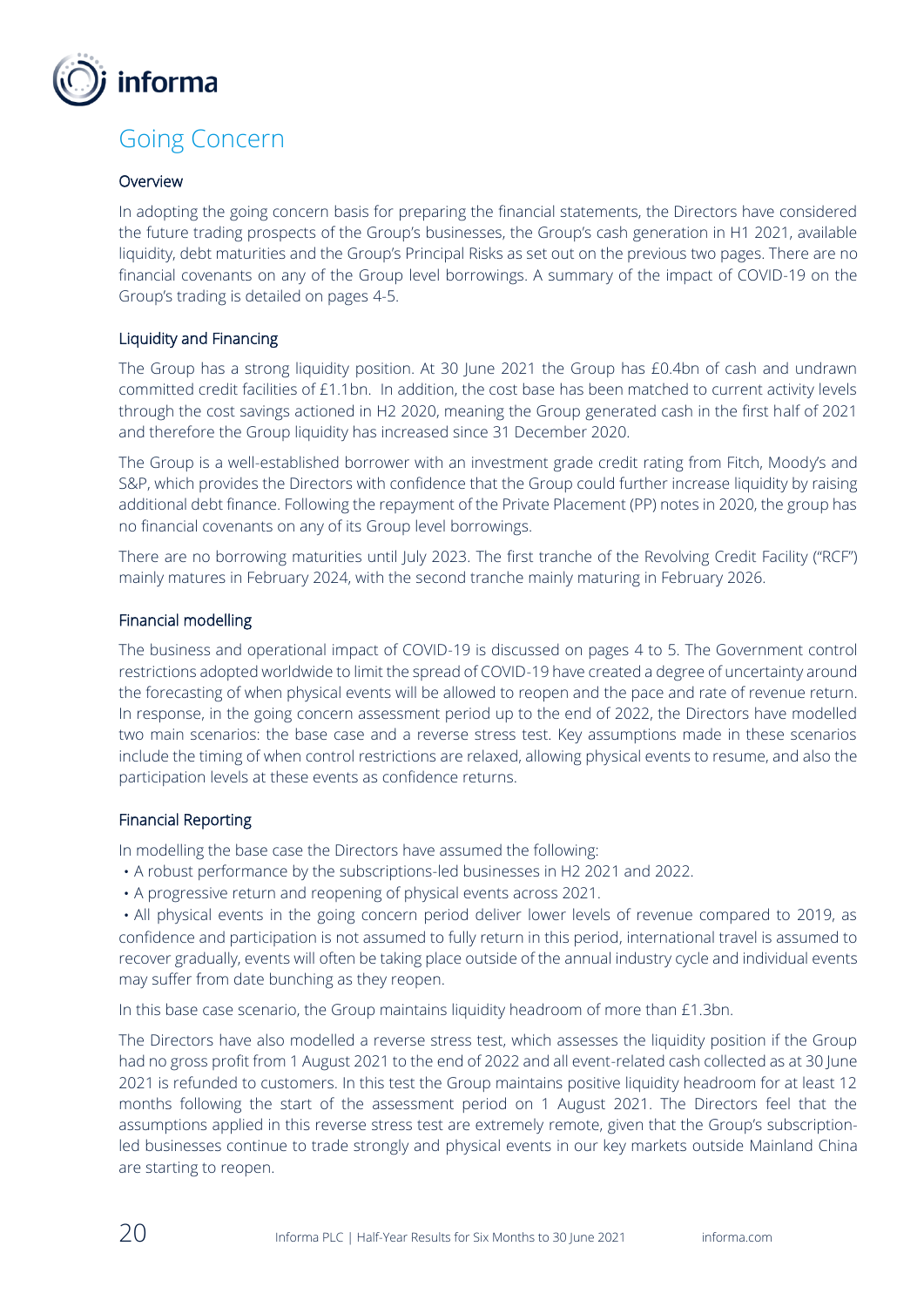

## Going concern basis

Based on the scenarios modelled the Directors believe that the Group is well placed to manage its financing and other business risks satisfactorily and have been able to form a reasonable expectation that the Group has adequate resources to continue in operation for at least twelve months from the signing date of these consolidated interim financial statements. The Directors therefore consider it appropriate to adopt the going concern basis of accounting in preparing the financial statements. The long-term impact of COVID-19 is uncertain and should the impact of the pandemic on trading conditions be more prolonged or severe than currently forecast by the Directors, the Group may need to implement additional operational or financial measures including further cost savings.

## Cautionary statements

This interim management report contains certain forward-looking statements. These statements are subject to a number of risks and uncertainties and actual results and events could differ materially from those currently being anticipated. The terms 'expect', 'should be', 'will be' and similar expressions (or their negative) identify forward-looking statements. Factors which may cause future outcomes to differ from those foreseen in forward-looking statements include, but are not limited to: general economic conditions and business conditions in Informa's markets; exchange rate fluctuations, customers' acceptance of its products and services; the actions of competitors; legislative, fiscal and regulatory developments; changes in law and legal interpretation affecting Informa's intellectual property rights and internet communications; and the impact of technological change.

Past performance should not be taken as an indication or guarantee of future results, and no representation or warranty, express or implied, is made regarding future performance. These forward-looking statements speak only as of the date of this interim management report and are based on numerous assumptions regarding Informa's present and future business strategies and the environment in which Informa will operate in the future. Except as required by any applicable law or regulation, the Group expressly disclaims any obligation or undertaking to release publicly any updates or revisions to any forward-looking statements contained in this document to reflect any change in the Group's expectations or any change in events, conditions or circumstances on which any such statement is based after the date of this announcement or to update or keep current any other information contained in this interim management report.

Nothing in this interim management report should be construed as a profit forecast. All persons, wherever located, should consult any additional disclosures that Informa may make in any regulatory announcements or documents which it publishes. This announcement does not constitute an invitation to underwrite, subscribe for or otherwise acquire or dispose of any Informa PLC shares, in the UK, or in the US, or under the US Securities Act 1933 or in any other jurisdiction.

## Board of Directors

Biographical details for the current Directors of Informa plc can be found on the Company's website: [www.informa.com.](http://www.informa.com/) 

The Directors of Informa plc were listed in the 2020 Annual Report and Accounts, but since publication, Derek Mapp and Gareth Bullock did not stand for re-election at the AGM, with John Rishton confirmed as the Chair of Informa. Additionally Stephen Davidson has been appointed to the Audit Committee.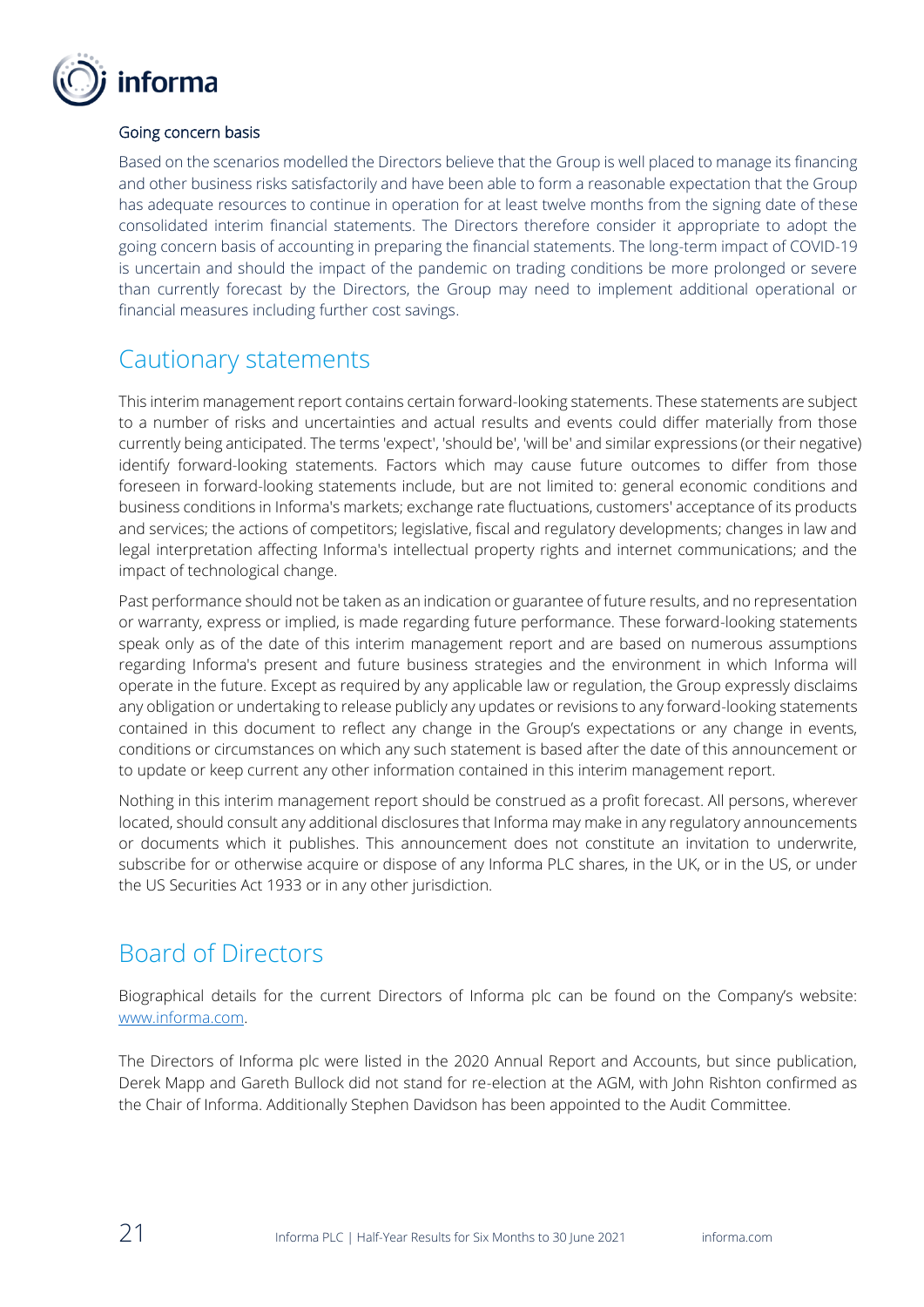

## Responsibility Statement

We confirm that to the best of our knowledge:

a) the consolidated interim financial statements have been prepared in accordance with United Kingdom adopted International Accounting Standard 34, "Interim Financial Reporting";

b) the consolidated interim financial statements, which have been prepared in accordance with the applicable set of accounting standards, give a true and fair view of the assets, liabilities, financial position and profit or loss of the issuer, or the undertakings included in the consolidation as a whole as required by DTR 4.2.4R;

c) the interim management report includes a fair review of the information required by DTR 4.2.7R, namely;

i. an indication of important events that have occurred during the first six months of the financial year and their impact on the consolidated interim financial statements; and

ii. a description of the principal risks and uncertainties for the remaining six months of the financial year.

d) the interim management report includes, as required by DTR 4.2.8, a fair review of material related party transactions that have taken place in the first six months of the financial year and any material changes in the related-party transactions described in the 2020 Annual Report.

Approved by the Board on 28 July 2021 and signed on its behalf by:

**Stephen A. Carter Carter Carter A. Carter A. Carter A. Carter A. Careth Wright** 

Chief Executive Group Finance Director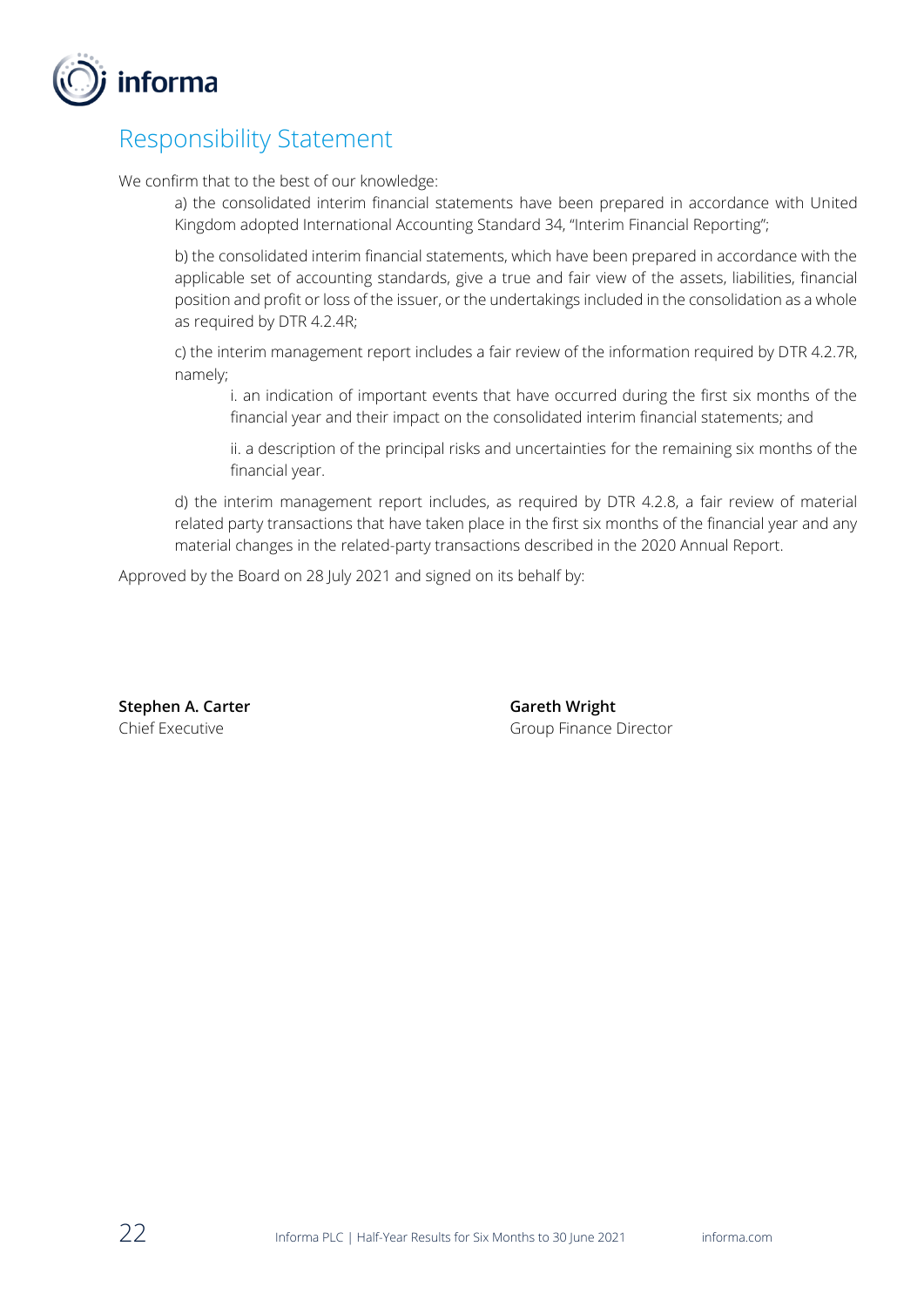

## Independent Review Report to Informa PLC

We have been engaged by the company to review the condensed set of financial statements in the halfyearly financial report for the six months ended 30 June 2021 which comprises the Condensed Consolidated Income Statement, the Condensed Consolidated Statement of Comprehensive Income, the Condensed Consolidated Statement of Changes in Equity, the Condensed Consolidated Balance Sheet, the Condensed Consolidated Cash Flow Statement and related notes 1 to 18. We have read the other information contained in the half-yearly financial report and considered whether it contains any apparent misstatements or material inconsistencies with the information in the condensed set of financial statements.

#### **Directors' responsibilities**

The half-yearly financial report is the responsibility of, and has been approved by, the directors. The directors are responsible for preparing the half-yearly financial report in accordance with the Disclosure Guidance and Transparency Rules of the United Kingdom's Financial Conduct Authority.

As disclosed in note 1, the annual financial statements of the Group will be prepared in accordance with United Kingdom adopted International Financial Reporting Standards. The condensed set of financial statements included in this half-yearly financial report has been prepared in accordance with United Kingdom adopted International Accounting Standard 34, "Interim Financial Reporting".

#### **Our responsibility**

Our responsibility is to express to the Company a conclusion on the condensed set of financial statements in the half-yearly financial report based on our review.

#### **Scope of review**

We conducted our review in accordance with International Standard on Review Engagements (UK and Ireland) 2410 "Review of Interim Financial Information Performed by the Independent Auditor of the Entity" issued by the Financial Reporting Council for use in the United Kingdom. A review of interim financial information consists of making inquiries, primarily of persons responsible for financial and accounting matters, and applying analytical and other review procedures. A review is substantially less in scope than an audit conducted in accordance with International Standards on Auditing (UK) and consequently does not enable us to obtain assurance that we would become aware of all significant matters that might be identified in an audit. Accordingly, we do not express an audit opinion.

#### **Conclusion**

Based on our review, nothing has come to our attention that causes us to believe that the condensed set of financial statements in the half-yearly financial report for the six months ended 30 June 2021 is not prepared, in all material respects, in accordance with United Kingdom adopted International Accounting Standard 34 and the Disclosure Guidance and Transparency Rules of the United Kingdom's Financial Conduct Authority.

#### **Use of our report**

This report is made solely to the company in accordance with International Standard on Review Engagements (UK and Ireland) 2410 "Review of Interim Financial Information Performed by the Independent Auditor of the Entity" issued by the Financial Reporting Council. Our work has been undertaken so that we might state to the company those matters we are required to state to it in an independent review report and for no other purpose. To the fullest extent permitted by law, we do not accept or assume responsibility to anyone other than the company, for our review work, for this report, or for the conclusions we have formed.

Deloitte LLP Statutory Auditor London, UK 28 July 2021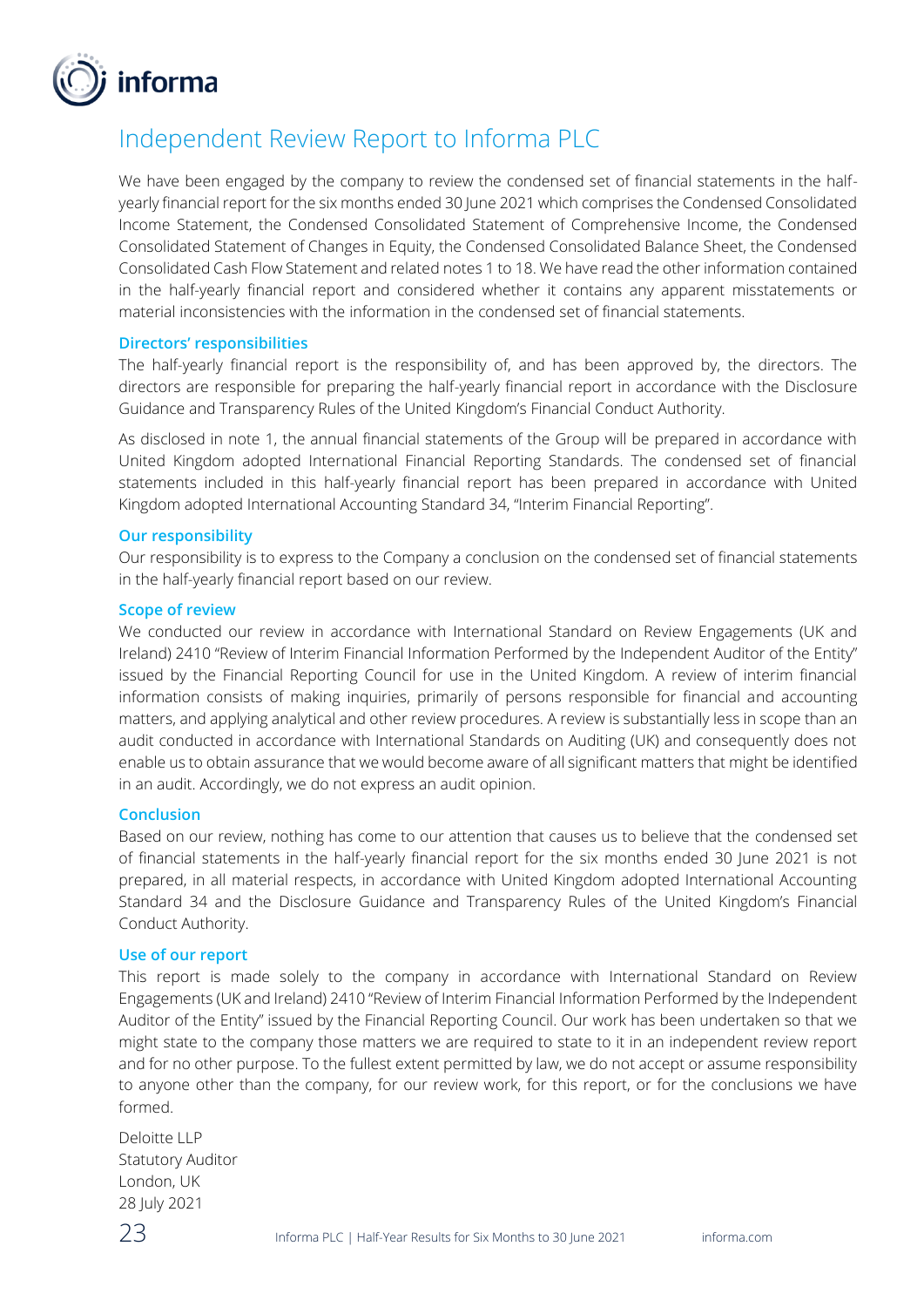

# Condensed Consolidated Income Statement

For the six months ended 30 June 2021

|                         |              | Adjusted<br>results | Adjusting<br>items | Statutory<br>results | Adjusted<br>results | Adjusting<br>items       | Statutory<br>results | Year ended 31<br>December<br>2020 |
|-------------------------|--------------|---------------------|--------------------|----------------------|---------------------|--------------------------|----------------------|-----------------------------------|
|                         |              | 2021                | 2021               | 2021                 | 2020                | 2020                     | 2020                 | (audited)                         |
|                         | <b>Notes</b> | £m                  | £m                 | £m                   | £m                  | £m                       | £m                   | £m                                |
| Revenue                 | 3            | 688.9               |                    | 688.9                | 814.4               | $\overline{\phantom{a}}$ | 814.4                | 1,660.8                           |
| Net operating           |              |                     |                    |                      |                     |                          |                      |                                   |
| expenses <sup>1</sup>   |              | (621.0)             | (127.2)            | (748.2)              | (695.5)             | (858.5)                  | (1,554.0)            | (2,542.0)                         |
| Operating               |              |                     |                    |                      |                     |                          |                      |                                   |
| profit/(loss) before    |              |                     |                    |                      |                     |                          |                      |                                   |
| joint ventures and      |              |                     |                    |                      |                     |                          |                      |                                   |
| associates              |              | 67.9                | (127.2)            | (59.3)               | 118.9               | (858.5)                  | (739.6)              | (881.2)                           |
| Share of results of     |              |                     |                    |                      |                     |                          |                      |                                   |
| joint ventures and      |              |                     |                    |                      |                     |                          |                      |                                   |
| associates              |              | 1.3                 |                    | 1.3                  | (0.3)               |                          | (0.3)                | 0.8                               |
| Operating               |              |                     |                    |                      |                     |                          |                      |                                   |
| profit/(loss)           |              | 69.2                | (127.2)            | (58.0)               | 118.6               | (858.5)                  | (739.9)              | (880.4)                           |
| Loss on disposal of     |              |                     |                    |                      |                     |                          |                      |                                   |
| subsidiaries and        |              |                     |                    |                      |                     |                          |                      |                                   |
| operations              |              |                     | (0.1)              | (0.1)                |                     | (4.0)                    | (4.0)                | (8.4)                             |
| Finance income          | 5            | 2.0                 |                    | 2.0                  | 4.8                 |                          | 4.8                  | 15.3                              |
| Finance costs           | 6            | (34.9)              |                    | (34.9)               | (52.4)              | (9.7)                    | (62.1)               | (266.2)                           |
| Profit/(loss) before    |              |                     |                    |                      |                     |                          |                      |                                   |
| tax                     |              | 36.3                | (127.3)            | (91.0)               | 71.0                | (872.2)                  | (801.2)              | (1, 139.7)                        |
| Tax (charge)/credit     | 7            | (6.2)               | 10.3               | 4.1                  | (9.2)               | 43.9                     | 34.7                 | 102.1                             |
| Profit/(loss) for the   |              |                     |                    |                      |                     |                          |                      |                                   |
| period                  |              | 30.1                | (117.0)            | (86.9)               | 61.8                | (828.3)                  | (766.5)              | (1,037.6)                         |
| <b>Attributable to:</b> |              |                     |                    |                      |                     |                          |                      |                                   |
| Equity holders of the   |              |                     |                    |                      |                     |                          |                      |                                   |
| parent                  |              | 25.7                | (117.0)            | (91.3)               | 66.9                | (828.3)                  | (761.4)              | (1,041.5)                         |
| Non-controlling         |              |                     |                    |                      |                     |                          |                      |                                   |
| interest                |              | 4.4                 |                    | 4.4                  | (5.1)               |                          | (5.1)                | 3.9                               |
|                         |              |                     |                    |                      |                     |                          |                      |                                   |
| Earnings per share      |              |                     |                    |                      |                     |                          |                      |                                   |
| Basic (p)               | 9            | 1.7                 |                    | (6.1)                | 5.0                 |                          | (56.9)               | (73.4)                            |
| Diluted (p)             | 9            | 1.7                 |                    | (6.1)                | 5.0                 |                          | (56.9)               | (73.4)                            |

1. Net operating expenses includes a foreign exchange gain of £1.1m. Adjusted gross operating expense totalled £622.1m.

All results relate to continuing operations. Adjusting items are detailed in Note 4.

The notes on pages 31 to 57 are an integral part of these Condensed Consolidated Financial Statements.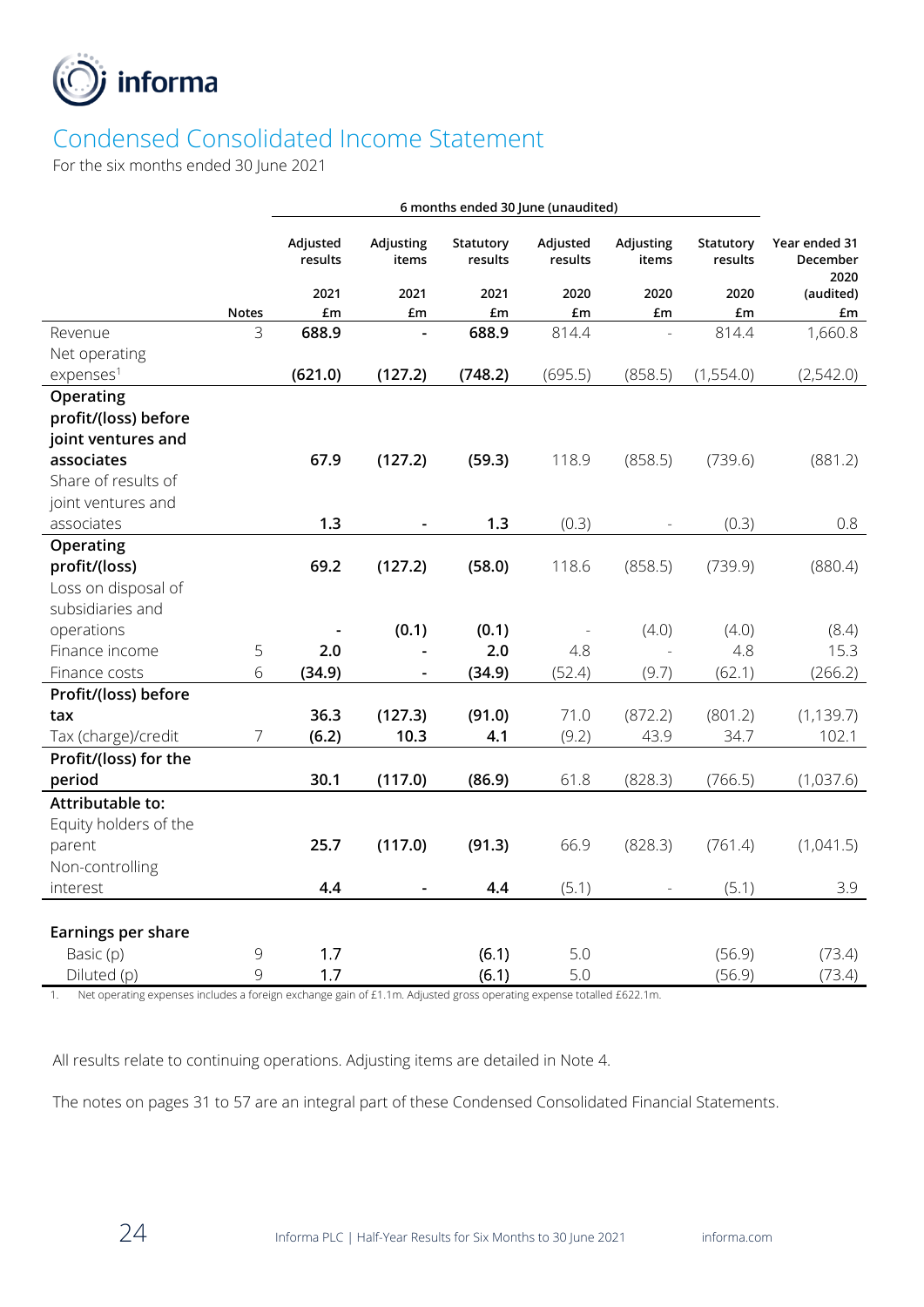

## Condensed Consolidated Statement of Comprehensive Income

For the six months ended 30 June 2021

|                                                                       | 6 months        | 6 months        | Year                 |
|-----------------------------------------------------------------------|-----------------|-----------------|----------------------|
|                                                                       | ended           | ended           | ended<br>31 December |
|                                                                       | 30 June<br>2021 | 30 June<br>2020 | 2020                 |
|                                                                       | (unaudited)     | (unaudited)     | (audited)            |
|                                                                       | £m              | £m              | £m                   |
| Loss for the period                                                   | (86.9)          | (766.5)         | (1,037.6)            |
|                                                                       |                 |                 |                      |
| Items that will not be reclassified subsequently to profit or loss:   |                 |                 |                      |
| Remeasurement of the net retirement benefit pension obligation        | 59.3            | (49.0)          | (47.6)               |
| Tax relating to items that will not be reclassified to profit or loss | (9.1)           | 8.9             | 8.3                  |
| Total items that will not be reclassified subsequently to profit      |                 |                 |                      |
| or loss                                                               | 50.2            | (40.1)          | (39.3)               |
| Items that have been reclassified subsequently to profit or loss      |                 |                 |                      |
| Recycling of exchange gains arising on disposal of foreign            |                 |                 |                      |
| operations                                                            |                 |                 |                      |
|                                                                       |                 |                 |                      |
| Items that may be reclassified subsequently to profit or loss         |                 |                 |                      |
| Exchange (loss)/gain on translation of foreign operations             | (96.7)          | 409.0           | (46.2)               |
| Exchange gain/(loss) on net investment hedge debt                     | 44.0            | (156.4)         | (13.0)               |
| Loss on derivatives in net investment hedging relationships           | (73.5)          | (54.1)          | (42.0)               |
| Gain/(loss) on derivatives in cash flow hedging relationships         | 84.8            | (0.1)           | (1.1)                |
| Movement in cost of hedging reserve                                   | (4.7)           |                 | 1.3                  |
| Tax credit relating to items that may be reclassified subsequently to |                 |                 |                      |
| profit or loss                                                        | (1.3)           |                 | 11.9                 |
| Total items that may be reclassified subsequently to profit or        |                 |                 |                      |
| loss                                                                  | (47.4)          | 198.4           | (89.1)               |
| Other comprehensive income/(expense) for the period                   | 2.8             | 158.3           | (128.4)              |
|                                                                       |                 |                 |                      |
| Total comprehensive expense for the period                            | (84.1)          | (608.2)         | (1, 166.0)           |
| Total comprehensive expense attributable to:                          |                 |                 |                      |
| - Equity holders of the Company                                       | (90.9)          | (601.1)         | (1, 169.8)           |
| - Non-controlling interest                                            | 6.8             |                 | 3.8                  |
|                                                                       |                 | (7.1)           |                      |

The notes on pages 31 to 57 are an integral part of these Condensed Consolidated Financial Statements.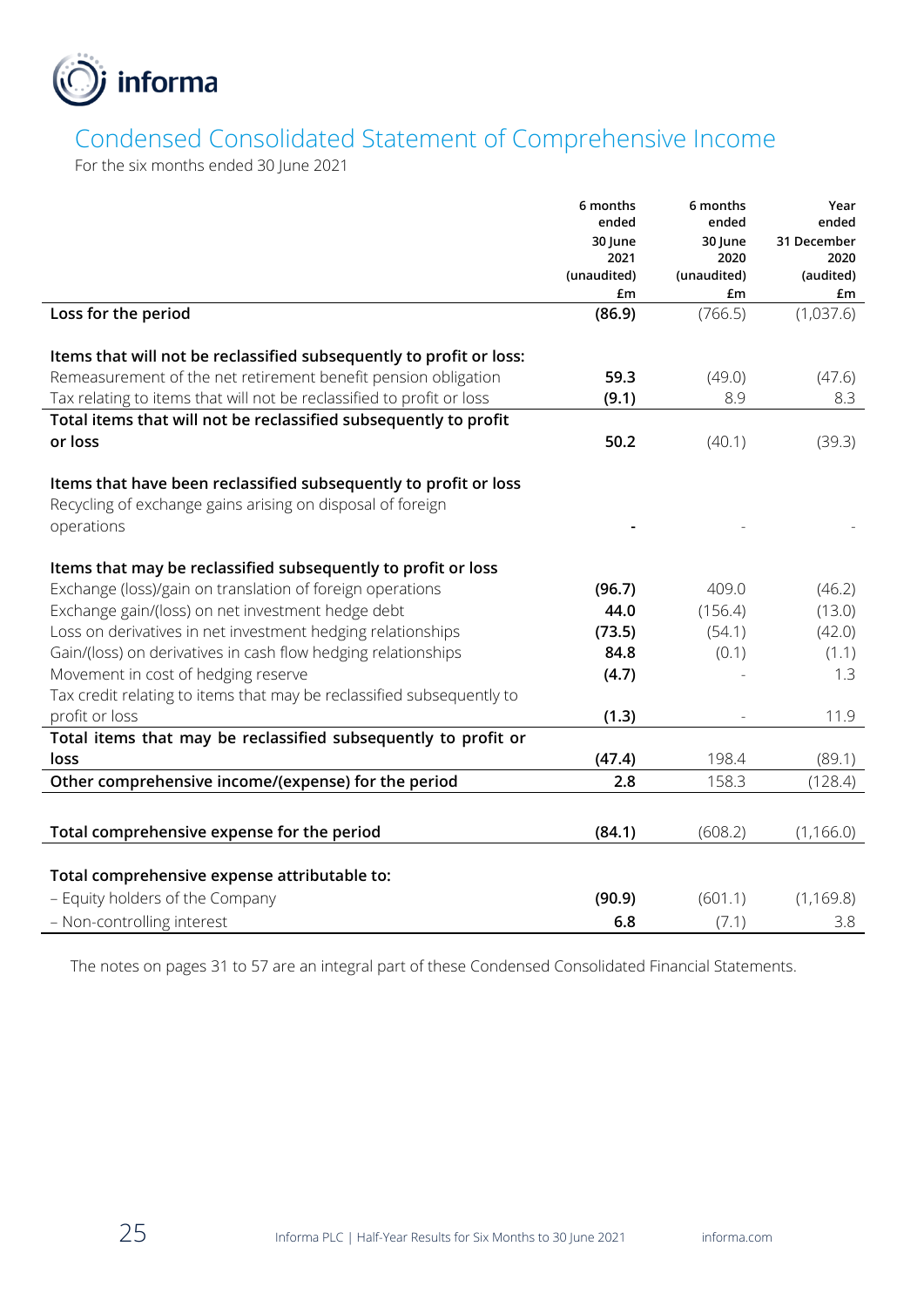

# Condensed Consolidated Statement of Changes in Equity

For the six months ended 30 June 2021 (unaudited)

|                            |                  | Share              |                               |                   |                      |                    | Non-                     |                        |
|----------------------------|------------------|--------------------|-------------------------------|-------------------|----------------------|--------------------|--------------------------|------------------------|
|                            | Share<br>capital | premium<br>account | <b>Translation</b><br>reserve | Other<br>reserves | Retained<br>earnings | Total <sup>1</sup> | controlling<br>interests | <b>Total</b><br>equity |
|                            | £m               | £m                 | £m                            | £m                | £m                   | £m                 | £m                       | £m                     |
| At 1 January 2021          | 1.5              | 1,878.8            | (206.2)                       | 1,969.6           | 1,821.3              | 5,465.0            | 177.0                    | 5,642.0                |
| (Loss)/profit for the      |                  |                    |                               |                   |                      |                    |                          |                        |
| period                     |                  |                    |                               |                   | (91.3)               | (91.3)             | 4.4                      | (86.9)                 |
| Exchange gain on           |                  |                    |                               |                   |                      |                    |                          |                        |
| translation of foreign     |                  |                    |                               |                   |                      |                    |                          |                        |
| operations                 |                  |                    | (99.1)                        |                   |                      | (99.1)             | 2.4                      | (96.7)                 |
| Exchange loss on net       |                  |                    |                               |                   |                      |                    |                          |                        |
| investment hedge debt      |                  |                    | 44.0                          |                   |                      | 44.0               |                          | 44.0                   |
| Loss arising on            |                  |                    |                               |                   |                      |                    |                          |                        |
| derivative hedges          |                  |                    | 6.6                           |                   |                      | 6.6                |                          | 6.6                    |
| Actuarial loss on          |                  |                    |                               |                   |                      |                    |                          |                        |
| defined benefit pension    |                  |                    |                               |                   |                      |                    |                          |                        |
| schemes                    |                  |                    |                               |                   | 59.3                 | 59.3               |                          | 59.3                   |
| Tax relating to            |                  |                    |                               |                   |                      |                    |                          |                        |
| components of other        |                  |                    |                               |                   |                      |                    |                          |                        |
| comprehensive income       |                  |                    | (1.3)                         |                   | (9.1)                | (10.4)             |                          | (10.4)                 |
| <b>Total comprehensive</b> |                  |                    |                               |                   |                      |                    |                          |                        |
| (expense)/income for       |                  |                    |                               |                   |                      |                    |                          |                        |
| the period                 |                  |                    | (49.8)                        |                   | (41.1)               | (90.9)             | 6.8                      | (84.1)                 |
| Dividends to non-          |                  |                    |                               |                   |                      |                    |                          |                        |
| controlling interests      |                  |                    |                               |                   |                      |                    | (4.8)                    | (4.8)                  |
| Share award expense        |                  |                    |                               | 7.5               |                      | 7.5                |                          | 7.5                    |
| Issue of share capital     |                  | (0.2)              |                               |                   |                      | (0.2)              |                          | (0.2)                  |
| Own shares purchased       |                  |                    |                               | (1.4)             |                      | (1.4)              |                          | (1.4)                  |
| Transfer of vested LTIPs   |                  |                    |                               | (10.4)            | 10.4                 | $\sim$             |                          |                        |
| Disposal of NCI            |                  |                    |                               |                   | (4.5)                | (4.5)              | 4.5                      |                        |
| Acquisition of NCI         |                  |                    |                               |                   | 101.2                | 101.2              | 112.6                    | 213.8                  |
| At 30 June 2021            | 1.5              | 1,878.6            | (256.0)                       | 1,965.3           | 1,887.3              | 5,476.7            | 296.1                    | 5,772.8                |

<sup>1</sup>Total attributable to equity holders of the parent

The notes on pages 31 to 57- are an integral part of these Condensed Consolidated Financial Statements.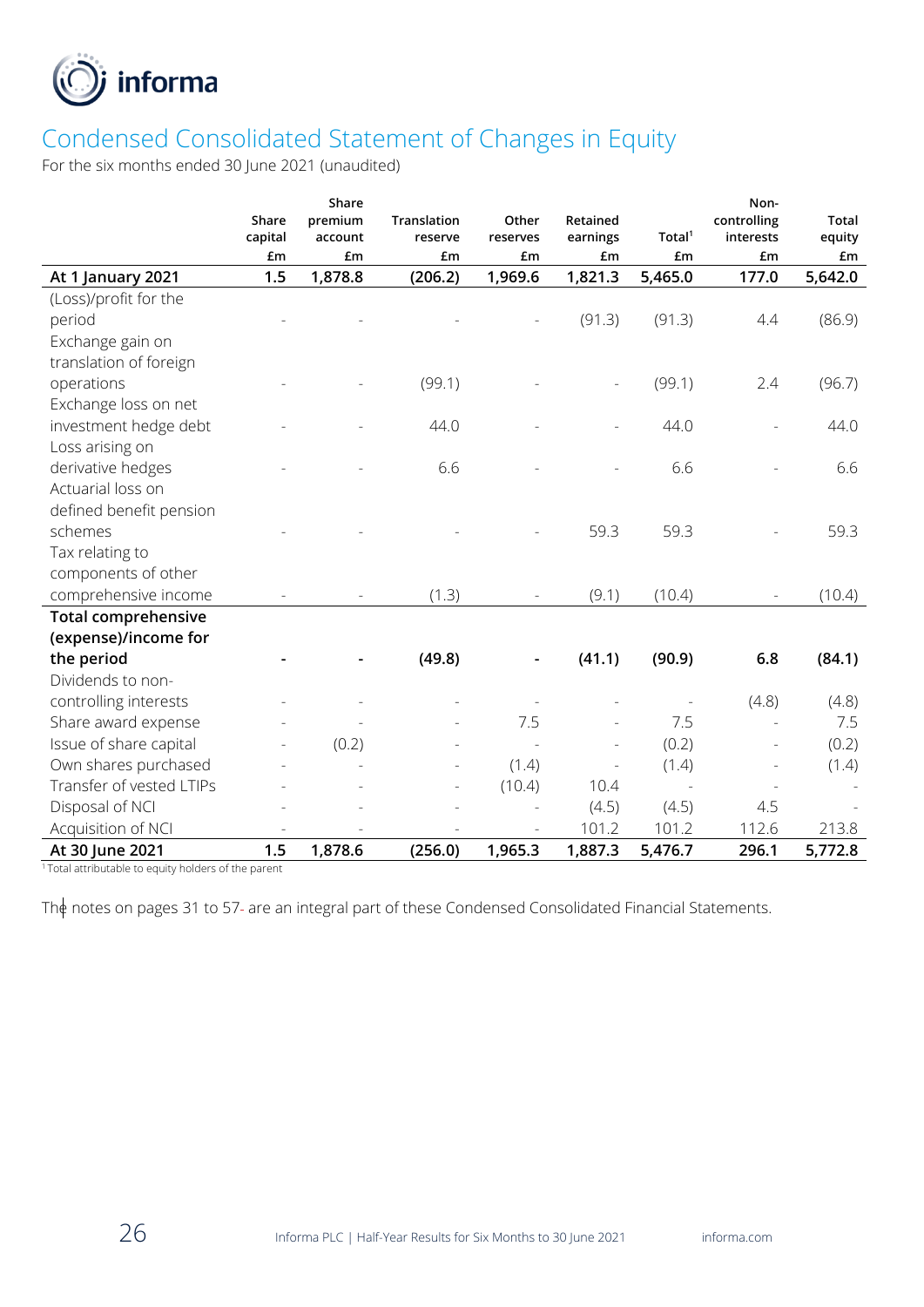

## Condensed Consolidated Statement of Changes in Equity (Continued)

For the six months ended 30 June 2020 (unaudited)

|                            | Share   | Share              | <b>Translation</b> | Other    | <b>Retained</b> |                    | Non-<br>controlling |                     |
|----------------------------|---------|--------------------|--------------------|----------|-----------------|--------------------|---------------------|---------------------|
|                            | capital | premium<br>account | reserve            | reserves | earnings        | Total <sup>1</sup> | interest            | <b>Total equity</b> |
|                            | £m      | £m                 | £m                 | £m       | £m              | £m                 | £m                  | £ <sub>m</sub>      |
| At 1 January 2020          | 1.3     | 905.3              | (117.2)            | 1,964.6  | 2,887.9         | 5,641.9            | 196.1               | 5,838.0             |
| Loss for the period        |         |                    |                    |          | (761.4)         | (761.4)            | (5.1)               | (766.5)             |
| Exchange gain on           |         |                    |                    |          |                 |                    |                     |                     |
| translation of foreign     |         |                    |                    |          |                 |                    |                     |                     |
| operations                 |         |                    | 411.0              |          |                 | 411.0              | (2.0)               | 409.0               |
| Exchange loss on net       |         |                    |                    |          |                 |                    |                     |                     |
| investment hedge debt      |         |                    | (156.4)            |          |                 | (156.4)            |                     | (156.4)             |
| Loss arising on            |         |                    |                    |          |                 |                    |                     |                     |
| derivative hedges          |         |                    | (54.2)             |          |                 | (54.2)             |                     | (54.2)              |
| Actuarial loss on          |         |                    |                    |          |                 |                    |                     |                     |
| defined benefit pension    |         |                    |                    |          |                 |                    |                     |                     |
| schemes                    |         |                    |                    |          | (49.0)          | (49.0)             |                     | (49.0)              |
| Tax relating to            |         |                    |                    |          |                 |                    |                     |                     |
| components of other        |         |                    |                    |          |                 |                    |                     |                     |
| comprehensive income       |         |                    |                    |          | 8.9             | 8.9                |                     | 8.9                 |
| <b>Total comprehensive</b> |         |                    |                    |          |                 |                    |                     |                     |
| income/(expense) for       |         |                    |                    |          |                 |                    |                     |                     |
| the period                 |         |                    | 200.4              |          | (801.5)         | (601.1)            | (7.1)               | (608.2)             |
| Dividends to non-          |         |                    |                    |          |                 |                    |                     |                     |
| controlling interests      |         |                    |                    |          |                 |                    | (10.1)              | (10.1)              |
| Share award expense        |         |                    |                    | 3.7      |                 | 3.7                |                     | 3.7                 |
| Issue of share capital     | 0.2     | 975.7              |                    |          |                 | 975.9              |                     | 975.9               |
| Own shares purchased       |         |                    |                    | (0.7)    |                 | (0.7)              |                     | (0.7)               |
| Transfer of vested LTIPs   |         |                    |                    | (4.9)    | 4.9             |                    |                     |                     |
| At 30 June 2020            | 1.5     | 1,881.0            | 83.2               | 1,962.7  | 2,091.3         | 6,019.7            | 178.9               | 6,198.6             |

<sup>1</sup>Total attributable to equity holders of the parent,

The notes on pages 31 to 57 are an integral part of these Condensed Consolidated Financial Statements.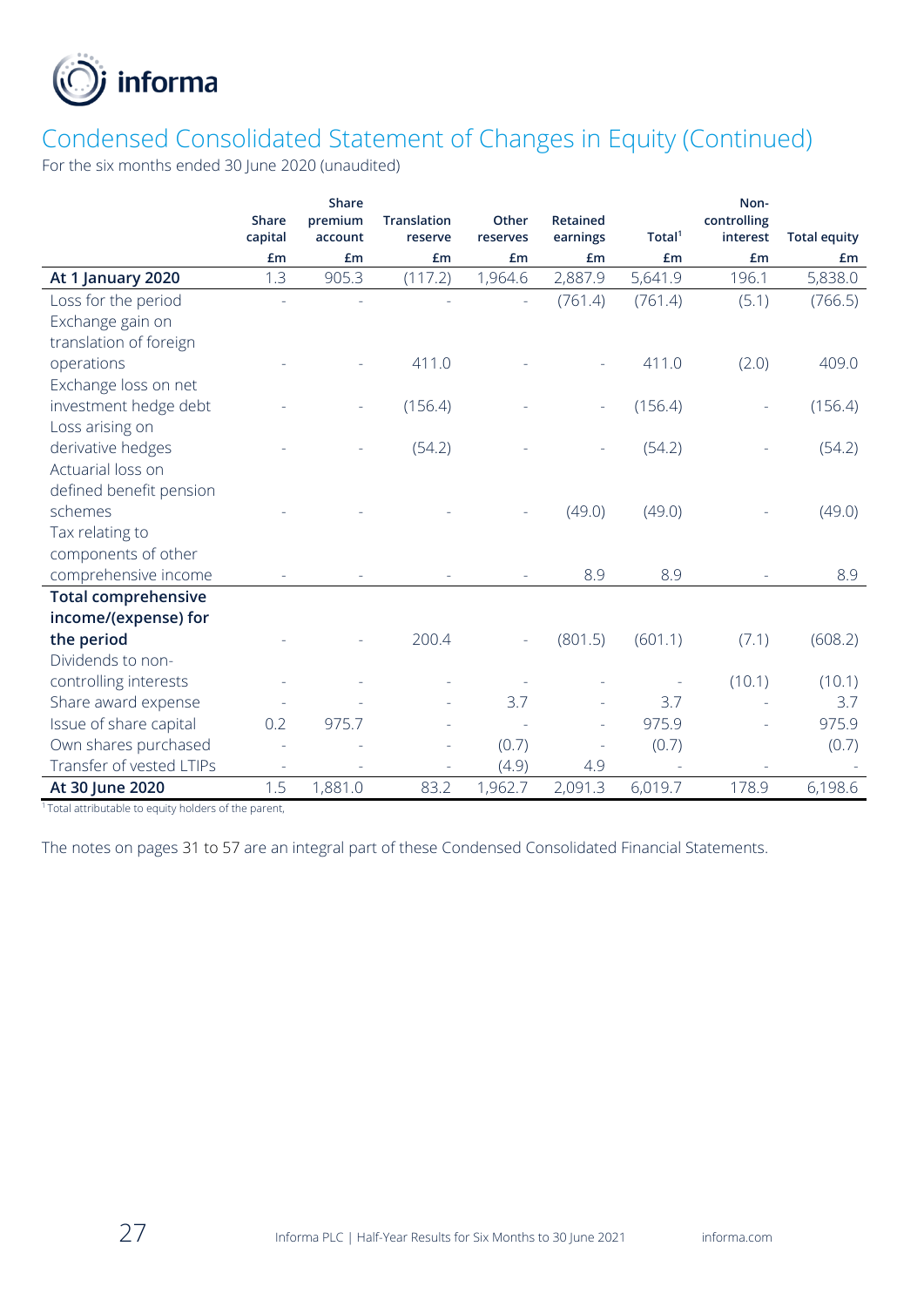

## Condensed Consolidated Statement of Changes in Equity (Continued)

For the twelve months ended 31 December 2020 (audited)

|                            |              | Share   | <b>Transla</b> |          |                 |                    | Non-        |              |
|----------------------------|--------------|---------|----------------|----------|-----------------|--------------------|-------------|--------------|
|                            | <b>Share</b> | premium | tion           | Other    | <b>Retained</b> |                    | controlling | <b>Total</b> |
|                            | capital      | account | reserve        | reserves | earnings        | Total <sup>1</sup> | interests   | equity       |
|                            | £m           | £m      | £m             | £m       | £m              | £m                 | £m          | £m           |
| At 1 January 2020          | 1.3          | 905.3   | (117.2)        | 1,964.6  | 2,887.9         | 5,641.9            | 196.1       | 5,838.0      |
| Loss for the year          |              |         |                |          | (1,041.5)       | (1,041.5)          | 3.9         | (1,037.6)    |
| Exchange gain on           |              |         |                |          |                 |                    |             |              |
| translation of foreign     |              |         |                |          |                 |                    |             |              |
| operations                 |              |         | (46.1)         |          |                 | (46.1)             | (0.1)       | (46.2)       |
| Exchange loss on net       |              |         |                |          |                 |                    |             |              |
| investment hedge debt      |              |         | (13.0)         |          |                 | (13.0)             |             | (13.0)       |
| Loss arising on            |              |         |                |          |                 |                    |             |              |
| derivative hedges          |              |         | (41.8)         |          |                 | (41.8)             |             | (41.8)       |
| Actuarial loss on          |              |         |                |          |                 |                    |             |              |
| defined benefit pension    |              |         |                |          |                 |                    |             |              |
| schemes                    |              |         |                |          | (47.6)          | (47.6)             |             | (47.6)       |
| Tax relating to            |              |         |                |          |                 |                    |             |              |
| components of other        |              |         |                |          |                 |                    |             |              |
| comprehensive income       |              |         | 11.9           |          | 8.3             | 20.2               |             | 20.2         |
| <b>Total comprehensive</b> |              |         |                |          |                 |                    |             |              |
| (expense)/income for       |              |         |                |          |                 |                    |             |              |
| the year                   |              |         | (89.0)         | $\equiv$ | (1,080.8)       | (1, 169.8)         | 3.8         | (1, 166.0)   |
| Dividends to non-          |              |         |                |          |                 |                    |             |              |
| controlling interests      |              |         |                |          |                 |                    | (13.6)      | (13.6)       |
| Share award expense        |              |         |                | 11.2     |                 | 11.2               |             | 11.2         |
| Issue of share capital     | 0.2          | 973.5   |                |          |                 | 973.7              |             | 973.7        |
| Own shares purchased       |              |         |                | (1.3)    |                 | (1.3)              |             | (1.3)        |
| Transfer of vested LTIPs   |              |         |                | (4.9)    | 4.9             |                    |             |              |
| Acquisition of non-        |              |         |                |          |                 |                    |             |              |
| controlling interest       |              |         |                |          | 9.3             | 9.3                | (9.3)       |              |
| At 31 December 2020        | 1.5          | 1,878.8 | (206.2)        | 1,969.6  | 1,821.3         | 5,465.0            | 177.0       | 5,642.0      |

<sup>1</sup>Total attributable to equity holders of the parent,

The notes on pages 31 to 57 are an integral part of these Condensed Consolidated Financial Statements.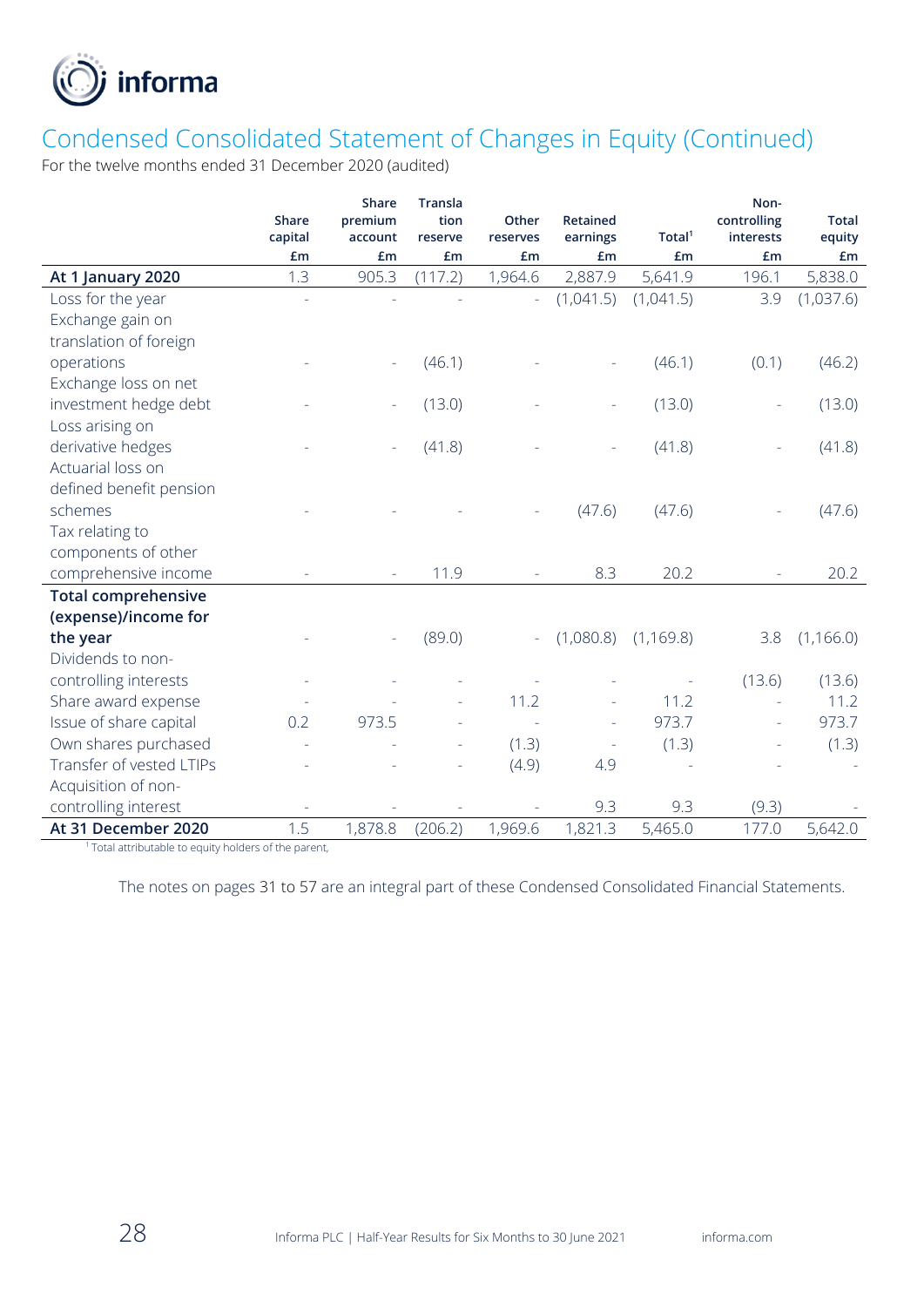

## Condensed Consolidated Balance Sheet

|                                                                |              | 30 June 2021 | 30 June 2020 | 31 Dec 2020 |
|----------------------------------------------------------------|--------------|--------------|--------------|-------------|
|                                                                |              | (unaudited)  | (unaudited)  | (audited)   |
|                                                                | <b>Notes</b> | £m           | £m           | £m          |
| Goodwill                                                       | 10           | 5,648.5      | 5,884.7      | 5,576.6     |
| Other intangible assets                                        |              | 3,038.4      | 3,466.0      | 3,094.5     |
| Property and equipment                                         |              | 46.5         | 67.4         | 49.1        |
| Right of use assets                                            |              | 205.2        | 247.5        | 209.9       |
| Investments in joint ventures and associates                   |              | 21.0         | 19.5         | 20.0        |
| Other investments                                              |              | 7.5          | 7.4          | 7.3         |
| Deferred tax assets                                            |              | 1.0          | 6.1          | 8.4         |
| Retirement benefit surplus                                     |              | 6.2          | 1.0          |             |
| Finance lease receivables                                      |              | 5.9          | 7.4          | 6.4         |
| Other receivables                                              |              | 21.5         | 25.5         | 20.2        |
| Derivative financial instruments                               |              | 24.5         | 4.8          | 44.6        |
| Non-current assets                                             |              | 9,026.2      | 9,737.3      | 9,037.0     |
| Inventory                                                      |              | 34.4         | 36.3         | 31.3        |
| Trade and other receivables                                    |              | 322.1        | 528.0        | 358.1       |
| Current tax asset                                              |              | 1.7          | 9.2          | 4.9         |
| Cash and cash equivalents                                      | 12           | 412.4        | 915.2        | 299.4       |
| Finance lease receivables                                      |              | 1.7          | 1.9          | 1.5         |
| Derivative financial instruments                               |              | 0.5          | 0.4          |             |
| Assets classified as held for sale                             | 17           | 21.0         |              |             |
| <b>Current assets</b>                                          |              | 793.8        | 1,491.0      | 695.2       |
| <b>Total assets</b>                                            |              | 9,820.0      | 11,228.3     | 9,732.2     |
| Lease liabilities                                              |              | (31.7)       | (32.5)       | (33.4)      |
| Derivative financial instruments                               |              |              | (16.8)       | (0.2)       |
| Current tax liabilities                                        |              | (62.6)       | (88.1)       | (78.0)      |
| Provisions                                                     |              | (30.4)       | (47.5)       | (44.7)      |
| Trade and other payables                                       |              | (377.0)      | (440.7)      | (343.7)     |
| Deferred income                                                |              | (737.9)      | (846.0)      | (700.6)     |
| Liabilities associated with assets classified as held for sale | 17           | (3.7)        |              |             |
| <b>Current liabilities</b>                                     |              | (1,243.3)    | (1,471.6)    | (1,200.6)   |
| <b>Borrowings</b>                                              | 13           | (2,055.7)    | (2,467.7)    | (2,093.2)   |
| Lease liabilities                                              |              | (240.1)      | (282.0)      | (247.4)     |
| Derivative financial instruments                               |              | (7.1)        | (94.9)       | (7.5)       |
| Deferred tax liabilities                                       |              | (415.7)      | (518.3)      | (406.4)     |
| Retirement benefit obligation                                  |              | (17.2)       | (78.2)       | (71.4)      |
| Provisions                                                     |              | (43.3)       | (28.2)       | (44.8)      |
| Trade and other payables                                       |              | (20.3)       | (18.0)       | (16.2)      |
| Deferred income                                                |              | (4.5)        | (70.8)       | (2.7)       |
| <b>Non-current liabilities</b>                                 |              | (2,803.9)    | (3,558.1)    | (2,889.6)   |
| <b>Total liabilities</b>                                       |              | (4,047.2)    | (5,029.7)    | (4,090.2)   |
| Net assets                                                     |              | 5,772.8      | 6,198.6      | 5,642.0     |
| Share capital                                                  | 11           | 1.5          | 1.5          | 1.5         |
| Share premium account                                          |              | 1,878.6      | 1,881.0      | 1,878.8     |
| Translation reserve                                            |              | (256.0)      | 83.2         | (206.2)     |
| Other reserves                                                 |              | 1,965.3      | 1,962.7      | 1,969.6     |
| Retained earnings                                              |              | 1,887.3      | 2,091.3      | 1,821.3     |
| Equity attributable to equity holders of the parent            |              | 5,476.7      | 6,019.7      | 5,465.0     |
| Non-controlling interest                                       |              | 296.1        | 178.9        | 177.0       |
| <b>Total equity</b>                                            |              | 5,772.8      | 6,198.6      | 5,642.0     |

The notes on pages 31 to 57 are an integral part of these Condensed Consolidated Financial Statements. The Board of Directors approved these Condensed Consolidated Financial Statements on 28 July 2021.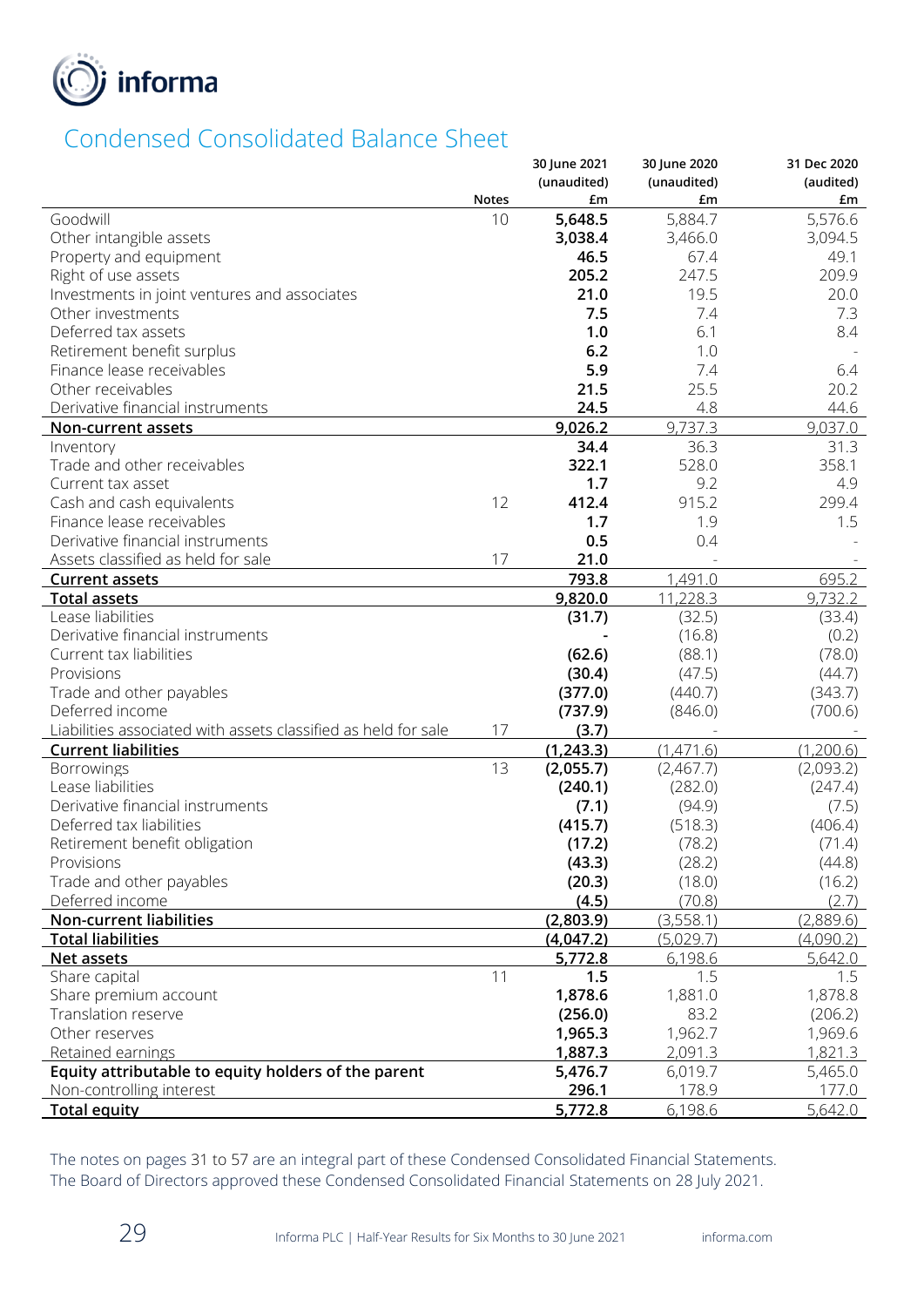

# Condensed Consolidated Cash Flow Statement

For the six months ended 30 June 2021

|                                                                  |              | 6 months              | 6 months              | Year ended          |
|------------------------------------------------------------------|--------------|-----------------------|-----------------------|---------------------|
|                                                                  |              | ended<br>30 June 2021 | ended<br>30 June 2020 | 31 December<br>2020 |
|                                                                  |              | (unaudited)           | (unaudited)           | (audited)           |
|                                                                  | <b>Notes</b> | £m                    | £m                    | £m                  |
| <b>Operating activities</b>                                      |              |                       |                       |                     |
| Cash generated by operations                                     | 12           | 188.1                 | 140.4                 | 153.1               |
| Income taxes paid                                                |              | (15.7)                | (21.7)                | (32.9)              |
| Interest paid                                                    |              | (26.3)                | (42.6)                | (259.7)             |
| Net cash inflow from operating activities                        |              | 146.1                 | 76.1                  | (139.5)             |
| <b>Investing activities</b>                                      |              |                       |                       |                     |
| Interest received                                                |              | 2.0                   | 3.6                   | 5.7                 |
| Purchase of property and equipment                               |              | (2.4)                 | (3.6)                 | (10.7)              |
| Purchase of intangible software assets                           |              | (8.3)                 | (19.0)                | (23.8)              |
| Product development cost additions                               |              | (8.2)                 | (2.9)                 | (13.9)              |
| Purchase of intangibles related to titles, brands and customer   |              |                       |                       |                     |
| relationships                                                    |              | (1.9)                 | (3.6)                 | (7.3)               |
| Acquisition of subsidiaries and operations, net of cash acquired | - 14         | 5.2                   | (22.4)                | (77.3)              |
| Acquisition of investment                                        |              |                       |                       | (0.9)               |
| Proceeds from disposal of subsidiaries and operations            |              | 3.7                   | 11.8                  | 10.4                |
| Net cash outflow from investing activities                       |              | (9.9)                 | (36.1)                | (117.8)             |
| <b>Financing activities</b>                                      |              |                       |                       |                     |
| Dividends paid to shareholders                                   | 8            |                       |                       | (0.2)               |
| Dividends paid to non-controlling interests                      |              | (4.8)                 | (10.1)                | (13.6)              |
| Proceeds from EMTN bond issuance                                 |              |                       |                       | 788.3               |
| Repayment of loans                                               |              |                       | (87.1)                | (61.3)              |
| New loan advances                                                |              |                       |                       |                     |
| Repayment of Private Placement borrowings                        |              |                       | (153.0)               | (1, 227.8)          |
| Borrowing fees paid                                              |              |                       | (10.1)                | (17.6)              |
| Repayment of the principal lease liabilities                     |              | (15.2)                | (15.8)                | (37.1)              |
| Finance lease receipts                                           |              | 0.9                   | 1.2                   | 2.3                 |
| Acquisition of non-controlling interests                         |              | (1.5)                 | (28.1)                | (44.9)              |
| Cash outflow from purchase of shares                             |              | (1.6)                 |                       | (1.3)               |
| Cash inflow from issue of shares                                 |              |                       | 975.2                 | 973.7               |
| Net cash (outflow)/inflow from financing activities              |              | (22.2)                | 672.2                 | 360.5               |
| Net increase in cash and cash equivalents (including cash        |              |                       |                       |                     |
| acquired)                                                        |              | 114.0                 | 712.2                 | 103.2               |
| Effect of foreign exchange rate changes                          |              | (1.0)                 | 7.9                   | 1.1                 |
| Cash and cash equivalents at beginning of the year               |              | 299.4                 | 195.1                 | 195.1               |
| Cash and cash equivalents at end of period                       | 12           | 412.4                 | 915.2                 | 299.4               |

The notes on pages 31 to 57 are an integral part of these Condensed Consolidated Financial Statements.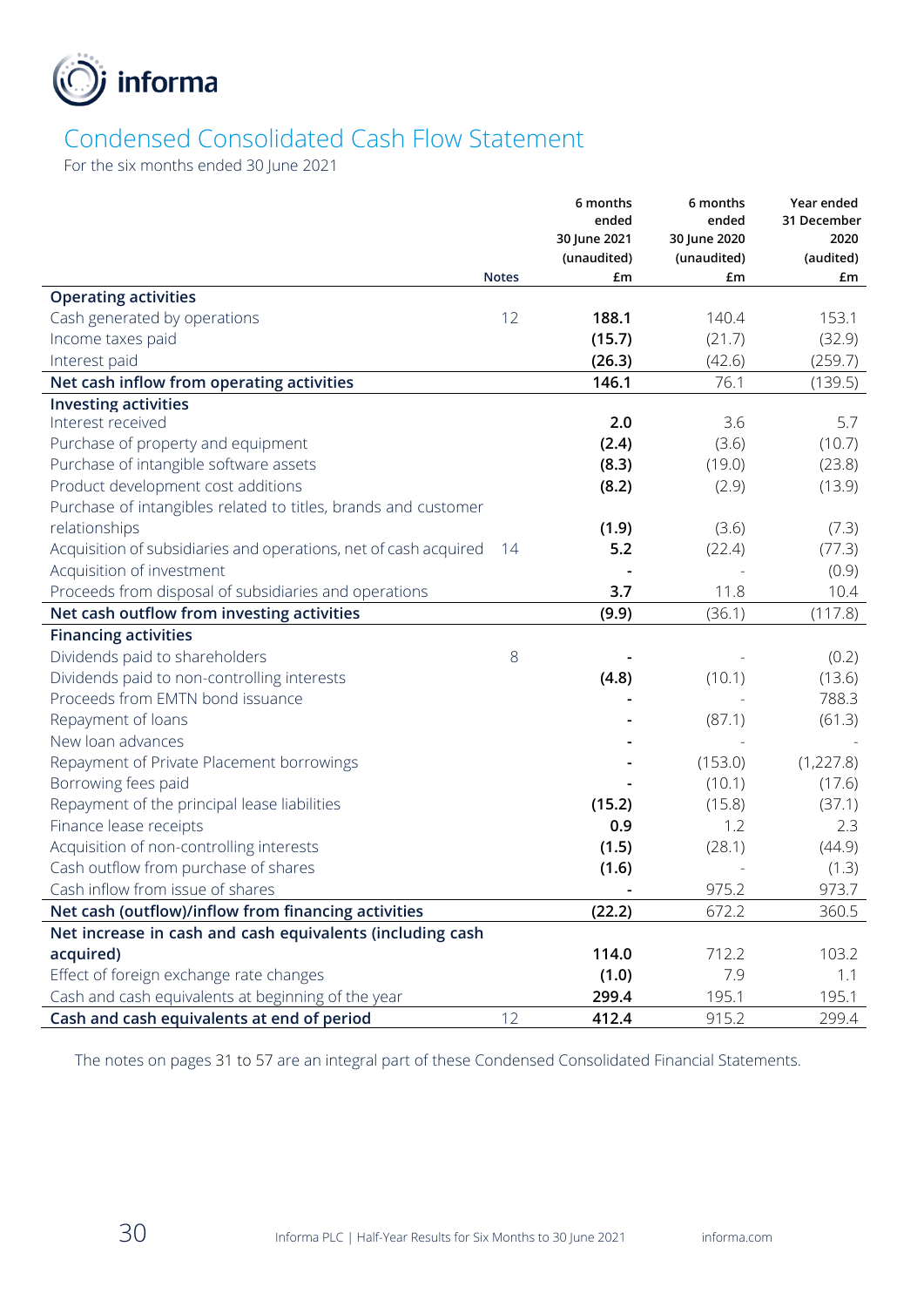

## Notes to the Condensed Consolidated Financial Statements

For the six months ended 30 June 2021

### **1. General information and basis of preparation**

Informa PLC (the 'Company') is a company incorporated in the United Kingdom under the Companies Act 2006 and is listed on the London Stock Exchange. The Company is a public company limited by shares and is registered in England and Wales with registration number 08860726. The address of the registered office is 5 Howick Place, London, SW1P 1WG.

The unaudited Condensed set of Consolidated Financial Statements as at 30 June 2021 and for the six months then ended comprise those of the Company and its subsidiaries and its interests in joint ventures and associates (together referred to as the Group).

These Condensed set of Consolidated Financial Statements were approved for issue by the Board of directors on 28 July 2021 and have been prepared in accordance with United Kingdom adopted International Accounting Standard 34 and the Disclosure Guidance and Transparency Rules of the United Kingdom's Financial Conduct Authority.

The Condensed set of Consolidated Financial Statements has been prepared on a going concern basis, as outlined on page 20, and does not constitute the Group's statutory financial statements within the meaning of section 434 of the Companies Act 2006. The Condensed set of Consolidated Financial Statements should be read in conjunction with the Annual Report and audited Financial Statements for the year ended 31 December 2020, which have been prepared in accordance with international accounting standards in conformity with the Companies Act 2006 and International Financial Reporting Standards adopted pursuant to Regulation (EC) No 1606/2002 as it applies in the European Union.

The Group's most recent statutory financial statements, which comprise the Annual Report and audited Financial Statements for the year ended 31 December 2020, were approved by the Directors on 22 April 2021 and delivered to the Registrar of Companies. The 31 December 2020 balances in this report have been extracted from the Annual Report. The Auditor's Report on those accounts was not qualified, did not include a reference to any matters to which the auditors drew attention by way of emphasis without qualifying the report and did not contain statements under section 498 of the Companies Act 2006. The Consolidated Financial Statements of the Group as at, and for the year ended, 31 December 2020 is available upon request from the Company's registered office at 5 Howick Place, London, SW1P 1WG, United Kingdom or at [www.informa.com.](http://www.informa.com/)

#### **2. Accounting Policies and Estimates**

In the application of the Group's accounting policies, which are described in the annual report and accounts, the Directors are required to make judgements, estimates and assumptions about the carrying amounts of assets and liabilities that are not readily apparent from other sources. The estimates and associated assumptions are based on historical experience and other factors that are considered to be relevant. Actual results may differ from these estimates.

The same accounting policies and methods of computation are followed in the condensed consolidated financial statements for the six months ended 30 June 2021 as compared with the most recent annual report and accounts.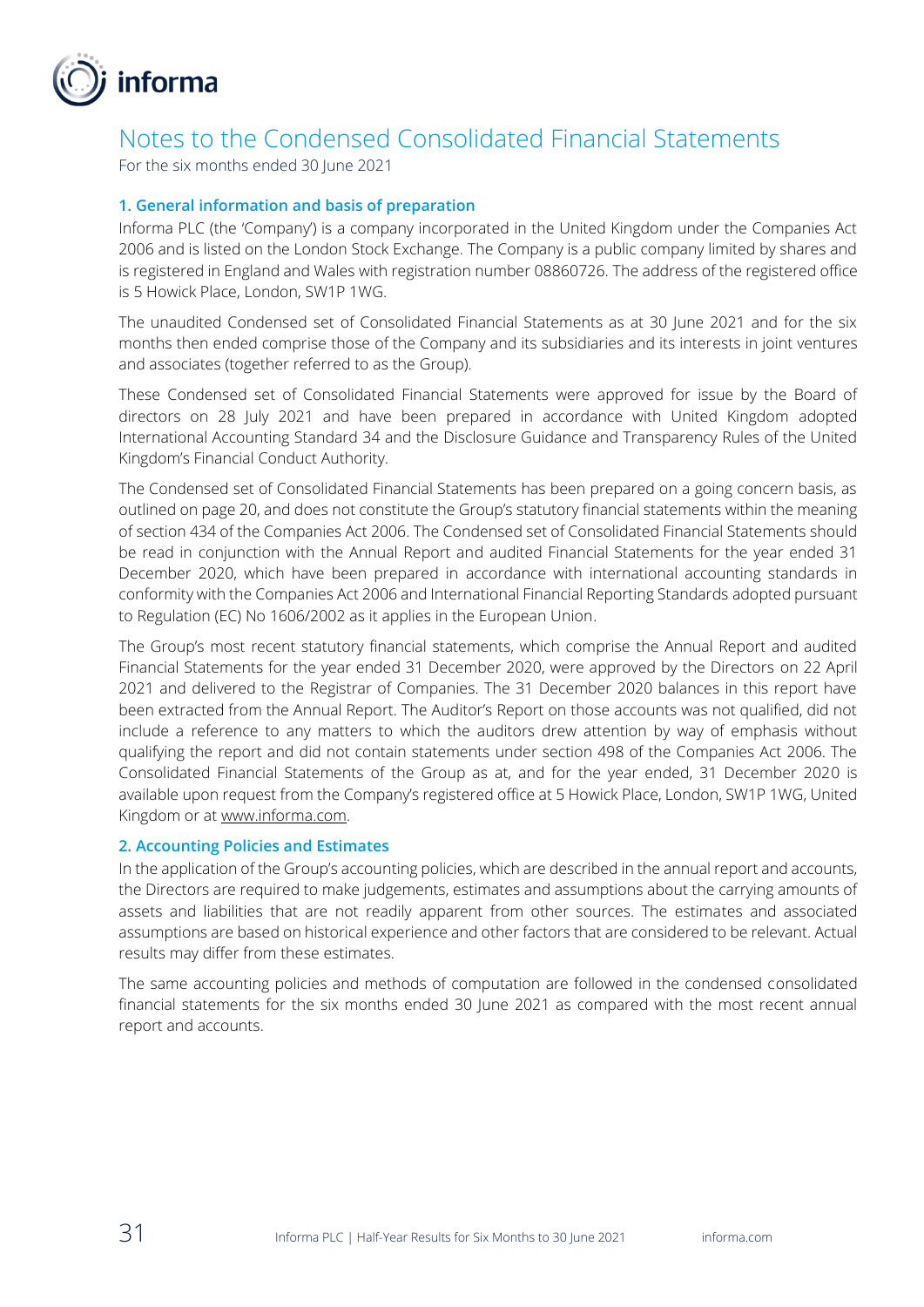

### **2. Accounting Policies and Estimates (Continued)**

#### Critical accounting judgements & estimates

As at 30 June 2021, the group noted one critical judgement, relating to the identification of CGUs. The critical judgements identified at 31 December 2020 were the identification of CGUs and the Identification of adjusting items.

As at 30 June 2021, the group noted three key sources of estimation uncertainty. These were with regards to the cash flow forecasts for the goodwill impairment assessment of those Divisions that have been triggered for a review, the measurement of retirement benefit obligations and the provisional fair values of the acquisition intangibles and goodwill associated with the acquisition of Novantas, Inc.

#### Judgements and estimates associated with the impairment assessment

For the impairment review, management have estimated future cash flows. This is based on projected operating profits, future long-term growth rates, and discount rates. Management view the key source of estimation uncertainty to be around future operating profits, with uncertainty relating to the depth of the economic impact from COVID-19, and the speed of any subsequent recovery, alongside variability in the recovery across the geographies in which the group operates. Details of the impact of uncertainties associated with the impairment assessment are outlined in the sensitivity analysis in Note 10.

Management have also made judgements relating to the WACC rate and Long-Term Growth Rate (LTGR) and these are outlined in Note 10. At 30 June 2021, the business forecast is subject to higher levels of uncertainty compared to periods prior to the impact of COVID-19 on our physical events operations. This increases uncertainty when considering future cash flow forecasts, as the shorter and longer term implications of COVID-19 evolve. Operationally, this uncertainty relates to future COVID-19 containment policies, such as travel restrictions or limitations on physical events, the extent of the economic impact alongside the speed of the future recovery, delayed recovery to business confidence and variability in each of these factors across the various geographies the group operates within. In the impairment assessment, management have considered these uncertainties whilst making the above key assumptions.

#### Measurement of retirement benefit obligations

The measurement of the retirement benefit obligation involves the use of a number of assumptions. The most significant of these relate to the discount rate, the rate of increase in salaries and pension and mortality assumptions. The most significant scheme is the UBM Pension Scheme (UBMPS). Note 34 of the accounts for the year ended 31 December 2020 details the principal assumptions which have been adopted following advice received from independent actuaries and also provides sensitivity analysis with regard to changes to these assumptions. As at 30 June 2021, the group has a total pension liability of £730.2m (30 June 2020: £767.2m, 31 December 2020: £786.8m), and a net pension deficit of £11.0m (30 June 2020: £77.2m, 31 December 2020: £71.4m).

#### Acquisition Intangibles estimation for the acquisition of Novantas, Inc.

Due to the proximity of the acquisition date of Novantas, Inc. on 28 May 2021 to the half year reporting date the provisional fair values of acquisition intangibles and goodwill relating to the acquisition have been estimated using the ratio of acquisition intangibles to goodwill using a recent comparable transaction undertaken by the group. These amounts are subject to estimation uncertainty relating to the value of the intangible assets being recognised, and the resulting goodwill to be recognised. This will be updated in the second half of 2021 through a detailed fair value exercise, which will involve support from a third-party valuation specialist. Further details are given in Note 14.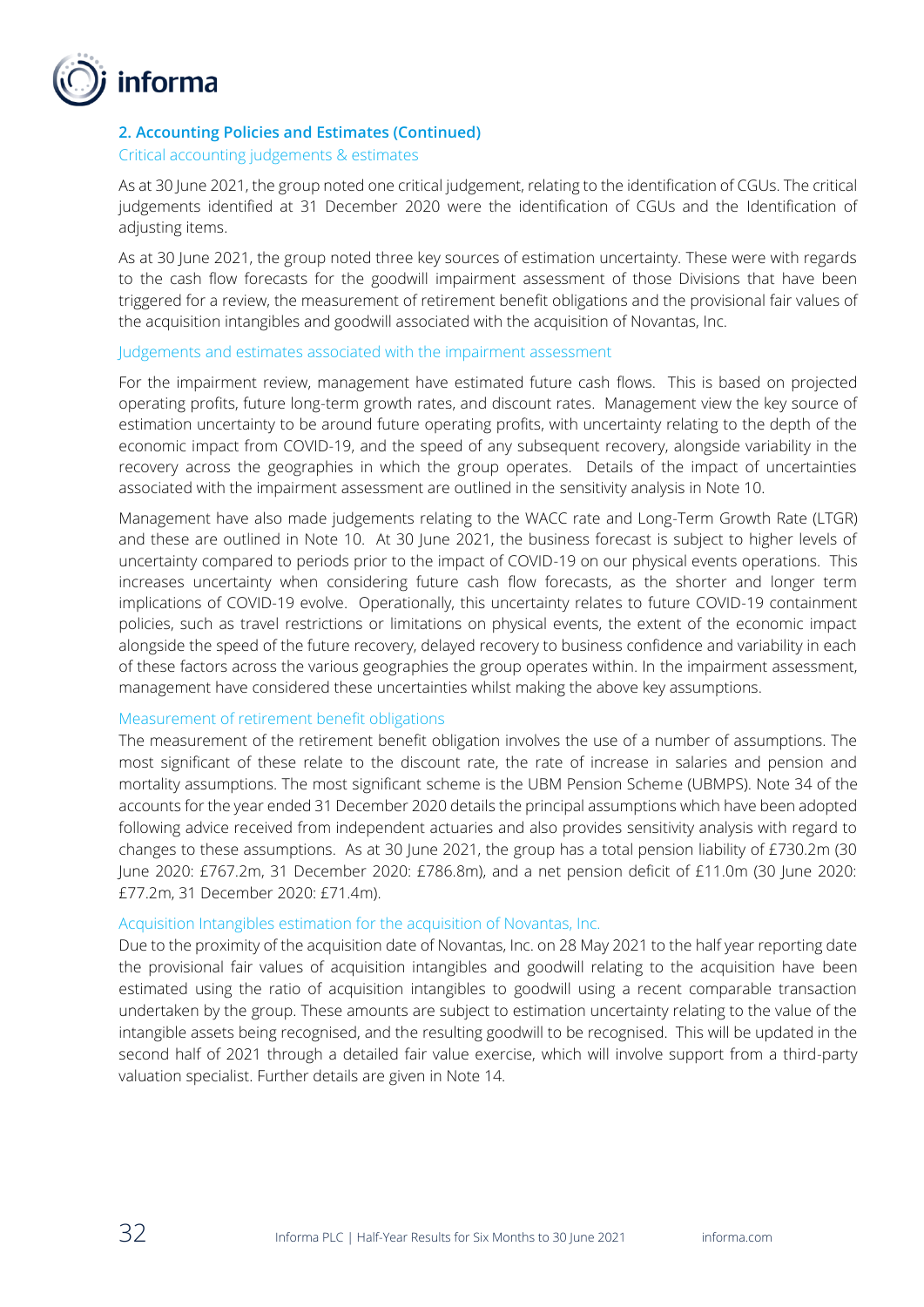

### **2. Accounting Policies and Estimates (Continued)**

#### Basis of preparation

The group has adopted new standards and interpretations effective as of 1 January 2021 listed below:

- Amendment to IFRS 16, 'Leases' Covid-19 related rent concessions (adopted 1 April 2021)
- Amendments to IFRS 9, IAS 39, IFRS 7, IFRS 4 and IFRS 16 Interest Rate Benchmark Reform – Phase 2

The adoption of these amendments and interpretations has not led to any changes to the Group's accounting policies or had any material impact on the financial position or performance of the Group. Other amendments to IFRSs effective for the period ended 30 June 2021 have no impact on the group. The preparation of the Condensed Set of Consolidated Financial Statements requires management to make judgements, estimates and assumptions that affect the application of accounting policies and the reported amounts of assets and liabilities, income and expense. Actual results may differ from these estimates.

The tax charge/credit in the Condensed Consolidated Income Statement for the interim period is determined using an estimate of the Effective Tax Rate for the full year, adjusted for any adjusting items in the period.

#### Revenue

IFRS 15 Revenue from Contracts with Customers provides a single, principles-based five-step model to be applied to all sales contracts. It is based on the transfer of control of goods and services to customers and requires the identification and assessment of the satisfaction of delivery of each performance obligation in contracts in order to recognise revenue.

Where separate performance obligations are identified in a single contract, total revenue is allocated on the basis of relative stand-alone selling prices to each performance obligation, or management's best estimate of relative value where stand-alone selling prices do not exist.

Revenue is measured at the fair value of consideration received or receivable and represents amounts receivable for goods and services provided in the normal course of business, net of discounts, VAT and other sales-related taxes, and provisions for returns and cancellations. Revenue for each category type is typically fixed at the date of the order and is not variable. Payments received in advance of the satisfaction of a performance obligation are held as deferred income until the point at which the performance obligation is satisfied.

| Revenue type                                | Performance                                                                                                      | Revenue recognition                                                                                                                                                                                                                                                                                                                                     | Timing of customer                                                                                                                                                                                                                                                                                       |
|---------------------------------------------|------------------------------------------------------------------------------------------------------------------|---------------------------------------------------------------------------------------------------------------------------------------------------------------------------------------------------------------------------------------------------------------------------------------------------------------------------------------------------------|----------------------------------------------------------------------------------------------------------------------------------------------------------------------------------------------------------------------------------------------------------------------------------------------------------|
|                                             | obligations                                                                                                      | accounting policy                                                                                                                                                                                                                                                                                                                                       | payments                                                                                                                                                                                                                                                                                                 |
| <b>Exhibitor and</b><br>related<br>services | Provision of services<br>associated with<br>exhibition and<br>conference events,<br>including virtual<br>events. | Performance obligations are<br>satisfied at the point of time that<br>services are provided to the<br>customer with revenue<br>recognised when the event has<br>taken place. For events<br>postponed due to COVID-19 the<br>performance obligations and<br>revenue recognition will align with payments received may extend<br>the revised event dates. | Payments for events are<br>normally received in advance of<br>the event dates, which are<br>typically up to 12 months in<br>advance of the event date and<br>are held as deferred income<br>until the event date. For events<br>postponed due to COVID-19,<br>beyond 12 months before the<br>event date. |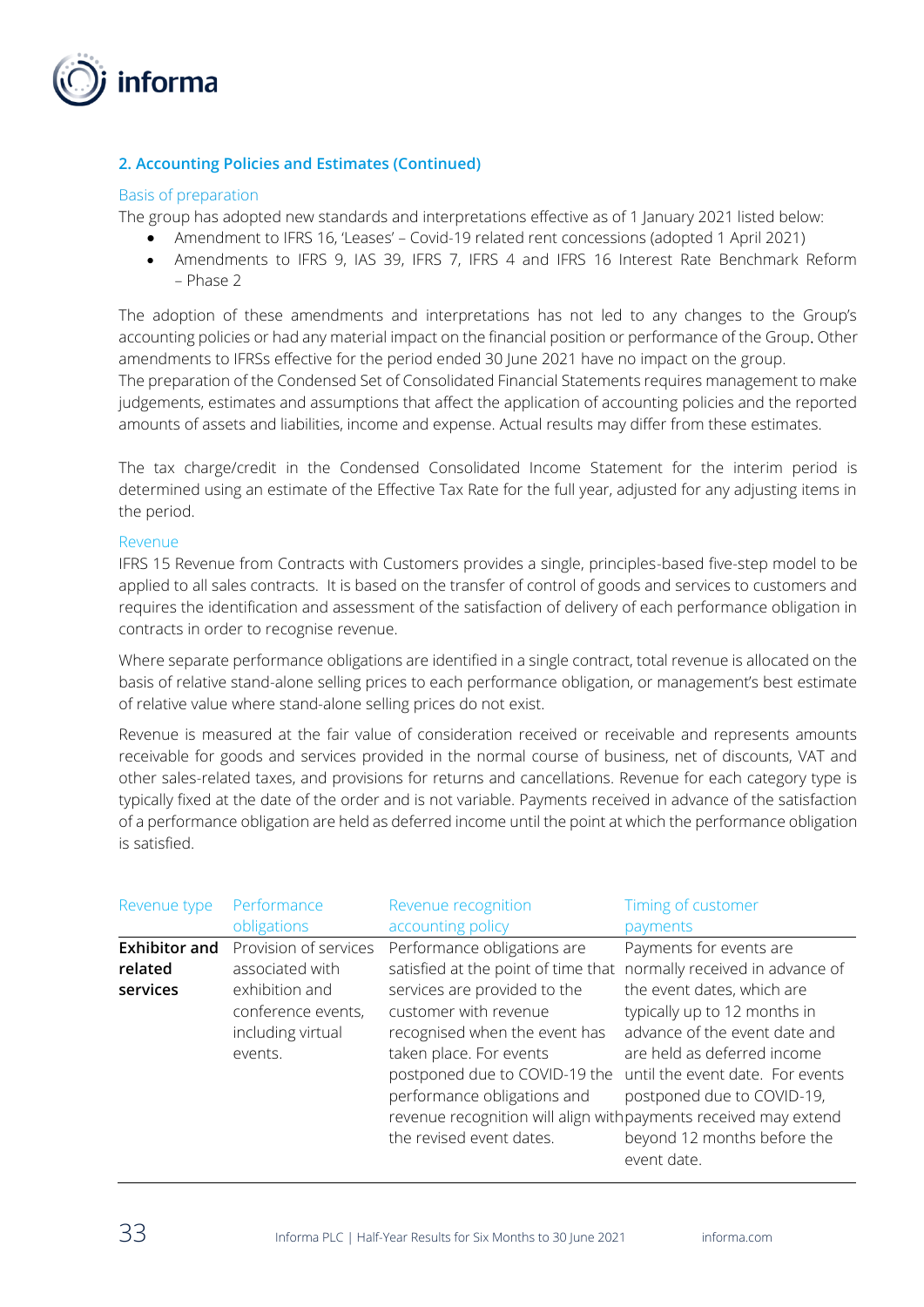

| <b>Subscriptions</b>                                     | Provision of journals<br>and online<br>information services<br>periodic basis or<br>updated on a real-<br>time basis. | Performance obligations are<br>satisfied over time, with revenue<br>recognised straight-line over the<br>that are provided on aperiod of the subscription.                                                                                                                                                         | Subscriptions payments are<br>normally received in advance of<br>the commencement of the<br>subscription period which is<br>typically a 12 month period and<br>are held as deferred income. |
|----------------------------------------------------------|-----------------------------------------------------------------------------------------------------------------------|--------------------------------------------------------------------------------------------------------------------------------------------------------------------------------------------------------------------------------------------------------------------------------------------------------------------|---------------------------------------------------------------------------------------------------------------------------------------------------------------------------------------------|
| Transactional<br>sales                                   | Provision of books<br>and specific<br>publications in print<br>or digital format.                                     | Revenue is recognised at the<br>point of time when control of the are typically on credit terms and<br>product is passed to the<br>customer or the information<br>service has been provided.                                                                                                                       | Transactional sales to customers<br>customers pay accordingly to<br>these terms.                                                                                                            |
| Attendee<br>Revenue                                      |                                                                                                                       | Provision of exhibition Performance obligations are<br>or conference events. satisfied at the point of time that<br>the event is held, with attendee<br>revenue recognised at this date.                                                                                                                           | Payments by attendees are<br>normally received either in<br>advance of the event date or at<br>the event.                                                                                   |
| Marketing,<br>advertising<br>services and<br>sponsorship | Provision of<br>services and event<br>sponsorship.                                                                    | Performance obligations are<br>advertising, marketing satisfied over the period of the<br>advertising subscription or over<br>the period when the marketing<br>service is provided. Revenue<br>relating to advertising or<br>sponsorship at events is<br>recognised on a point of time<br>basis at the event date. | Payment for such services are<br>normally received in advance of<br>the marketing, advertising or<br>sponsorship period.                                                                    |

Revenue relating to barter transactions is recorded at fair value and the timing of recognition is in line with the above. Expenses from barter transactions are recorded at fair value and recognised as incurred. Barter transactions typically involve the trading of show space or conference places in exchange for services provided at events or media advertising. See note 3 for further details of revenue by segment.

### Financial risk management and financial instruments

The Group has exposure to the following risks from its use of financial instruments:

- Insufficient Capital risk management
- Financial Market risk
- Credit risk
- Liquidity risk

The Condensed set of Consolidated Financial Statements do not include all financial risk management information and disclosures required in the annual financial statements; they should be read in conjunction with the Group's annual statutory Financial Statements as at 31 December 2020.

#### Impairment of Goodwill

We consider whether the carrying value of our goodwill and our intangible assets is impaired on an annual basis and more frequently if there are indicators of impairment. The most recent annual impairment review was performed as at 31 December 2020. For the half year we consider whether there have been any impairment indicators identified, either internal or external.

We test for the impairment of intangible assets at the individual Cash Generating Unit ("CGU") level and do this by comparing the carrying value of assets in each cash CGU with value in use calculations derived from the latest Group cash flow projections.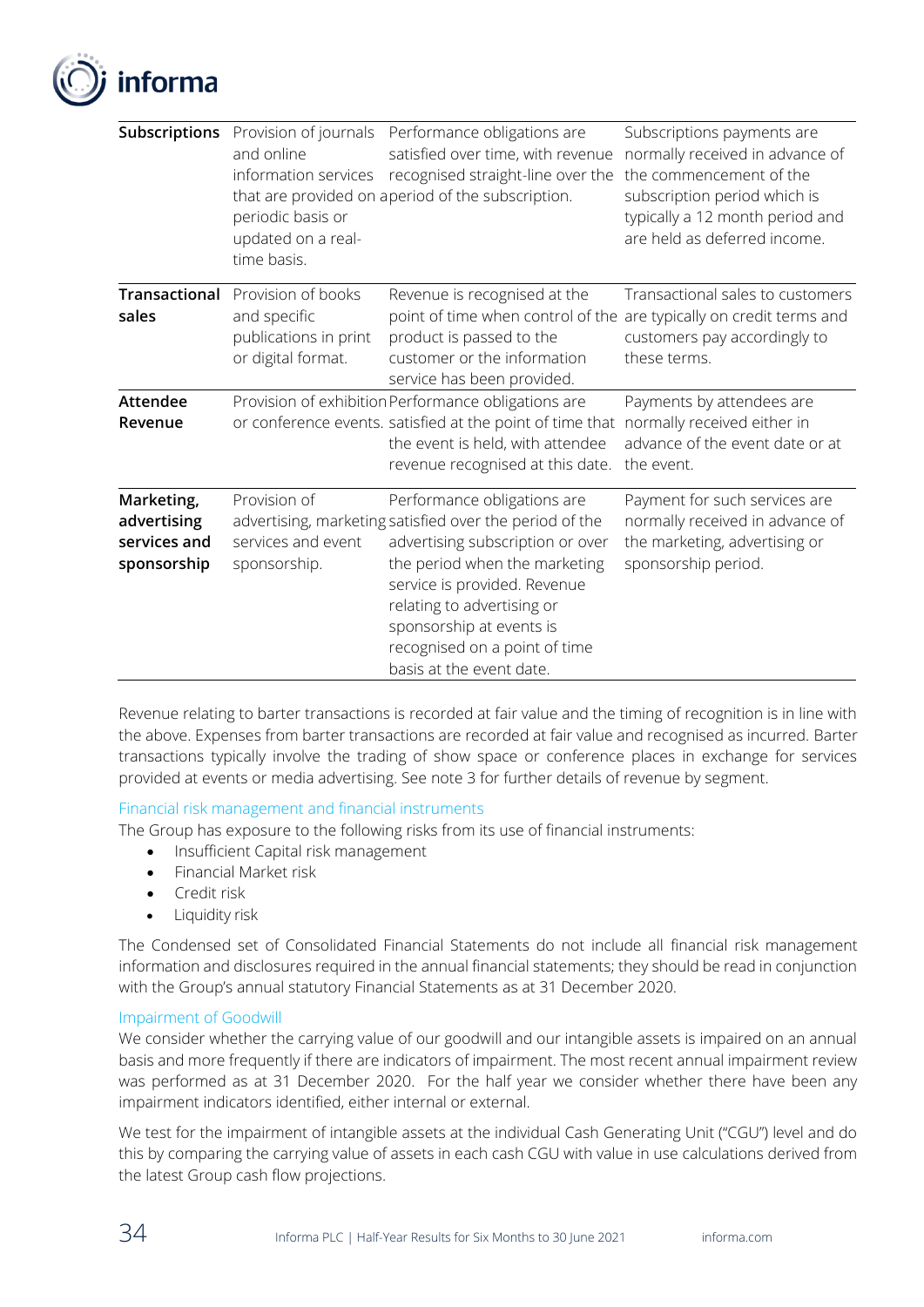

We test for the impairment of goodwill at the business segment level (see note 3 for business segments). Business segments represent an aggregation of CGUs and reflect the level at which goodwill is monitored. We test for goodwill impairment by aggregating the carrying value of assets across CGUs in each segment level and comparing this to value in use calculations derived from the latest Group cash flow projections.

#### **3. Business Segments**

The Group has identified reportable segments based on financial information used by the Directors in allocating resources and making strategic decisions. We consider the chief operating decision maker to be the Executive Directors. The Group's five identified reportable segments under IFRS 8 Operating Segments are as described in the Divisional Trading Review. There is no difference between the Group's operating segments and the Group's reportable segments.

#### Segment revenue and results

Six months ended 30 June 2021 (unaudited):

|                                            | Informa<br><b>Markets</b> | Informa<br>Intelligence | Informa<br><b>Tech</b> | Informa<br>Connect | Taylor &<br><b>Francis</b> | <b>Total</b> |
|--------------------------------------------|---------------------------|-------------------------|------------------------|--------------------|----------------------------|--------------|
|                                            | £m                        | £m                      | £m                     | £m                 | £m                         | £m           |
| Revenue                                    | 187.6                     | 162.2                   | 58.1                   | 35.8               | 245.2                      | 688.9        |
| Adjusted operating profit/(loss)           |                           |                         |                        |                    |                            |              |
| before joint ventures and                  |                           |                         |                        |                    |                            |              |
| associates                                 | (44.6)                    | 47.2                    | (5.6)                  | (15.1)             | 86.0                       | 67.9         |
| Share of adjusted results of joint         |                           |                         |                        |                    |                            |              |
| ventures and associates                    | 1.3                       |                         |                        |                    |                            | 1.3          |
| Adjusted operating profit/(loss)           | (43.3)                    | 47.2                    | (5.6)                  | (15.1)             | 86.0                       | 69.2         |
| Intangible asset amortisation <sup>1</sup> | (86.7)                    | (7.3)                   | (9.0)                  | (6.7)              | (25.1)                     | (134.8)      |
| Impairment - right use assets              | (0.5)                     | (0.3)                   |                        | (0.1)              | (1.2)                      | (2.1)        |
| Impairment - other                         | (0.3)                     | (0.1)                   | (0.1)                  | (0.1)              | (0.1)                      | (0.7)        |
| Acquisition and integration costs          | (1.9)                     | (1.0)                   | 0.2                    | (0.3)              | (0.2)                      | (3.2)        |
| Restructuring and reorganisation           |                           |                         |                        |                    |                            |              |
| costs                                      | (0.8)                     | (0.3)                   | 0.5                    | (0.5)              | (0.4)                      | (1.5)        |
| One-off insurance credits                  |                           |                         |                        |                    |                            |              |
| associated with COVID-19                   | 18.7                      |                         |                        |                    |                            | 18.7         |
| Onerous contracts and one-off              |                           |                         |                        |                    |                            |              |
| items associated with COVID-19             | (4.1)                     |                         | (0.1)                  | (0.2)              |                            | (4.4)        |
| Subsequent re-measurement of               |                           |                         |                        |                    |                            |              |
| contingent consideration                   | 0.3                       | 0.5                     |                        |                    |                            | 0.8          |
| <b>Operating profit/(loss)</b>             | (118.6)                   | 38.7                    | (14.1)                 | (23.0)             | 59.0                       | (58.0)       |
| Loss on disposal of subsidiaries           |                           |                         |                        |                    |                            |              |
| and operations                             |                           |                         |                        |                    |                            | (0.1)        |
| Finance income                             |                           |                         |                        |                    |                            | 2.0          |
| Finance costs                              |                           |                         |                        |                    |                            | (34.9)       |
| Loss before tax                            |                           |                         |                        |                    |                            | (91.0)       |

Excludes acquired intangible product development and software amortisation.

2. Adjusted operating profit before joint ventures and associates included the following amounts for depreciation and other amortisation: £17.1m for Informa Markets, £3.4m for Informa Connect, £9.5m for Informa Intelligence, £1.5m for Informa Tech and £9.1m for Taylor & Francis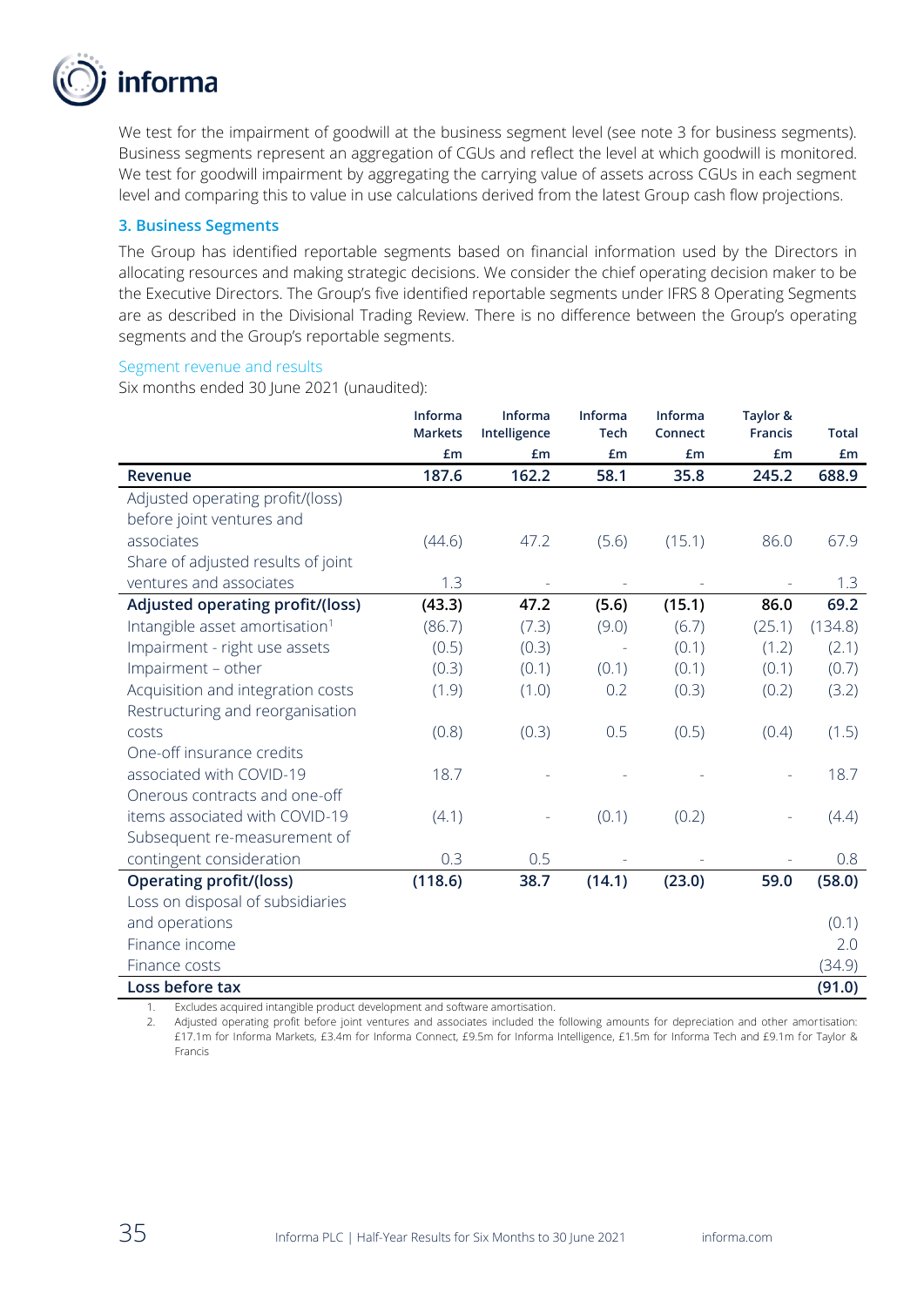

## **3. Business Segments (Continued)**

Six months ended 30 June 2020 (unaudited):<sup>2</sup>

|                                            | Informa<br><b>Markets</b> | Informa<br>Intelligence | Informa<br><b>Tech</b> | Informa<br>Connect | Taylor &<br><b>Francis</b> | <b>Total</b> |
|--------------------------------------------|---------------------------|-------------------------|------------------------|--------------------|----------------------------|--------------|
|                                            | £m                        | £m                      | £m                     | £m                 | £m                         | £m           |
| Revenue                                    | 282.1                     | 150.0                   | 59.8                   | 66.0               | 256.5                      | 814.4        |
| Adjusted operating                         |                           |                         |                        |                    |                            |              |
| profit/(loss) before joint                 |                           |                         |                        |                    |                            |              |
| ventures and associates                    | 12.8                      | 47.6                    | (19.8)                 | (18.9)             | 97.2                       | 118.9        |
| Share of adjusted results of               |                           |                         |                        |                    |                            |              |
| joint ventures and associates              | 0.1                       |                         |                        | (0.4)              |                            | (0.3)        |
| <b>Adjusted operating</b>                  |                           |                         |                        |                    |                            |              |
| profit/(loss)                              | 12.9                      | 47.6                    | (19.8)                 | (19.3)             | 97.2                       | 118.6        |
| Intangible asset amortisation <sup>1</sup> | (93.4)                    | (8.7)                   | (11.2)                 | (8.8)              | (26.1)                     | (148.2)      |
| Impairment - right use assets              | (3.5)                     | (5.1)                   | (0.9)                  | (3.6)              | (4.3)                      | (17.4)       |
| Impairment - acquisition                   |                           |                         |                        |                    |                            |              |
| related goodwill                           | (231.1)                   |                         | (255.9)                | (105.9)            |                            | (592.9)      |
| Impairment - other                         |                           | (1.4)                   |                        | (2.5)              | (1.0)                      | (4.9)        |
| Acquisition and integration                |                           |                         |                        |                    |                            |              |
| costs (Note 4)                             | (18.9)                    | (0.6)                   | (12.3)                 | (1.7)              | (0.4)                      | (33.9)       |
| Restructuring and                          |                           |                         |                        |                    |                            |              |
| reorganisation costs (Note 4)              | (4.6)                     | (2.7)                   | (1.2)                  | (4.1)              | (3.6)                      | (16.2)       |
| Onerous contracts and one-                 |                           |                         |                        |                    |                            |              |
| off costs associated with                  |                           |                         |                        |                    |                            |              |
| COVID-19 (Note 4)                          | (39.5)                    | (0.1)                   | (1.7)                  | (2.1)              |                            | (43.4)       |
| Subsequent re-measurement                  |                           |                         |                        |                    |                            |              |
| of contingent consideration                | (1.3)                     |                         | (0.4)                  | 0.7                |                            | (1.0)        |
| VAT charges                                | (0.6)                     |                         |                        |                    |                            | (0.6)        |
| <b>Operating profit/(loss)</b>             | (380.0)                   | 29.0                    | (303.4)                | (147.3)            | 61.8                       | (739.9)      |
| Loss on disposal of                        |                           |                         |                        |                    |                            |              |
| subsidiaries and operations                |                           |                         |                        |                    |                            | (4.0)        |
| Finance income                             |                           |                         |                        |                    |                            | 4.8          |
| Finance costs                              |                           |                         |                        |                    |                            | (62.1)       |
| Loss before tax                            |                           |                         |                        |                    |                            | (801.2)      |

1. Excludes acquired intangible product development and software amortisation.

2. Restated to reflect moves of certain businesses between business segments

3. Adjusted operating profit before joint ventures and associates included the following amounts for depreciation and other amortisation: £19.9m for Informa Markets, £4.6m for Informa Connect, £9.5m for Informa Intelligence, £2.0m for Informa Tech and £9.2m for Taylor & Francis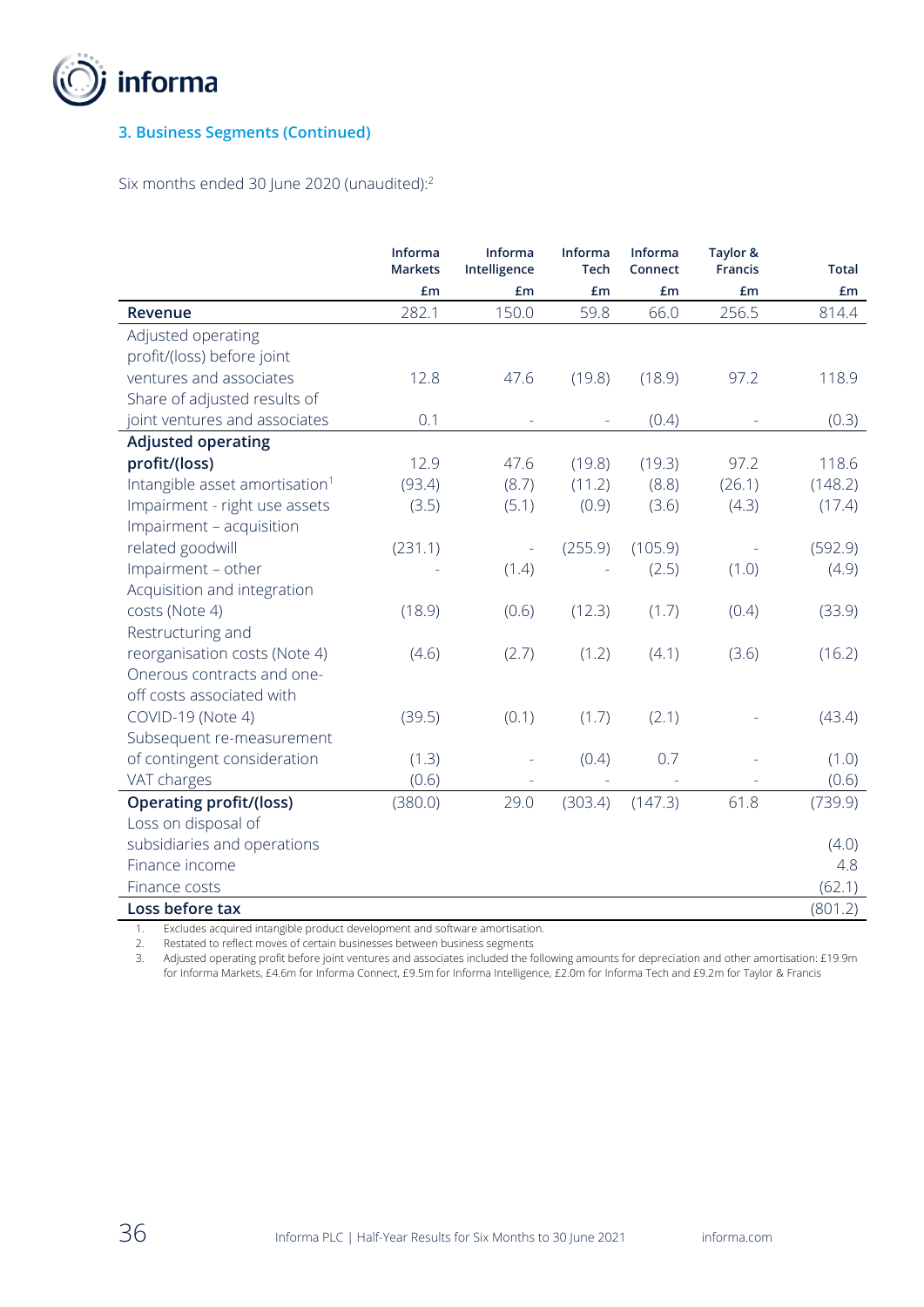

## **3. Business Segments (Continued)**

Year ended 31 December 2020 (audited):<sup>1</sup>

|                                                                                          | Informa<br><b>Markets</b> | Informa<br>Intelligence | Informa<br><b>Tech</b> | Informa<br>Connect | Taylor &<br>Francis | <b>Total</b>          |
|------------------------------------------------------------------------------------------|---------------------------|-------------------------|------------------------|--------------------|---------------------|-----------------------|
|                                                                                          | £m                        | £m                      | £m                     | £m                 | £m                  | £m                    |
| <b>Revenue</b>                                                                           | 523.5                     | 305.3                   | 151.8                  | 124.2              | 556.0               | 1,660.8               |
| Adjusted operating<br>(loss)/profit before joint<br>ventures and associates <sup>2</sup> | (15.9)                    | 101.7                   | (8.7)                  | (21.9)             | 211.8               | 267.0                 |
| Share of adjusted results of<br>joint ventures and associates                            | 0.4                       |                         |                        | 0.4                |                     | 0.8                   |
| <b>Adjusted operating</b>                                                                | (15.5)                    | 101.7                   | (8.7)                  | (21.5)             | 211.8               | 267.8                 |
| (loss)/profit<br>Intangible asset amortisation <sup>3</sup><br>Impairment - goodwill     | (185.7)<br>(231.1)        | (16.6)                  | (20.7)<br>(255.9)      | (16.8)<br>(105.9)  | (52.0)              | (291.8)<br>(592.9)    |
| Impairment - acquisition-<br>related intangibles                                         | (24.1)                    | (2.7)                   | (6.2)                  | (4.5)              | (1.0)               | (38.5)                |
| Impairment - IFRS 16 right of<br>use assets                                              | (15.0)                    | (7.0)                   | (2.5)                  | (5.3)              | (6.3)               | (36.1)                |
| Impairment - property and<br>equipment                                                   | (4.2)                     | (1.0)                   | (0.8)                  | (1.3)              | (1.5)               | (8.8)                 |
| Impairment - external<br>investments                                                     |                           | (1.4)                   |                        | (2.5)              |                     | (3.9)                 |
| Acquisition and integration<br>costs                                                     | (24.9)                    | (4.3)                   | (17.3)                 | (1.6)              | (1.0)               | (49.1)                |
| Restructuring and<br>reorganisation costs                                                | (39.5)                    | (6.5)                   | (11.8)                 | (11.7)             | (8.1)               | (77.6)                |
| Onerous contracts and one-<br>off costs associated with<br>COVID-19                      | (46.3)                    | (0.1)                   | (2.9)                  | (3.3)              |                     | (52.6)                |
| Subsequent remeasurement<br>of contingent consideration                                  | (0.9)                     |                         | 3.3                    | 0.7                |                     | 3.1                   |
| <b>Operating (loss)/profit</b>                                                           | (587.2)                   | 62.1                    | (323.5)                | (173.7)            | 141.9               | (880.4)               |
| Loss on disposal of businesses                                                           |                           |                         |                        |                    |                     | (8.4)                 |
| Finance income                                                                           |                           |                         |                        |                    |                     | 15.3                  |
| Finance costs<br>Loss before tax                                                         |                           |                         |                        |                    |                     | (266.2)<br>(1, 139.7) |
|                                                                                          |                           |                         |                        |                    |                     |                       |

1. Restated to reflect moves of certain businesses between business segments

2. Adjusted operating profit before joint ventures and associates included the following amounts for depreciation and other amortisation: £38.8m for Informa Markets, £8.2m for Informa Connect, £19.2m for Informa Intelligence, £3.7m for Informa Tech and £18.3m for Taylor & Francis

3. Excludes acquired intangible product development and software amortisation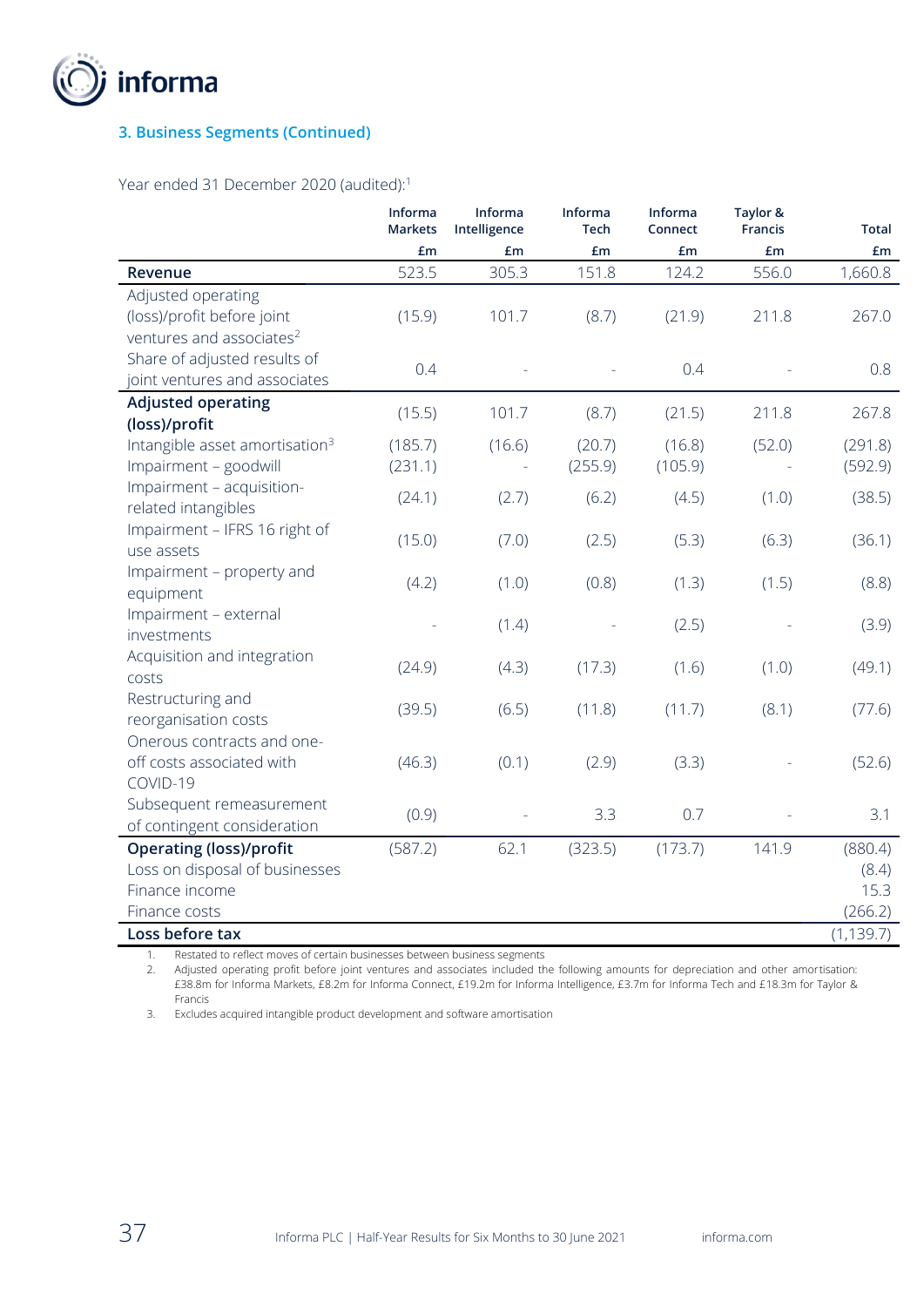

## **3. Business Segments (Continued)**

## Segment revenue by type

An analysis of the Group's revenue by segment and type is as follows:

Six months ended 30 June 2021 (unaudited):

|                                       | <b>Informa</b><br><b>Markets</b> | Informa<br>Intelligence  | Informa<br><b>Tech</b> | <b>Informa</b><br>Connect | Taylor &<br><b>Francis</b> | <b>Total</b> |
|---------------------------------------|----------------------------------|--------------------------|------------------------|---------------------------|----------------------------|--------------|
|                                       | £m                               | £m                       | £m                     | £m                        | £m                         | £m           |
| Exhibitor                             | 129.8                            | $\overline{\phantom{a}}$ | ۰                      | 0.7                       | ٠                          | 130.5        |
| Subscriptions                         | 10.5                             | 147.1                    | 28.3                   | 0.4                       | 144.0                      | 330.3        |
| <b>Transactional sales</b>            | 3.9                              | 7.8                      | 12.7                   | 2.1                       | 100.9                      | 127.4        |
| Attendee                              | 9.7                              |                          | 3.2                    | 16.8                      |                            | 29.7         |
| Marketing and<br>advertising services | 25.6                             | 7.3                      | 10.6                   | 6.5                       | 0.3                        | 50.3         |
| Sponsorship                           | 8.1                              |                          | 3.3                    | 9.3                       |                            | 20.7         |
| <b>Total</b>                          | 187.6                            | 162.2                    | 58.1                   | 35.8                      | 245.2                      | 688.9        |

## Six months ended 30 June 2020 (unaudited):<sup>1</sup>

|                            | Informa<br><b>Markets</b> | <b>Informa</b><br>Intelligence | Informa<br><b>Tech</b> | <b>Informa</b><br>Connect | Taylor &<br><b>Francis</b> | <b>Total</b> |
|----------------------------|---------------------------|--------------------------------|------------------------|---------------------------|----------------------------|--------------|
|                            | £m                        | £m                             | £m                     | Em                        | £m                         | £m           |
| Exhibitor                  | 207.1                     |                                | 1.4                    | 17.1                      | $\overline{\phantom{a}}$   | 225.6        |
| Subscriptions              | 10.5                      | 139.1                          | 27.6                   | 0.9                       | 153.6                      | 331.7        |
| <b>Transactional sales</b> | 4.2                       | 5.4                            | 13.2                   | 1.4                       | 102.5                      | 126.7        |
| Attendee                   | 18.9                      | 0.1                            | 3.8                    | 28.0                      | $\overline{\phantom{a}}$   | 50.8         |
| Marketing and              |                           |                                |                        |                           |                            |              |
| advertising services       | 28.6                      | 4.9                            | 8.5                    | 6.9                       | 0.4                        | 49.3         |
| Sponsorship                | 12.8                      | 0.5                            | 5.3                    | 11.7                      | $\overline{\phantom{a}}$   | 30.3         |
| <b>Total</b>               | 282.1                     | 150.0                          | 59.8                   | 66.0                      | 256.5                      | 814.4        |

<sup>1</sup> Restated for restructuring of Group Divisions

#### Year ended 31 December 2020 (audited): 1

|                                       | Informa<br><b>Markets</b> | <b>Informa</b><br>Intelligence | Informa<br><b>Tech</b> | <b>Informa</b><br>Connect | Taylor &<br><b>Francis</b> | <b>Total</b> |
|---------------------------------------|---------------------------|--------------------------------|------------------------|---------------------------|----------------------------|--------------|
|                                       | £m                        | £m                             | £m                     | £m                        | £m                         | £m           |
| Exhibitor                             | 358.2                     | $\overline{\phantom{a}}$       | 13.1                   | 21.6                      |                            | 392.9        |
| Subscriptions                         | 26.1                      | 279.4                          | 59.3                   | 1.6                       | 316.2                      | 682.6        |
| <b>Transactional sales</b>            | 12.9                      | 13.1                           | 30.5                   | 4.1                       | 239.2                      | 299.8        |
| Attendee                              | 26.7                      | 0.2                            | 17.3                   | 54.7                      | ٠                          | 98.9         |
| Marketing and advertising<br>services | 77.1                      | 11.7                           | 21.0                   | 14.7                      | 0.6                        | 125.1        |
| Sponsorship                           | 22.5                      | 0.9                            | 10.6                   | 27.5                      | -                          | 61.5         |
| <b>Total</b>                          | 523.5                     | 305.3                          | 151.8                  | 124.2                     | 556.0                      | 1,660.8      |

<sup>1</sup> Restated for restructuring of Group Divisions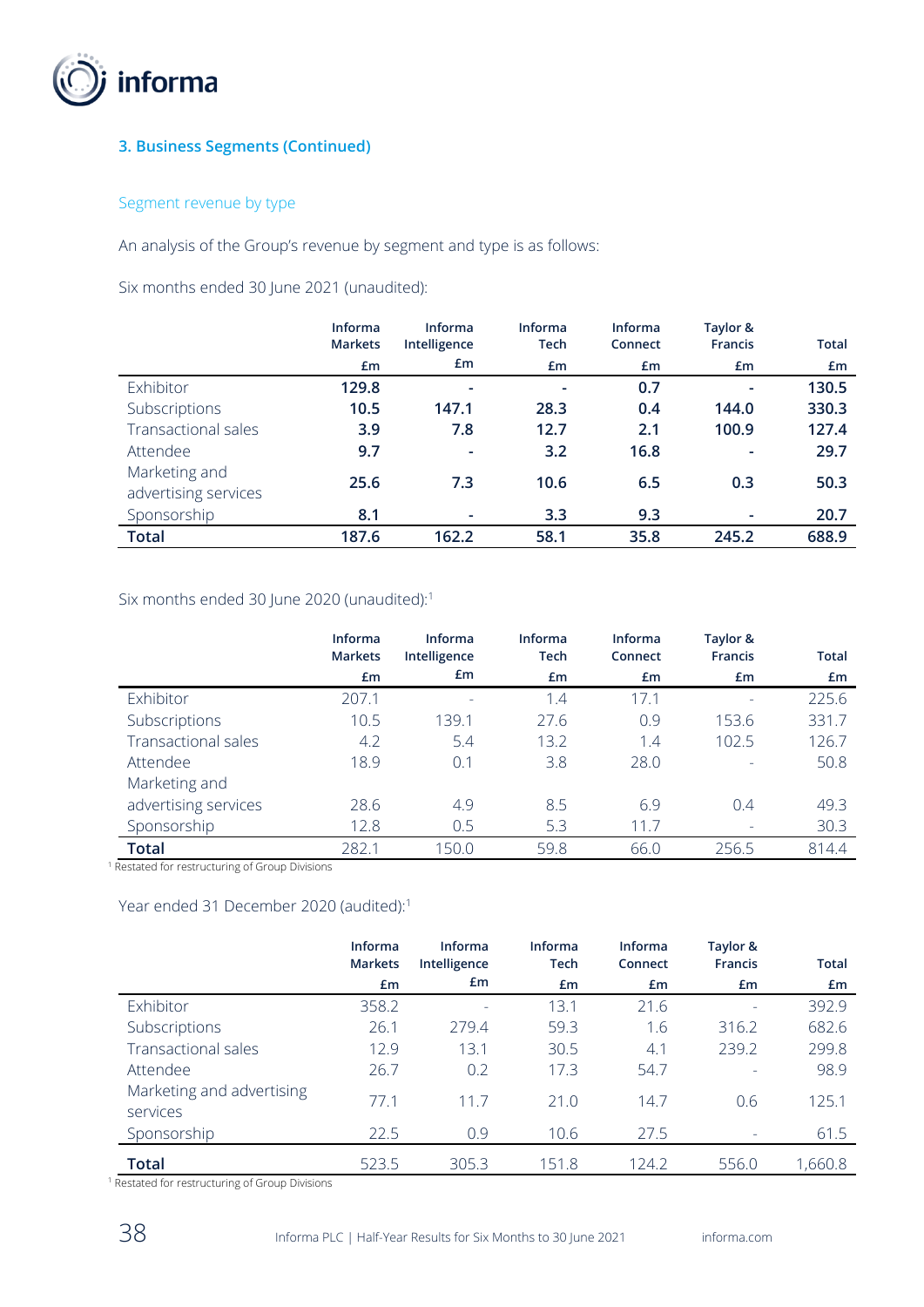

Through the active and extended Postponement Programme, the Group's events revenue is expected to be more heavily weighted towards the second half of the 2021 year compared to both the second half of 2020 and the six months to 30 June 2021.

### **4. Adjusting Items**

The Board considers certain items should be recognised as adjusting items (see glossary of terms for the definition of adjusting items) since, due to their nature or infrequency, such presentation is relevant to an understanding of the Group's performance. These items do not relate to the Group's underlying trading and are adjusted from the Group's adjusted operating profit measure. The following charges/(credits) are presented as adjusting items:

|                                                       | 6 months<br>ended           | 6 months<br>ended           | Year ended<br>31 December |
|-------------------------------------------------------|-----------------------------|-----------------------------|---------------------------|
|                                                       | 30 June 2021<br>(unaudited) | 30 June 2020<br>(unaudited) | 2020<br>(audited)         |
|                                                       | £m                          | £m                          | <b>£m</b>                 |
| Intangible amortisation and impairment                |                             |                             |                           |
| Intangible asset amortisation <sup>1</sup>            | 134.8                       | 148.2                       | 291.8                     |
| Impairment - goodwill                                 |                             | 592.9                       | 592.9                     |
| Impairment - acquisition-related intangible assets    |                             | 1.0                         | 38.5                      |
| Impairment - IFRS 16 right of use assets              | 2.1                         | 17.4                        | 36.1                      |
| Impairment - property and equipment                   | 0.7                         |                             | 8.8                       |
| Impairment - investments                              |                             | 3.9                         | 3.9                       |
| Acquisition costs                                     | 0.3                         | 0.8                         | 2.8                       |
| Integration costs                                     | 2.9                         | 33.1                        | 46.3                      |
| Restructuring and reorganisation costs                |                             |                             |                           |
| Redundancy and reorganisation costs                   | 2.6                         | 2.3                         | 47.6                      |
| Vacant property and finance lease modification costs  | (1.1)                       | 13.9                        | 30.0                      |
| One-off insurance credits associated with COVID-19    | (18.7)                      |                             |                           |
| Onerous contracts and other one-off costs associated  |                             |                             |                           |
| with COVID-19                                         | 4.4                         | 43.4                        | 52.6                      |
| Subsequent re-measurement of contingent consideration | (0.8)                       | 1.0                         | (3.1)                     |
| VAT charges                                           |                             | 0.6                         |                           |
| Adjusting items in operating loss                     | 127.2                       | 858.5                       | 1,148.2                   |
| Loss on disposal of subsidiaries and operations       | 0.1                         | 4.0                         | 8.4                       |
| Finance income                                        |                             |                             | (8.3)                     |
| Finance costs                                         |                             | 9.7                         | 161.8                     |
| Adjusting items in loss before tax                    | 127.3                       | 872.2                       | 1,310.1                   |
| Tax related to adjusting items                        | (10.3)                      | (43.9)                      | (127.7)                   |
| Adjusting items in loss for the period                | 117.0                       | 828.3                       | 1,182.4                   |

1. Excludes acquired intangible product development and software amortisation

- Intangible asset amortisation the amortisation charges in respect of intangible assets acquired through business combinations or the acquisition of trade and assets
- Impairment the Group tests for impairment on an annual basis or more frequently when an indicator exists. Impairment charges and are excluded from adjusted results
- Impairment of right of use assets and vacant property and finance lease modification costs mainly relate to the permanent closure of a number of office properties
- Acquisition and integration costs incurred in acquiring and integrating share and asset acquisitions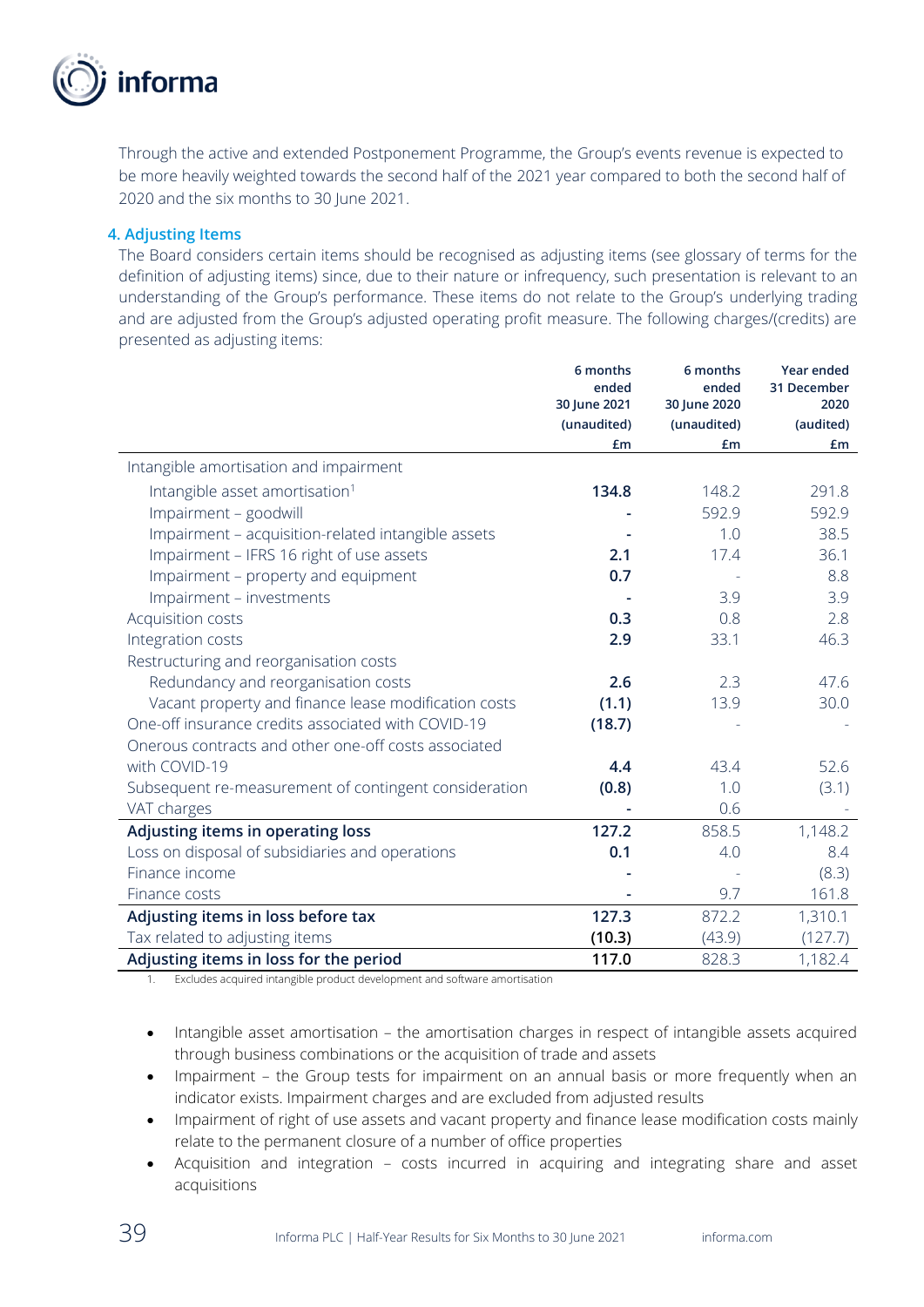

- Restructuring and reorganisation costs incurred by the Group in business restructuring and operating model changes
- One-off insurance credits associated with COVID-19 relate to insurance receipts for events which were cancelled due to COVID-19
- Onerous contracts associated with COVID-19 relate to onerous contract costs for events which have been cancelled or postponed and the costs cannot be recovered. The costs largely relate to venue, marketing and event set-up costs. Other items associated with COVID-19 are one-off indirect credits or costs incurred as a result of COVID-19.
- Subsequent re-measurements of contingent consideration are recognised in the period as charges or credits to the Consolidated Income Statement unless these qualify as measurement period adjustments arising within one year from the acquisition date.
- Loss on disposal of subsidiaries and operations relate to costs arising from disposals in the period
- Finance costs in the year ended 31 December 2020 were incurred as part of our COVID-19 Action Plan, which removed financial covenants from our group level borrowings, pushed out our earliest debt maturity until July 2023 and improved available liquidity to over £1bn. The costs associated with this restructuring of debt, which included make-whole interest payments to debt holders, was £161.7m.
- The tax item relates to the tax effect on the items above.

#### **5. Finance Income**

|                                                         | 6 months<br>ended           | 6 months<br>ended           | Year ended<br>31 December |
|---------------------------------------------------------|-----------------------------|-----------------------------|---------------------------|
|                                                         | 30 June 2021<br>(unaudited) | 30 June 2020<br>(unaudited) | 2020<br>(audited)         |
|                                                         | £m                          | £m                          | £m                        |
| Interest income on bank deposits                        | 1.8                         | 3.6                         | 5.5                       |
| Fair value gain on financial instruments through the    |                             |                             |                           |
| income statement                                        | 0.1                         | 1.2                         | 1.4                       |
| Interest income finance lessor leases                   | 0.1                         |                             | 0.1                       |
| Finance income before adjusting items                   | 2.0                         | 4.8                         | 7.0                       |
| Adjusting item: finance income associated with debt     |                             |                             |                           |
| issuance and fair value gain on acquisition put options | $\overline{\phantom{0}}$    |                             | 8.3                       |
| <b>Total finance income</b>                             | 2.0                         | 4.8                         | 15.3                      |

**6. Finance Costs**

|                                                         | 6 months<br>ended | 6 months<br>ended | Year ended<br>31 December |
|---------------------------------------------------------|-------------------|-------------------|---------------------------|
|                                                         | 30 June 2021      | 30 June 2020      | 2020                      |
|                                                         | (unaudited)       | (unaudited)       | (audited)                 |
|                                                         | £m                | £m                | £m                        |
| Interest expense on borrowings and loans                | 28.6              | 45.2              | 92.3                      |
| Interest on leases                                      | 5.3               | 6.6               | 12.2                      |
| Interest cost on pension scheme net liabilities         | 0.8               | 0.6               | 0.7                       |
| Total interest expense                                  | 34.7              | 52.4              | 105.2                     |
| Fair value loss on financial instruments through the    |                   |                   |                           |
| income statement                                        | 0.2               |                   | (0.8)                     |
| Finance costs before adjusting items                    | 34.9              | 52.4              | 104.4                     |
| Adjusting item: financing expense associated with early |                   |                   |                           |
| repayment of debt and associated termination of         |                   |                   |                           |
| put options                                             |                   | 6.4               | 161.8                     |
| Adjusting item: financing expense                       |                   | 3.3               |                           |
| <b>Total finance expense</b>                            | 34.9              | 62.1              | 266.2                     |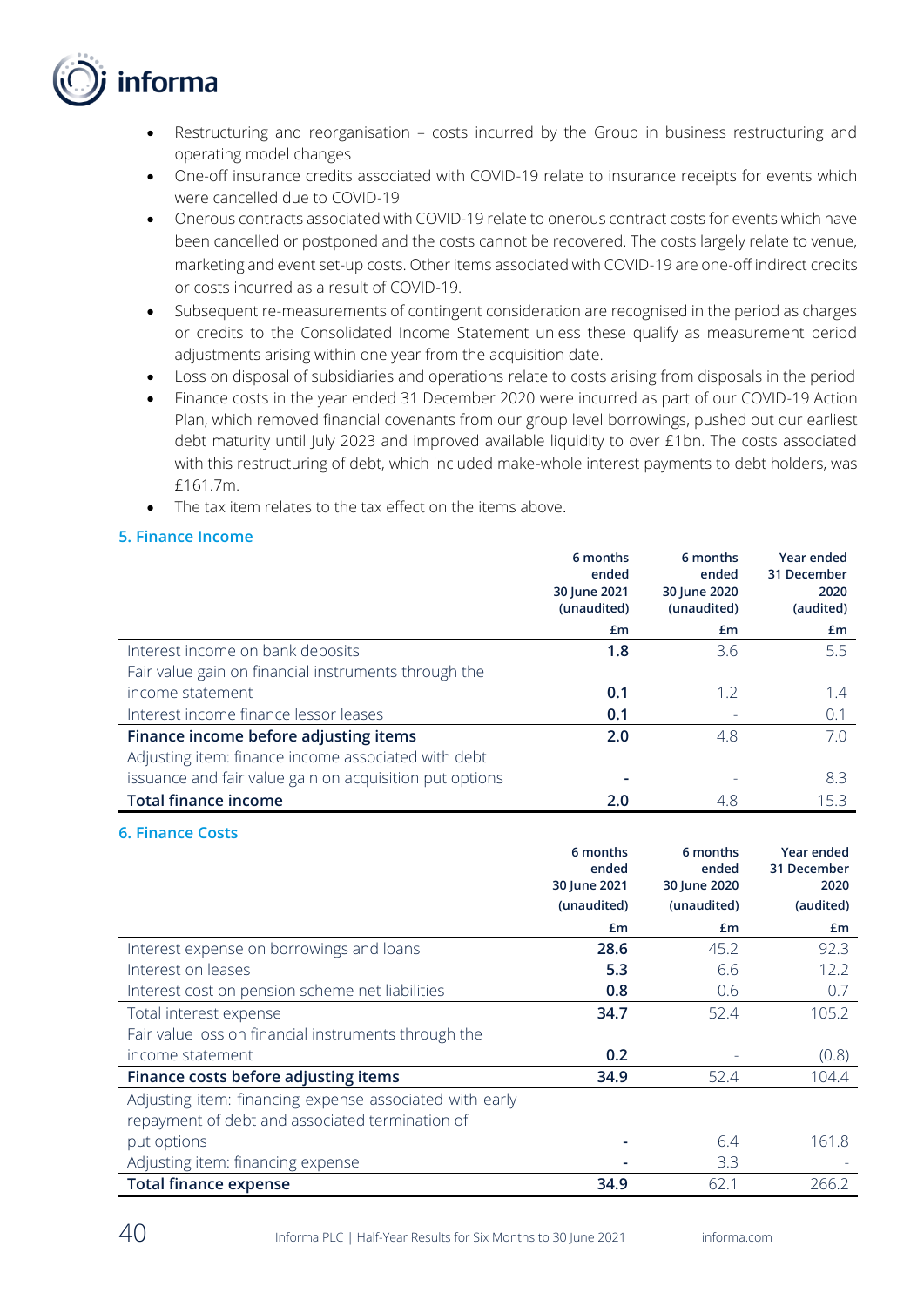

### **7. Taxation**

The tax charge comprises:

|                                                 | 6 months     | 6 months     | Year ended  |
|-------------------------------------------------|--------------|--------------|-------------|
|                                                 | ended        | ended        | 31 December |
|                                                 | 30 June 2021 | 30 June 2020 | 2020        |
|                                                 | (unaudited)  | (unaudited)  | (audited)   |
|                                                 | £m           | £m           | £m          |
| Current tax                                     | 4.2          | 8.1          | 25.4        |
| Deferred tax                                    | (8.3)        | (42.8)       | (127.5)     |
| Total tax credit on loss on ordinary activities | (4.1)        | (34.7)       | (102.1)     |

The Effective Tax Rate of 17.0% has been estimated using full year forecasts and has then been applied to the adjusted profit before tax for the period. The tax credit on adjusting items for the period has been calculated by applying to each adjusting item the tax rate for the jurisdiction in which the adjusting item arises, to the extent the item is expected to be taxable/deductible.

Legislation to increase the UK corporation tax rate from 19% to 25% from 1 April 2023 has been substantively enacted during the period. The effect of this change is to increase the deferred tax liability recognised by £10.7m. The tax credit on adjusting items includes the effect of this rate change in relation to adjusting items, principally deferred tax liabilities on intangible assets.

In 2017, the European Commission announced that it would be opening a State Aid investigation into the UK's Controlled Foreign Company regime and in particular the exemption for group finance companies. Like many UK- based multinational companies, the Group has made claims in relation to this exemption. During the period a charging notice was issued by HMRC to Informa in relation to certain Group companies and periods and Informa paid an amount of £5.5m to HMRC. An appeal against this charging notice has been filed with HMRC in addition to the appeal filed with the Court of Justice of the European Union in 2019 following the European Commission's State Aid decision. No amount has been recognised in relation to this appeal.

As part of the acquisition accounting relating to contingent liabilities, an amount of £8m was provided in relation to the State Aid exposure for UBM companies. We do not believe that any further liability will arise to the Group in relation to the State Aid investigation and therefore have released the excess of this provision over the amount paid.

### **8. Dividends**

In April 2020 the Group announced the temporary suspension of dividend payments, including the withdrawal of the proposed 2019 final dividend. There was no interim or final dividend for the year ended 2020 and no proposed interim dividend for the six months ended 30 June 2021. As at 30 June 2021 £0.2m (30 June 2020: £0.4m and 31 December 2020: £0.2m) dividends are still to be paid.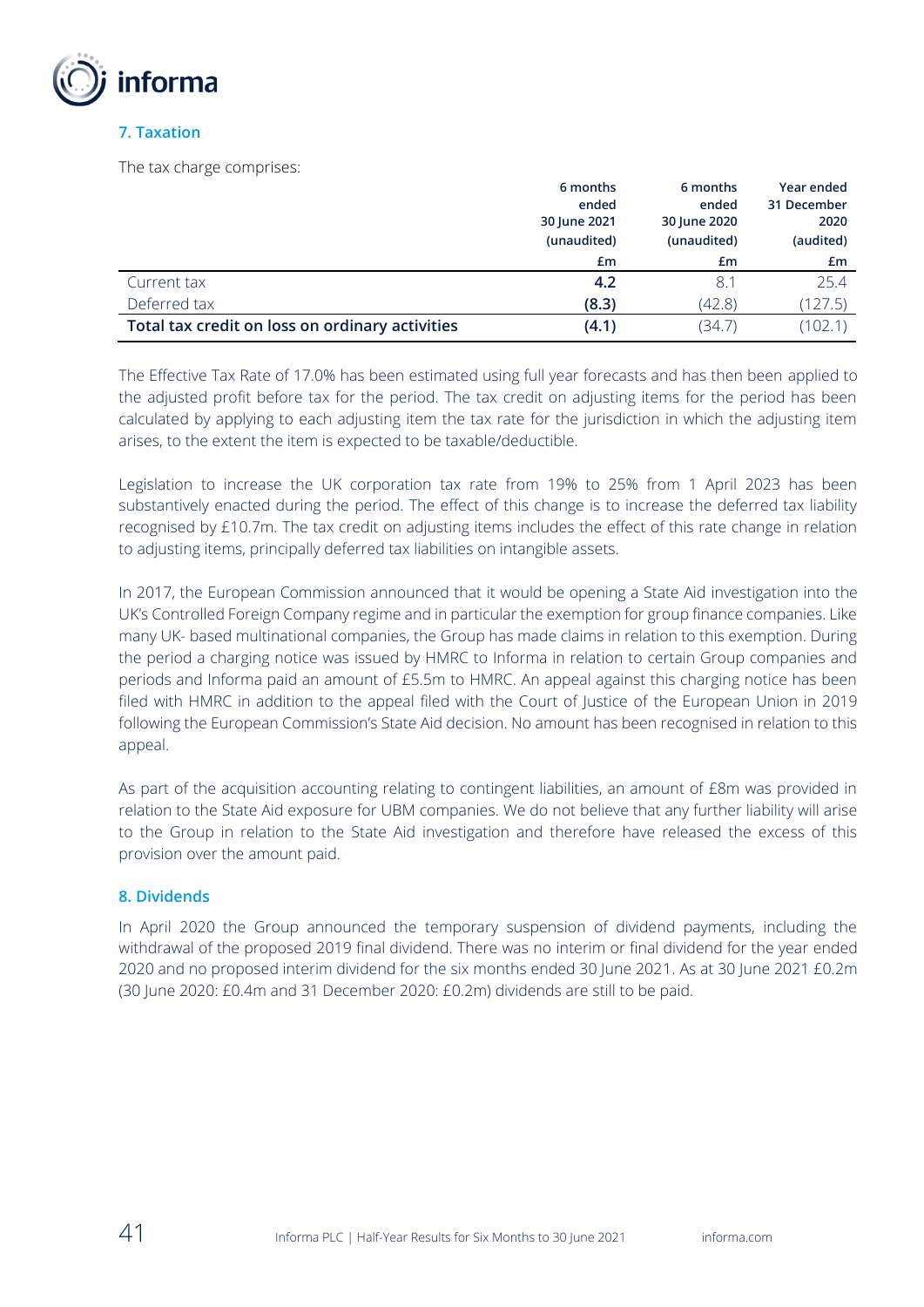

#### **9. Earnings Per Share**

#### Basic EPS

The basic earnings per share (EPS) calculation is based on a loss attributable to equity Shareholders of the parent of £91.3m (30 June 2020: loss £761.4m and 31 December 2020: loss £1,041.5m). To calculate basic earnings per share this amount is divided by the weighted average number of shares in issue (which is stated after deducting shares held by the Employee Share Trust and ShareMatch).

#### Diluted EPS

The diluted EPS calculation is based on the basic EPS calculation above, except that the weighted average number of shares includes all potentially dilutive options granted by the reporting date as if those options had been exercised on the first day of the accounting period or the date of the grant, if later.

For the 6 months ended 30 June 2021, 6 months to 30 June 2020 and the year ended 31 December 2020 dilutive potential ordinary shares have no effect on the calculation of statutory diluted EPS as their conversion into ordinary shares cannot increase a loss per share

The table below sets out the weighted average number of shares used in the calculation of diluted EPS showing the adjustment in respect of dilutive potential Ordinary Shares:

|                                                                                                                       | 6 months ended<br>30 June 2021<br>(unaudited) | 6 months ended<br>30 June 2020<br>(unaudited) | Year ended<br>31 December 2020<br>(audited) |
|-----------------------------------------------------------------------------------------------------------------------|-----------------------------------------------|-----------------------------------------------|---------------------------------------------|
| Weighted average number of shares used in<br>basic earnings per share<br>Effect of dilutive potential ordinary shares | 1,500,994,226                                 | 1,337,756,825                                 | 1,419,707,507                               |
| Weighted average number of shares used<br>in diluted EPS calculation                                                  | 1,500,994,226                                 | 1,337,756,825                                 | 1,419,707,507                               |

The table below sets out the weighted average number of shares used in the calculation of adjusted diluted EPS showing the adjustment in respect of dilutive potential Ordinary Shares:

|                                              | 6 months ended | 6 months ended | Year ended       |
|----------------------------------------------|----------------|----------------|------------------|
|                                              | 30 June 2021   | 30 June 2020   | 31 December 2020 |
|                                              | (unaudited)    | (unaudited)    | (audited)        |
| Weighted average number of shares used in    |                |                |                  |
| basic earnings per share                     | 1,500,994,226  | 1,337,756,825  | 1,419,707,507    |
| Effect of dilutive potential ordinary shares | 9,306,205      | 5,089,771      | 6,813,614        |
| Weighted average number of shares used       |                |                |                  |
| in adjusted diluted EPS calculation          | 1,510,300,431  | 1,342,846,596  | 1,426,521,121    |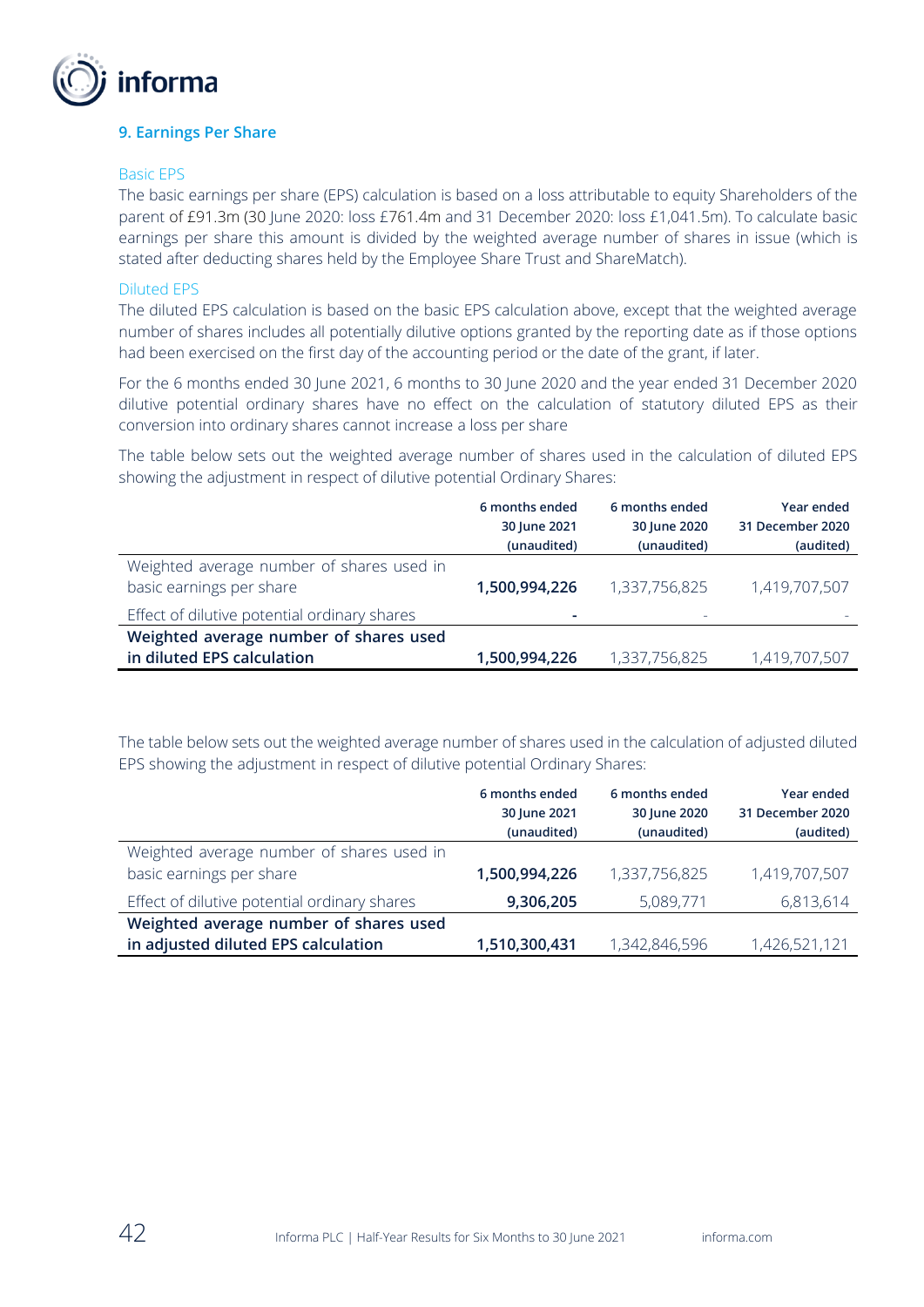

## **9. Earnings Per Share (Continued)**

Earnings per share

| 30 June 2021                          |           | 30 June 2020                  |           | 31 December 2020              |            |
|---------------------------------------|-----------|-------------------------------|-----------|-------------------------------|------------|
|                                       |           |                               |           | (audited)                     |            |
|                                       | Per share |                               | Per share |                               | Per share  |
| Earnings                              | amount    | <b>Earnings</b>               | amount    | <b>Earnings</b>               | amount     |
| £m                                    | Pence     | £m                            | Pence     | £m                            | Pence      |
| (86.9)                                |           | (766.5)                       |           | (1,037.6)                     |            |
| (4.4)                                 |           | 5.1                           |           | (3.9)                         |            |
| Earnings for the purpose of statutory |           |                               |           |                               |            |
| (91.3)                                | (6.1)     | (761.4)                       | (56.9)    | (1,041.5)                     | (73.4)     |
|                                       |           |                               |           |                               |            |
|                                       |           |                               |           |                               |            |
| Earnings for the purpose of statutory |           |                               |           |                               |            |
| (91.3)                                | (6.1)     | (761.4)                       | (56.9)    | (1,041.5)                     | (73.4)     |
|                                       |           | 6 months ended<br>(unaudited) |           | 6 months ended<br>(unaudited) | Year ended |

#### Adjusted EPS

The basic and diluted adjusted EPS calculations have been made to provide additional useful information on the underlying performance. Profits are based on operations attributable to equity Shareholders and are adjusted to exclude items that in the opinion of the Directors would distort underlying results, with those items detailed in Note 4.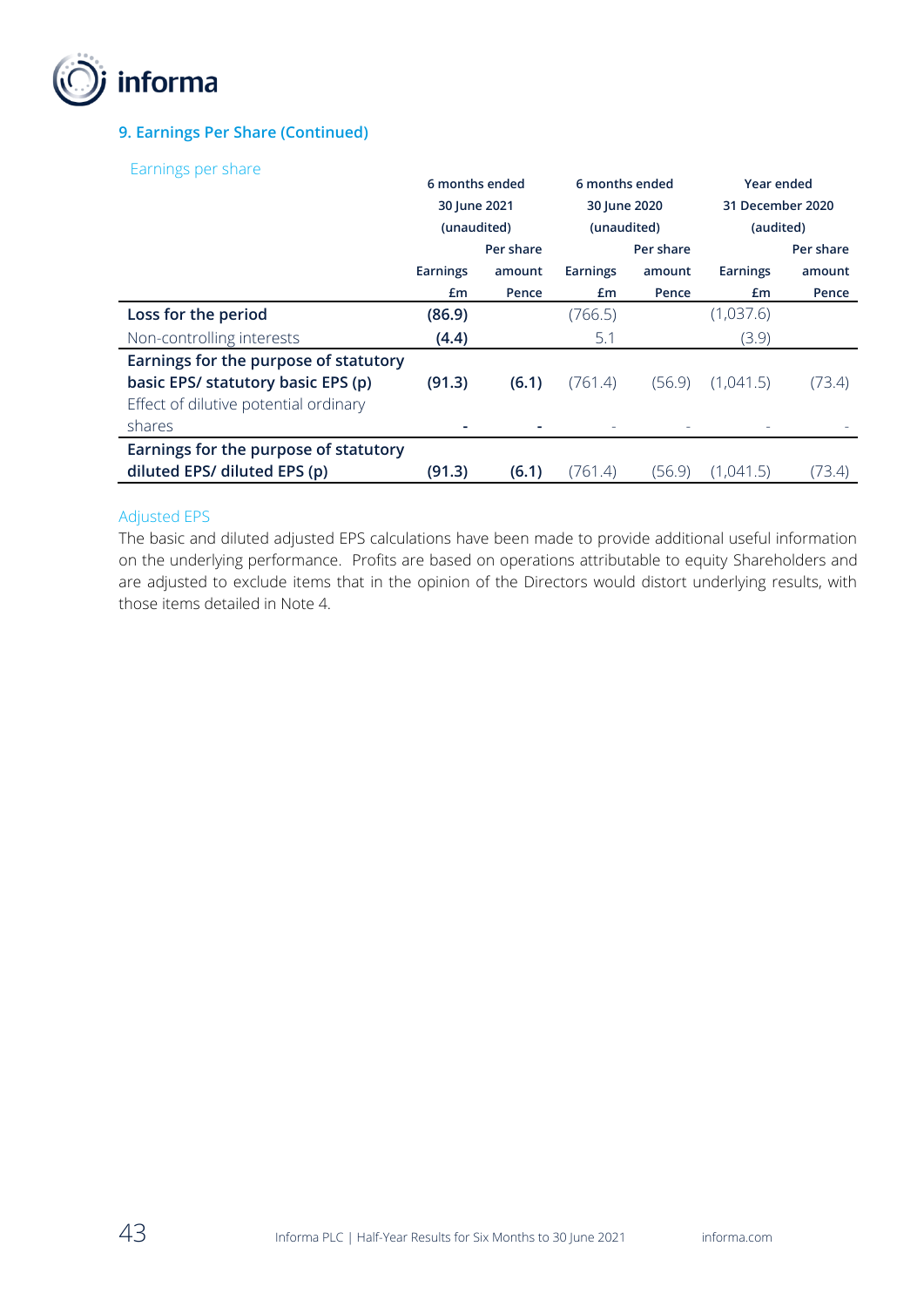

## **9. Earnings Per Share (Continued)**

| Adjusted earnings per share:                          | 6 months ended<br>30 June 2021<br>(unaudited) |                                 | 6 months ended<br>30 June 2020<br>(unaudited) |                                 | Year ended<br>31 December 2020<br>(audited) |                              |
|-------------------------------------------------------|-----------------------------------------------|---------------------------------|-----------------------------------------------|---------------------------------|---------------------------------------------|------------------------------|
|                                                       | Earnings<br>£m                                | Per<br>share<br>amount<br>Pence | <b>Earnings</b><br>£m                         | Per<br>share<br>amount<br>Pence | <b>Earnings</b><br>£m                       | Per share<br>amount<br>Pence |
| Earnings for the purpose of basic                     |                                               |                                 |                                               |                                 |                                             |                              |
| EPS/ statutory basic EPS (p)                          | (91.3)                                        | (6.1)                           | (761.4)                                       | (56.9)                          | (1,041.5)                                   | (73.4)                       |
| Adjusting items:                                      |                                               |                                 |                                               |                                 |                                             |                              |
| Intangible asset amortisation                         | 134.8                                         | 9.0                             | 148.2                                         | 11.1                            | 291.8                                       | 20.5                         |
| Impairment - goodwill                                 |                                               |                                 | 592.9                                         | 44.4                            | 592.9                                       | 41.8                         |
| Impairment - acquisition-related                      |                                               |                                 |                                               |                                 |                                             |                              |
| intangible assets                                     |                                               |                                 | 1.0                                           | 0.1                             | 38.5                                        | 2.7                          |
| Impairment - IFRS 16 right of use                     |                                               |                                 |                                               |                                 |                                             |                              |
| assets                                                | 2.1                                           | 0.1                             | 17.4                                          | 1.3                             | 36.1                                        | 2.5                          |
| Impairment - property and equipment                   | 0.7                                           | ÷,                              |                                               | $\sim$                          | 8.8                                         | 0.6                          |
| Impairment - investments                              |                                               | ÷,                              | 3.9                                           | 0.3                             | 3.9                                         | 0.3                          |
| Acquisition and integration costs                     | 3.2                                           | 0.2                             | 33.9                                          | 2.5                             | 49.1                                        | 3.5                          |
| Restructuring and reorganisation costs                | 1.5                                           | 0.1                             | 16.2                                          | 1.2                             | 77.6                                        | 5.5                          |
| One-off insurance credits associated<br>with COVID-19 |                                               |                                 |                                               |                                 |                                             |                              |
| Onerous contracts and other one-off                   | (18.7)                                        | (1.2)                           |                                               |                                 |                                             |                              |
| costs associated with COVID-19                        | 4.4                                           | 0.3                             | 43.4                                          | 3.2                             | 52.6                                        | 3.7                          |
| Subsequent remeasurement of                           |                                               |                                 |                                               |                                 |                                             |                              |
| contingent consideration                              | (0.8)                                         |                                 | 1.0                                           | 0.1                             | (3.1)                                       | (0.2)                        |
| VAT charges                                           |                                               |                                 | 0.6                                           |                                 |                                             |                              |
| Loss on disposal of subsidiaries and                  |                                               |                                 |                                               |                                 |                                             |                              |
| operations                                            | 0.1                                           |                                 | 4.0                                           | 0.3                             | 8.4                                         | 0.6                          |
| Finance income                                        |                                               |                                 |                                               | $\omega$                        | (8.3)                                       | (0.6)                        |
| Finance costs                                         |                                               |                                 | 9.7                                           | 0.7                             | 161.8                                       | 11.4                         |
| Tax related to adjusting items                        | (10.3)                                        | (0.7)                           | (43.9)                                        | (3.3)                           | (127.7)                                     | (9.0)                        |
| Earnings for the purpose of adjusted                  |                                               |                                 |                                               |                                 |                                             |                              |
| basic EPS/ Adjusted basic EPS (p)                     | 25.7                                          | 1.7                             | 66.9                                          | 5.0                             | 140.9                                       | 9.9                          |
| Effect of dilutive potential ordinary                 |                                               |                                 |                                               |                                 |                                             |                              |
| shares                                                |                                               |                                 |                                               |                                 |                                             |                              |
| Earnings for the purpose of adjusted                  |                                               |                                 |                                               |                                 |                                             |                              |
| diluted EPS/ Adjusted diluted EPS (p)                 | 25.7                                          | 1.7                             | 66.9                                          | 5.0                             | 140.9                                       | 9.9                          |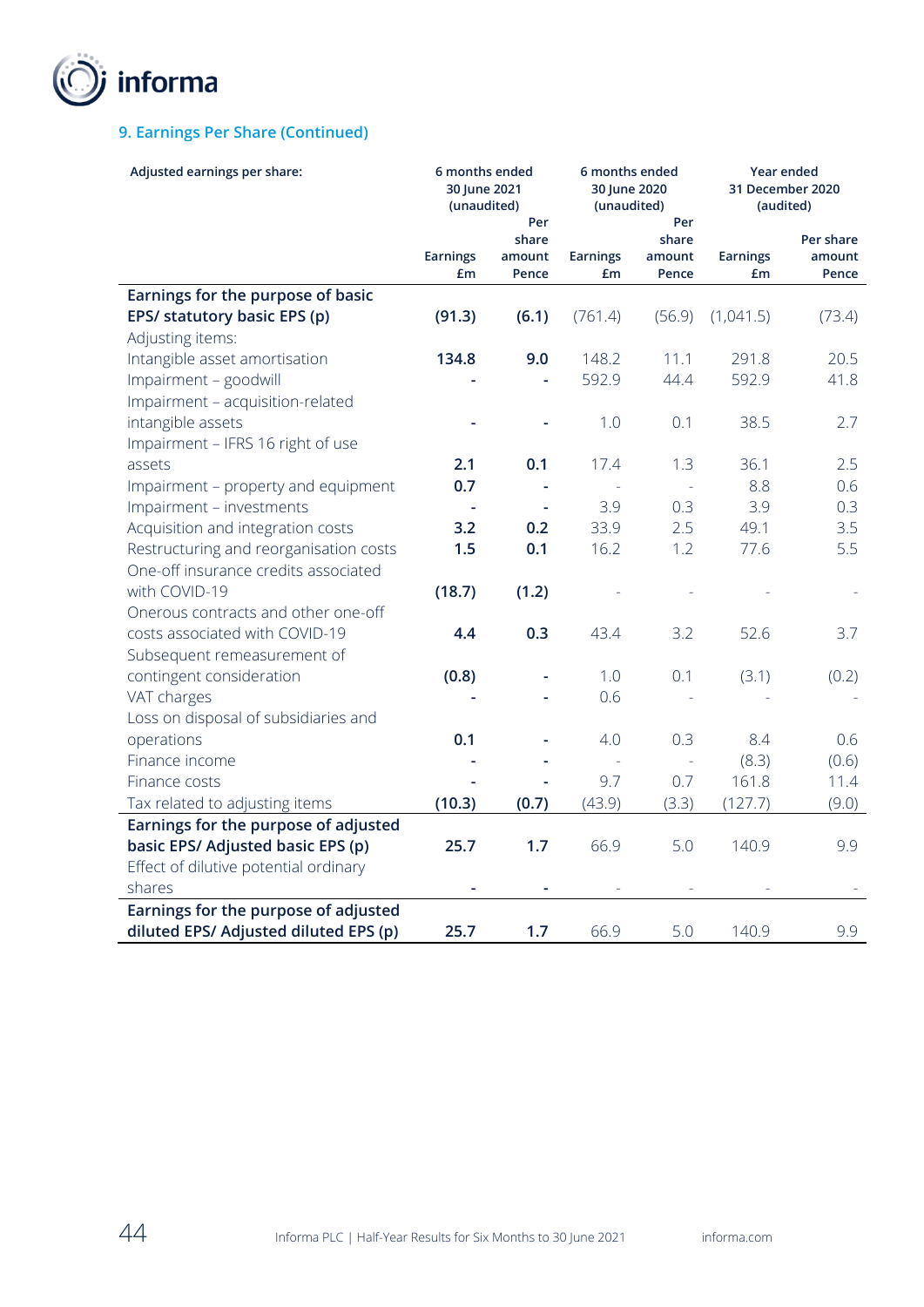

### **10. Goodwill**

|                                      | (Unaudited) |
|--------------------------------------|-------------|
|                                      | £m          |
| Cost                                 |             |
| At 1 January 2021                    | 6,237.9     |
| Additions (note 14)                  | 154.2       |
| Transfer to held for sale (note 17)  | (19.2)      |
| Exchange differences                 | (70.7)      |
| At 30 June 2021                      | 6,302.2     |
| <b>Accumulated impairment losses</b> |             |
| At 1 January 2021                    | (661.3)     |
| Exchange differences                 | 7.6         |
| At 30 June 2021                      | (653.7)     |
| <b>Carrying amount</b>               |             |
| At 30 June 2021                      | 5,648.5     |
| At 31 December 2020                  | 5,576.6     |

#### Impairment trigger test and Impairment review

In preparing the 30 June 2021 balance sheet, the Directors reviewed the carrying value of the Group's goodwill to assess if there were indicators of impairment.

This review starts with an assessment of current and forecast trading against the financial benchmarks used in the 2020 year end impairment review. This assessment was undertaken at 30 June 2021 and concluded that there were no indicators of impairment in the Taylor & Francis, Informa Intelligence, or Informa Connect CGUs. For the Informa Markets and Informa Tech CGUs, the gradual reopening and recovery of the US physical events market were considered to be indicators of impairment and therefore management conducted a full impairment review. The review found no impairment in the carrying value of goodwill.

In undertaking the impairment review management have made several key assumptions, specifically around Projected cash flows, Weighted Average Cost of Capital (WACC) rates and Long-Term Growth Rates (LTGR), as detailed in the key estimates and judgments section above.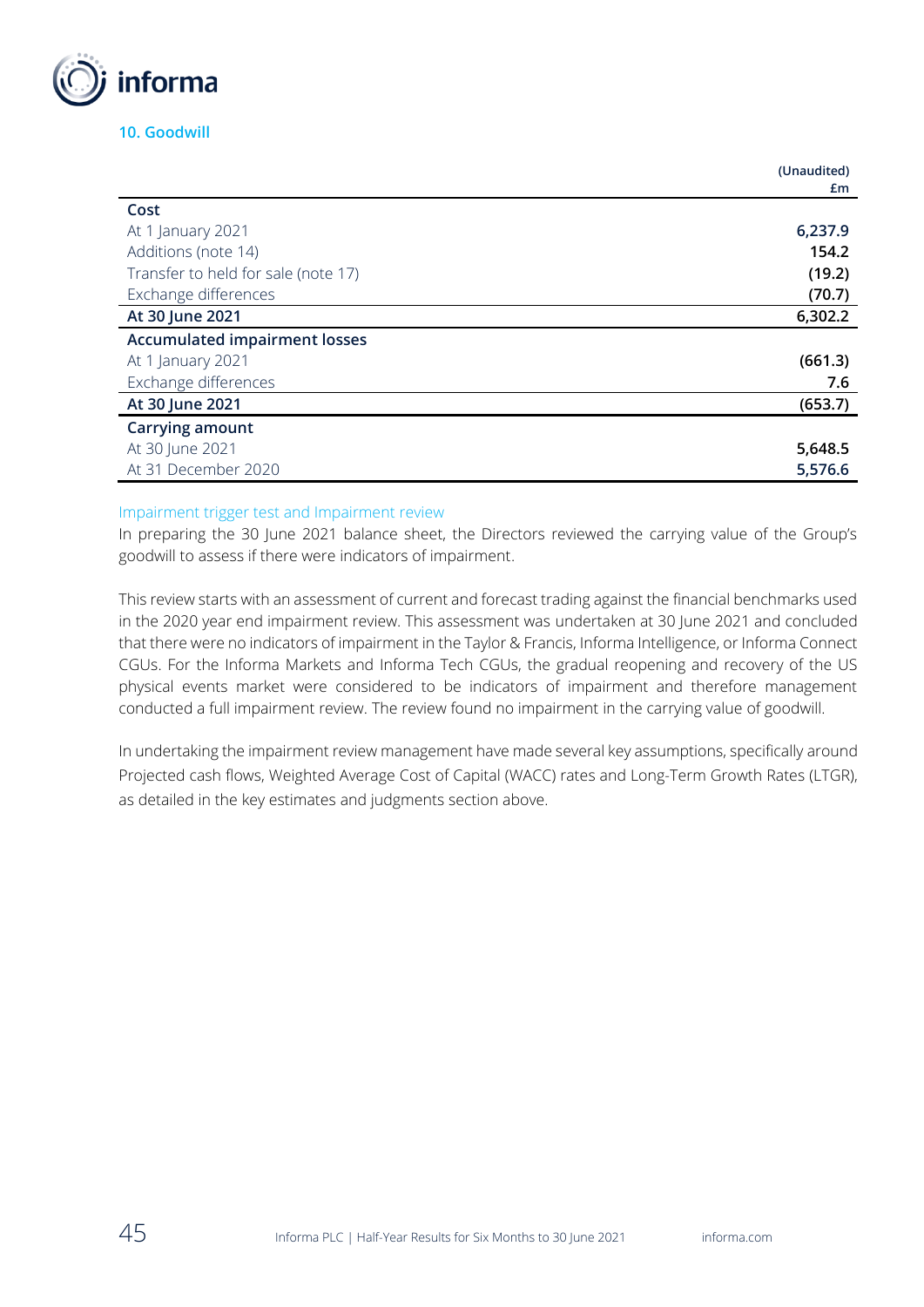

## **10. Goodwill (Continued)**

The methods for establishing these assumptions which are the same as those used in the going concern assessment are detailed below.

| Key assumption<br>Projected cash flows | How we have defined this<br>The forecasts for 2021 represent the latest detailed forecasts by management<br>of current revenue streams, based on the COVID-19 containment measures in<br>the markets we operate, alongside the feedback from customers on confidence<br>to travel and attend large physical events. For 2022 to 2024, management have<br>used the outcomes from the three year planning process, together with a<br>forecast for the 2025 year based on the recovery of physical events.                                       |
|----------------------------------------|------------------------------------------------------------------------------------------------------------------------------------------------------------------------------------------------------------------------------------------------------------------------------------------------------------------------------------------------------------------------------------------------------------------------------------------------------------------------------------------------------------------------------------------------|
|                                        | Across each of these time horizons, management have considered external<br>metrics, market data and publicly available economic outlooks, taking these into<br>account when determining the estimate.                                                                                                                                                                                                                                                                                                                                          |
| Long-term growth rate                  | For the Group's value in use calculation, a perpetual growth rate has been<br>applied to the 2025 operating cash flow forecast. LTGR are based on external<br>reports of long-term GDP growth rates for the main geographic markets in which<br>each CGU and Division operates and therefore are not considered to exceed<br>the long-term average growth prospects for the individual markets. LTGR have<br>not been risk adjusted to reflect any of the uncertainties noted above, as these<br>uncertainties are reflected in the forecasts. |
| Pre-tax discount rates                 | We have calculated the WACC for each CGU and CGU group. For the cost of<br>debt, we have considered market rates, based on entities with a comparable<br>credit rating. The cost of equity is calculated using the CAPM model. Discount<br>rates have not been risk adjusted to reflect any of the uncertainties noted above,<br>as these uncertainties are reflected in the forecasts.                                                                                                                                                        |

The average WACC pre-tax discount rates and LTGR at Half Year 2021, when the impairment review was undertaken were:

|                 |                  | Long-term market growth rates |                  | Pre-tax discount rates |
|-----------------|------------------|-------------------------------|------------------|------------------------|
|                 | <b>Half Year</b> | <b>Full Year</b>              | <b>Half Year</b> | <b>Full Year</b>       |
|                 | 2021             | 2020                          | 2021             | 2020                   |
|                 | (Unaudited)      | (Audited)                     | (Unaudited)      | (Audited)              |
| Informa Markets | 2.3%             | 2.5%                          | 10.7%            | 11.1%                  |
| Informa Tech    | 1.9%             | 2.0%                          | 11.4%            | 11.3%                  |

The 30 June 2021 review found no impairment in the carrying value of goodwill, the review at 30 June 2020 resulted in an impairment of £592.9m, with £231.1m relating to Informa Markets, £105.9m relating to Informa Connect and £255.9m relating to Informa Tech.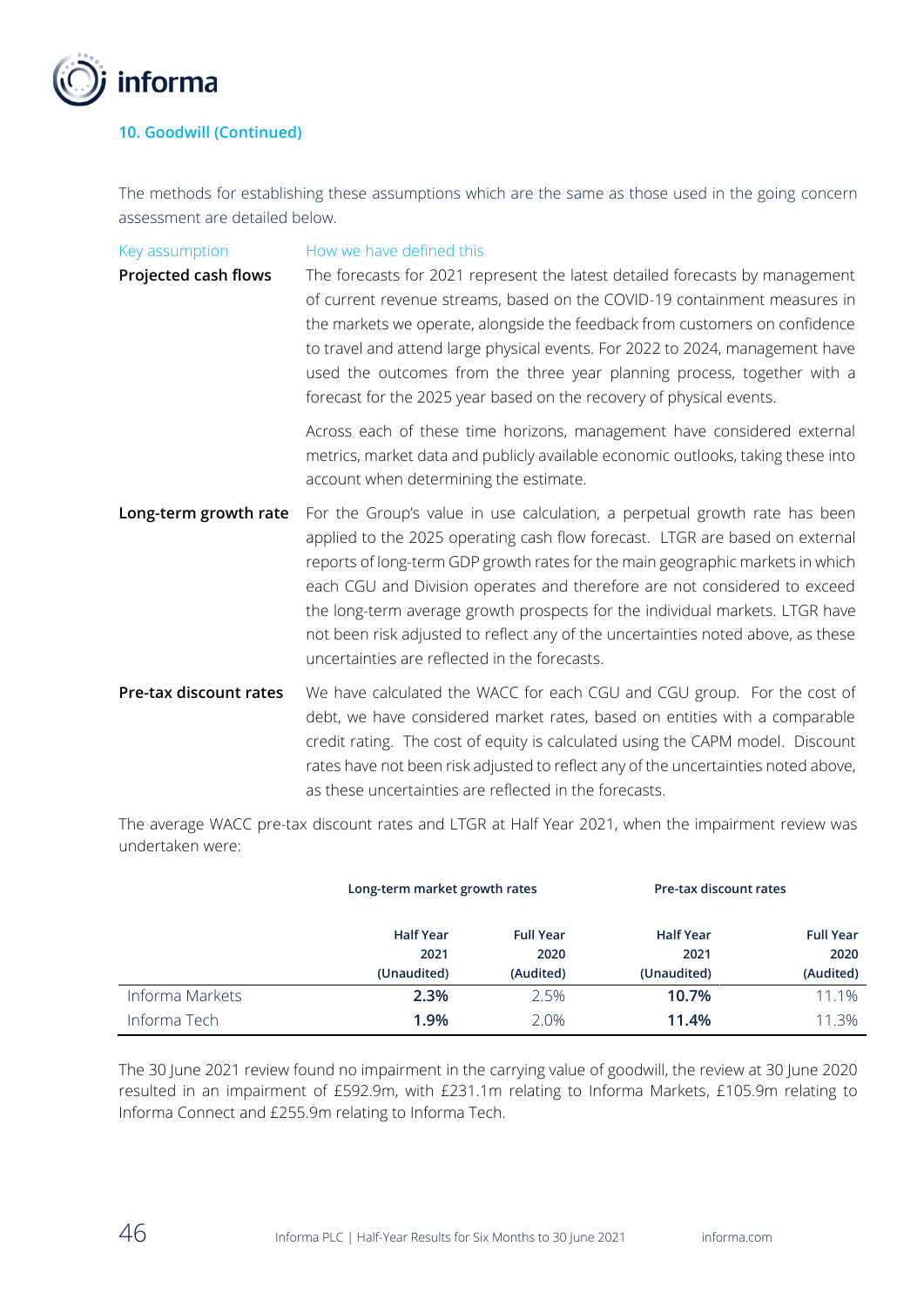

| <b>CGU Groups</b>    | As at<br>30 June 2021<br>(Unaudited)<br>£m | As at<br>30 June 2020<br>(Unaudited)<br>£m | As at<br>31 December 2020<br>(Audited)<br>£m |
|----------------------|--------------------------------------------|--------------------------------------------|----------------------------------------------|
| Informa Markets      | 3,547.5                                    | 3,820.5                                    | 3,598.8                                      |
| Informa Connect      | 325.7                                      | 350.3                                      | 328.3                                        |
| Informa Tech         | 428.4                                      | 479.4                                      | 433.3                                        |
| Informa Intelligence | 812.3                                      | 671.2                                      | 678.6                                        |
| Taylor & Francis     | 534.6                                      | 563.3                                      | 537.6                                        |
|                      | 5,648.5                                    | 5,884.7                                    | 5,576.6                                      |

The carrying amount of goodwill recorded in the CGU groups is set out below:

#### Sensitivity analysis

The sensitivities provided represent areas assessed by management to be a key source of estimation uncertainty, as described in Note 2, for the Informa Markets and Informa Tech Divisions that were subject to the review. Key uncertainties relate to the depth of the economic impact from COVID-19 containment measures, the speed of recovery, and the variability in impact across the geographies in which the group operates, which may impact our future cash flows, discount rates and LTGR. The cash flow sensitivity analysis scenario considered a 10% cash flow reduction in the period 2021 to 2025 including the perpetuity year reflecting an estimation of the impact of restricted ability to run physical events outside Mainland China and the pace of growth of current digital revenue streams. Sensitivity analysis scenarios considered changes to the key assumptions on the WACC rate and LTGR, with the sensitivity analysis showing the impact of WACC rates increasing by 100bps and LTGR reducing by 50bps.

The results from the sensitivity analysis showed there was headroom in all scenarios tested, with no impairments identified. The above sensitivities indicate management's assessment of reasonably plausible, material changes in the environment which could lead to a further impairment.

### **11. Share Capital**

Share capital as at 30 June 2021 amounted to £1.5m (30 June 2020 and 31 December 2020: £1.5m).

|                                   | 6 months ended   | 6 months ended   | Year ended       |
|-----------------------------------|------------------|------------------|------------------|
|                                   | 30 June 2021     | 30 June 2020     | 31 December 2020 |
|                                   | (unaudited)      | (unaudited)      | (audited)        |
|                                   | Number of shares | Number of shares | Number of shares |
| At 1 January                      | 1,502,137,804    | 1,251,798,534    | 1,251,798,534    |
| Issue of new shares through share |                  |                  |                  |
| placement                         |                  | 250,318,000      | 250,318,000      |
| Other issue of shares             | 975,000          | 13,876           | 21,270           |
| At 30 June / 31 December          | 1,503,112,804    | 1,502,130,410    | 1,502,137,804    |

As at 30 June 2021 the Informa Employee Share Trust (EST) held 1,147,651 (30 June 2020: 734,571; 31 December 2020: 697,644) ordinary shares in the Company at a market value of £5.8m (30 June 2020: £3.5m; 31 December 2020: £3.8m). As at 30 June 2021 the ShareMatch scheme held 905,420 (30 June 2020: 629,464; 31 December 2020: 710,697) ordinary shares in the Company. At 30 June 2021, the Group held 0.1% (30 June 2020: 0.1%; 31 December 2020: 0.1%) of its own called up share capital.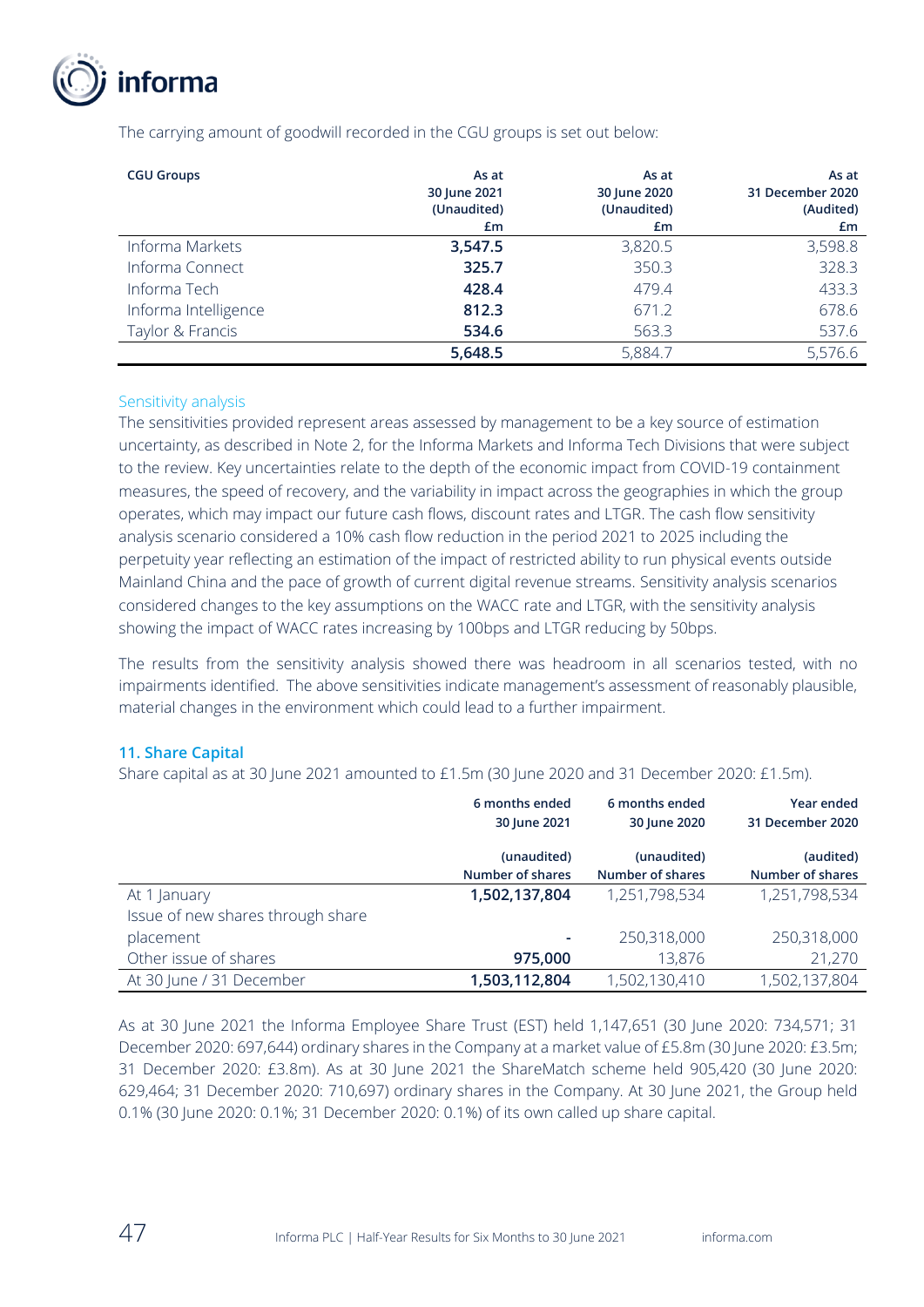

## **12. Notes to the Cash Flow Statement**

|                                                           | 6 months<br>ended | 6 months<br>ended | Year ended  |
|-----------------------------------------------------------|-------------------|-------------------|-------------|
|                                                           | 30 June           | 30 June           | 31 December |
|                                                           | 2021              | 2020              | 2020        |
|                                                           | (unaudited)       | (unaudited)       | (audited)   |
|                                                           | £m                | £m                | £m          |
| Loss before tax                                           | (91.0)            | (801.2)           | (1, 139.7)  |
| Adjustments for:                                          |                   |                   |             |
| Depreciation of property and equipment                    | 6.5               | 8.5               | 16.8        |
| Depreciation of right of use assets                       | 11.5              | 16.9              | 30.3        |
| Amortisation of other intangible assets                   | 157.4             | 168.0             | 332.9       |
| Impairment - goodwill                                     |                   | 592.9             | 592.9       |
| Impairment - investments                                  |                   | 3.9               | 3.9         |
| Impairment - acquisition intangible assets                |                   | 1.0               | 38.5        |
| Impairment - property and equipment                       | 0.7               |                   | 8.8         |
| Impairment - IFRS 16 right of use assets                  | 2.1               | 17.4              | 36.1        |
| Share-based payments                                      | 7.5               | 3.6               | 11.2        |
| Subsequent re-measurement of contingent consideration     | (0.8)             | 1.0               | (3.1)       |
| Finance lease modifications                               | (1.8)             |                   | (2.2)       |
| Loss on disposal of businesses                            | 0.1               | 4.0               | 8.4         |
| Loss on disposal of property and equipment and software   | 0.1               | 0.4               | 0.9         |
| Finance income                                            | (2.0)             | (4.8)             | (15.3)      |
| Finance costs                                             | 34.9              | 62.1              | 266.2       |
| Share of results of joint ventures and associates         | (1.3)             | 0.3               | (0.8)       |
| Operating cash inflow before movements in working capital | 123.9             | 74.0              | 185.8       |
| (Increase)/decrease in inventories                        | (3.1)             | 2.2               | 7.2         |
| (Increase)/decrease in receivables                        | 3.4               | (63.7)            | 114.8       |
| Increase/(decrease) in payables                           | 66.4              | 131.2             | (148.5)     |
| Movements in working capital                              | 66.7              | 69.7              | (26.5)      |
| Pension deficit recovery contributions                    | (2.5)             | (3.3)             | (6.2)       |
| Cash generated by operations                              | 188.1             | 140.4             | 153.1       |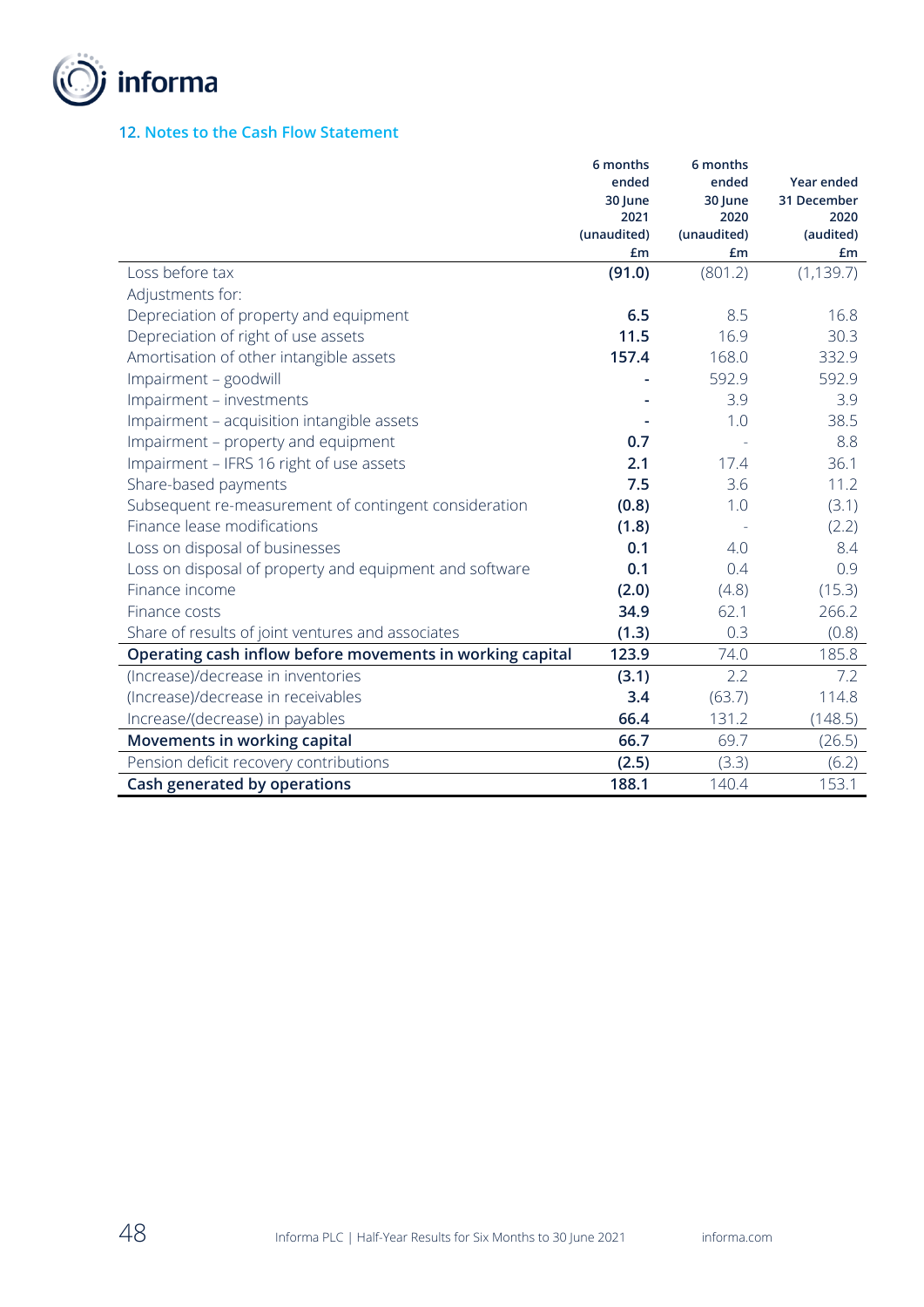

## **12. Notes to the Cash Flow Statement (continued)**

Analysis of movement in net debt (unaudited) as at 30 June 2021:

|                                          |            |           |           |           | At 30     |
|------------------------------------------|------------|-----------|-----------|-----------|-----------|
|                                          | At 1 Jan   | Non-cash  |           | Exchange  | June      |
|                                          | 2021       | movements | Cash flow | movements | 2021      |
|                                          | £m         | £m        | £m        | £m        | £m        |
| Cash at bank and in hand                 | 299.4      |           | 114.0     | (1.0)     | 412.4     |
| Overdrafts                               |            |           |           |           |           |
| Cash and cash equivalents                | 299.4      |           | 114.0     | (1.0)     | 412.4     |
|                                          |            |           |           |           |           |
| Bank loans due in more than one year     |            | (35.3)    |           | (0.8)     | (36.1)    |
| Bank loan fees due in more than one year | 2.6        | 1.3       |           | 0.1       | 4.0       |
| Bond borrowings due in more than one     |            |           |           |           |           |
| year                                     | (2, 111.1) |           |           | 73.8      | (2,037.3) |
| Bond borrowing fees                      | 15.3       | (1.6)     |           |           | 13.7      |
| Derivative assets associated with        |            |           |           |           |           |
| borrowings                               | 44.6       | (20.1)    |           |           | 24.5      |
| Derivative liabilities associated with   |            |           |           |           |           |
| borrowings                               | (7.5)      | 0.4       |           |           | (7.1)     |
| Lease liabilities                        | (280.8)    | (10.3)    | 15.2      | 4.1       | (271.8)   |
| Finance lease receivables                | 7.9        | 0.7       | (0.9)     | (0.1)     | 7.6       |
| Net debt                                 | (2,029.6)  | (64.9)    | 128.3     | 76.1      | (1,890.1) |

Analysis of movement in net debt (unaudited) as at 30 June 2020:

|                                          |                  |                       |                  |                       | At 30        |
|------------------------------------------|------------------|-----------------------|------------------|-----------------------|--------------|
|                                          | At 1 Jan<br>2020 | Non-cash<br>movements | <b>Cash flow</b> | Exchange<br>movements | June<br>2020 |
|                                          | £m               | £m                    | £m               | £m                    | £m           |
| Cash at bank and in hand                 | 195.1            |                       | 712.2            | 7.9                   | 915.2        |
| Overdrafts                               |                  |                       |                  |                       |              |
| Cash and cash equivalents                | 195.1            |                       | 712.2            | 7.9                   | 915.2        |
|                                          |                  |                       |                  |                       |              |
| Bank loans due in more than one year     | (56.9)           |                       | 87.1             | (30.2)                |              |
| Bank loan fees due in more than one year | 2.2              | 8.2                   |                  |                       | 10.4         |
| Private placement loan notes due in less |                  |                       |                  |                       |              |
| than one year                            | (152.2)          |                       | 153.0            | (0.8)                 |              |
| Private placement loan notes due in more |                  |                       |                  |                       |              |
| than one year                            | (1,060.6)        | (2.6)                 |                  | (77.8)                | (1, 141.0)   |
| Private placement loan note fees         | 2.7              | (0.2)                 |                  |                       | 2.5          |
| Bond borrowings due in more than one     |                  |                       |                  |                       |              |
| year                                     | (1, 279.1)       |                       |                  | (70.7)                | (1,349.8)    |
| Bond borrowing fees                      | 11.0             | (0.8)                 |                  |                       | 10.2         |
| Derivative assets associated with        |                  |                       |                  |                       |              |
| borrowings                               | 3.9              | 0.9                   |                  |                       | 4.8          |
| Derivative liabilities associated with   | (22.4)           | (72.6)                |                  |                       | (95.0)       |
| Lease liabilities                        | (316.6)          | (5.9)                 | 15.8             | (7.8)                 | (314.5)      |
| Finance lease receivables                | 15.3             | (5.5)                 | (1.2)            | 0.7                   | 9.3          |
| Net debt                                 | (2,657.6)        | (78.5)                | 966.9            | (178.7)               | (1, 947.9)   |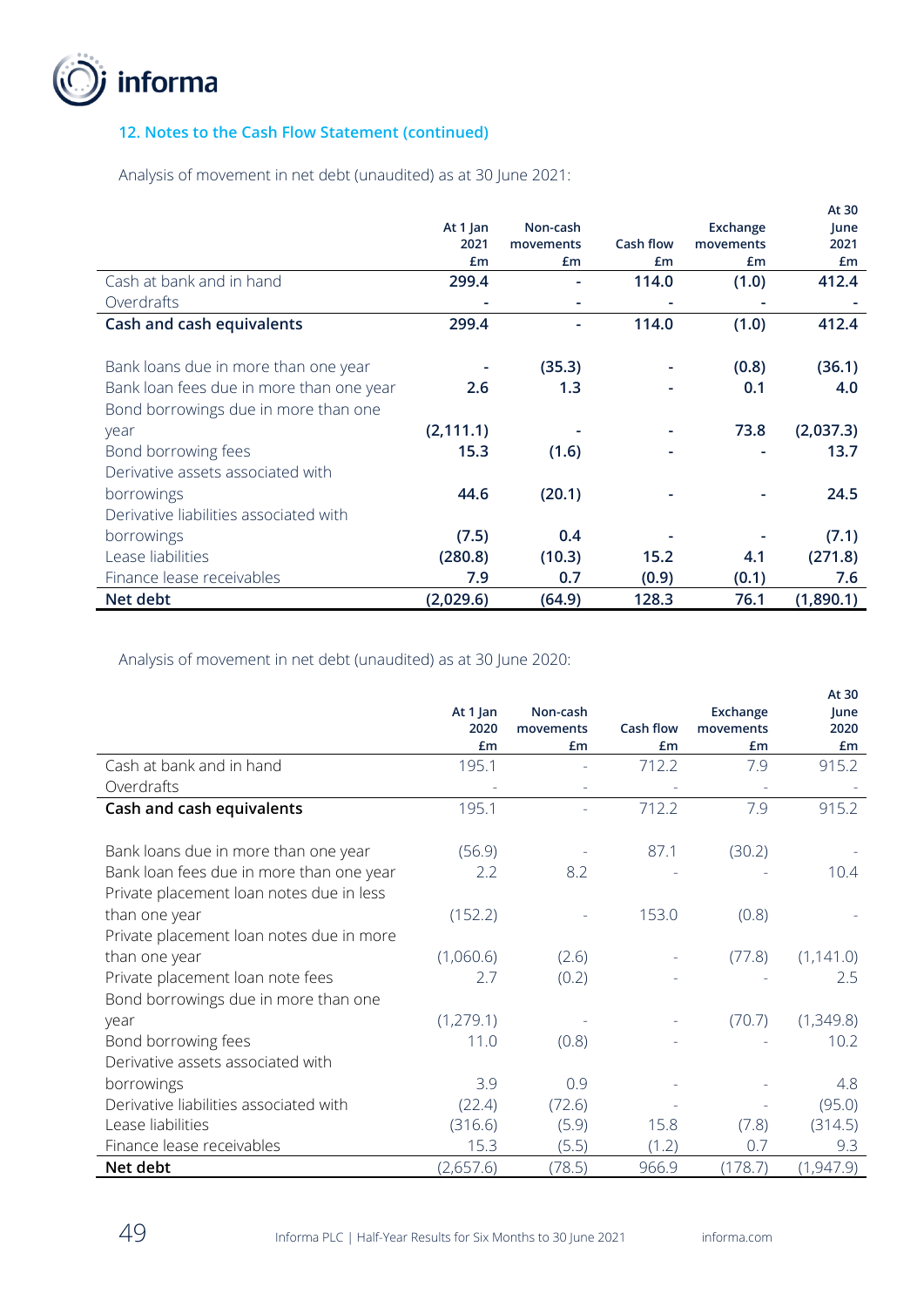

### **12. Notes to the Cash Flow Statement (continued)**

Reconciliation of movement in Net Debt

|                                                     | 6 months<br>ended | 6 months<br>ended | Year ended<br>31 December |
|-----------------------------------------------------|-------------------|-------------------|---------------------------|
|                                                     | 30 June 2021      | 30 June 2020      | 2020                      |
|                                                     | (unaudited)       | (unaudited)       | (audited)                 |
|                                                     | £m                | £m                | £m                        |
| Increase in cash and cash equivalents in the period |                   |                   |                           |
| (including cash acquired)                           | 114.0             | 712.2             | 103.2                     |
| Cash flows from net drawdown of borrowings and      |                   |                   |                           |
| derivatives associated with debt                    | 14.3              | 264.8             | 535.6                     |
| Change in net debt resulting from cash flows        | 128.3             | 977.0             | 638.8                     |
| Non-cash movements including foreign exchange       | 20.9              | (255.9)           | 1.3                       |
| Movement in net debt in the period                  | 149.2             | 721.1             | 640.1                     |
| Net debt at beginning of the period                 | (2,029.6)         | (2,657.6)         | (2,657.6)                 |
| Net finance lease additions in the period           | (9.7)             | (11.4)            | (12.1)                    |
| Net debt at end of the period                       | (1,890.1)         | (1, 947.9)        | (2,029.6)                 |

#### **13. Borrowings**

The Group had £3.2bn of committed facilities at 30 June 2021 (£4.1bn at 30 June 2020 and £3.2bn at 31 December 2020). Following debt repayments in November 2020 there are no financial covenants on any of the Group's group level bank or debt facilities. The total borrowings excluding lease liabilities and excluding derivative assets and liabilities associated with borrowings, are as follows:

|                                                             | At 30 June<br>2021<br>(unaudited) | At 30 June<br>2020<br>(unaudited) | At 31<br>December<br>2020<br>(audited) |
|-------------------------------------------------------------|-----------------------------------|-----------------------------------|----------------------------------------|
|                                                             | £m                                | Em                                | £m                                     |
| Current                                                     |                                   |                                   |                                        |
| Bank borrowings                                             |                                   |                                   |                                        |
| Total current borrowings                                    |                                   |                                   |                                        |
| Non-current                                                 |                                   |                                   |                                        |
| Bank borrowings                                             | 36.1                              |                                   |                                        |
| Bank debt issue costs                                       | (4.0)                             | (10.4)                            | (2.6)                                  |
| Bank borrowings - non-current                               | 32.1                              | (10.4)                            | (2.6)                                  |
| Private Placement loan notes (\$1,387.1m) - repaid Nov 2020 |                                   | 1,140.9                           |                                        |
| Private Placement issue costs                               |                                   | (2.5)                             |                                        |
| Private Placement - non-current                             |                                   | 1,138.4                           |                                        |
| Euro Medium Term Note (€650.0m)<br>- due July 2023          | 557.7                             | 593.4                             | 583.6                                  |
| - due October 2025<br>Euro Medium Term Note (€700.0m)       | 600.6                             |                                   | 628.5                                  |
| Euro Medium Term Note (£450.0m)<br>$-$ due July 2026        | 450.0                             | 300.0                             | 450.0                                  |
| - due April 2028<br>Euro Medium Term Note (€500.0m)         | 429.0                             | 456.5                             | 449.0                                  |
| Bond borrowings and EMTN issue costs                        | (13.7)                            | (10.2)                            | (15.3)                                 |
| Bond borrowings - non-current                               | 2,023.6                           | 1,339.7                           | 2,095.8                                |
| Total non-current borrowings                                | 2,055.7                           | 2,467.7                           | 2,093.2                                |
| <b>Total borrowings</b>                                     | 2,055.7                           | 2,467.7                           | 2,093.2                                |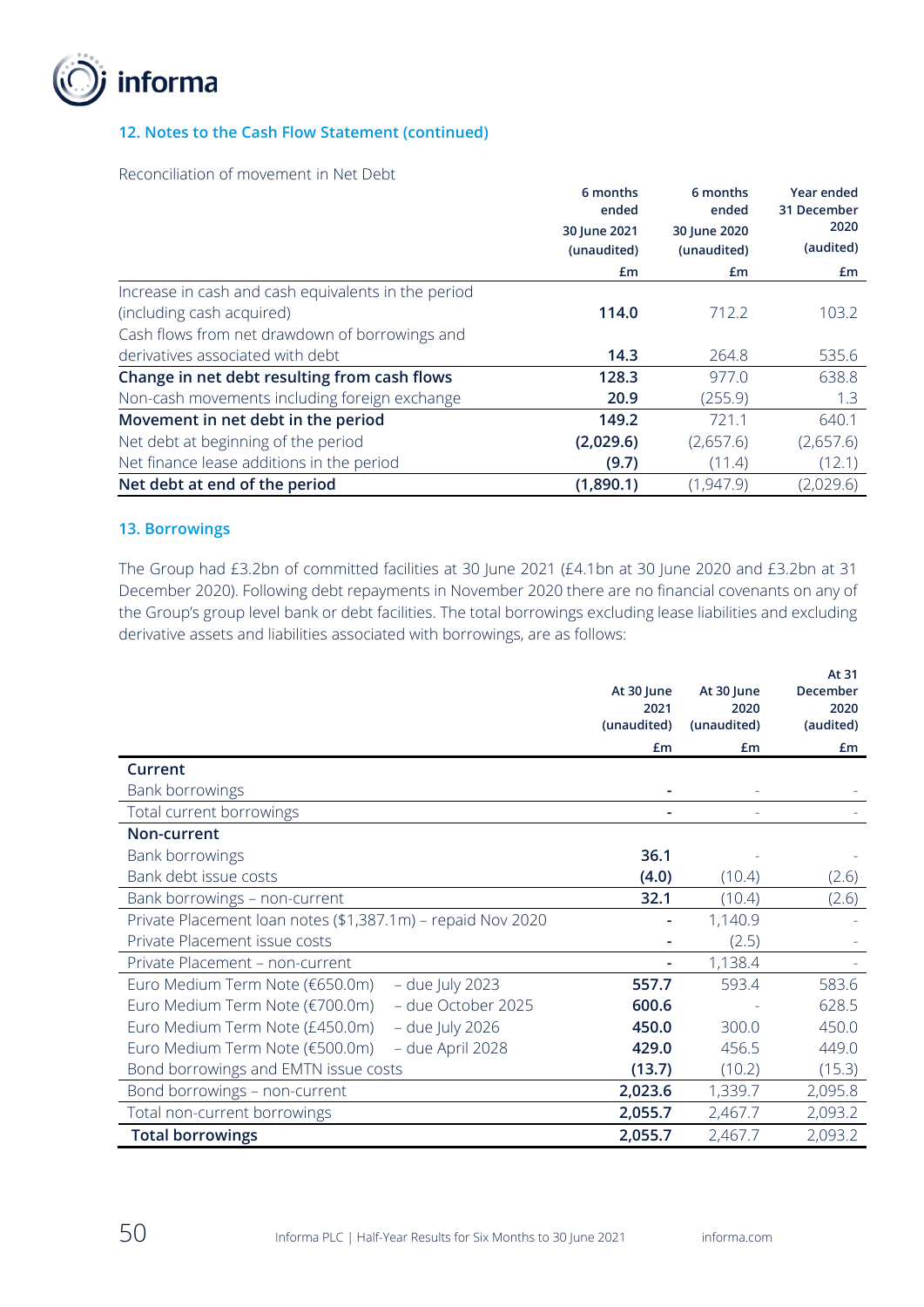

### **13. Borrowings (continued)**

Bank borrowings reflect the debt acquired as part of the Novantas transaction (see note 14) representing £36.1m (\$50.0m) of a drawn loan facility less finance fees of £1.6m (\$2.2m). There are total loan facilities available relating to Novantas of up to \$110.0m of which \$60.0m has 6 year maturity from May 2021 and \$50.0m has a maturity date no later than 28 May 2027. None of the Group's existing liquidity was used to finance the acquisition. There are other Bank borrowings facilities relating to the Group's RCF facilities of £1,050.0m, none of which were drawn at 30 June 2021 (31 December 2020: nil drawn, 30 June 2020: nil drawn). The RCF facilities comprise £30m maturing in February 2023, £420m maturing in February 2024, £60m maturing in February 2025 and £540m maturing in February 2026.

The Group does not have any of its property and equipment and other intangible assets pledged as security over its group level loans. See the Financial Review for further details.

#### **14. Business combinations**

#### Business combinations made in 6 months ended 30 June 2021

The principal business combination in the period to 30 June 2021 was the acquisition of Novantas, Inc.

#### Novantas, Inc.

On 28 May 2021, the group combined its existing FBX business with Novantas Inc., acquiring 57% of the common voting stock of this new combined business, with preference shares held by the private equity firm Inflexion and Novantas management and additional rights held by Inflexion over distributions at an exit event, which give Inflexion and Novantas management a preferential right to proceeds in the event of an exit. Novantas provides quantitative and qualitative competitive intelligence solutions for US retail banks, with particular strength in the deposits market. This combination seeks to create a leading competitive intelligence and specialist data business serving the retail banking markets.

Informa owns the majority of the common voting stock and has control of the board of this new business, and as such its results are fully consolidated from the acquisition date, with a corresponding Non-Controlling Interest (NCI) being recognised in equity in accordance with IFRS 10. As the preference shares hold no voting rights this does not affect the control of the entity under IFRS 10, however they are still accounted for as NCI. The preference shares have been classified as equity instruments and do not therefore form part of the fair value of net assets acquired. Preference shares are only settled at an exit event, or if management elect to make a distribution to the preference shareholders.

The total fair value of consideration, which is subject to adjustments for working capital, was £101.2m (\$143.5m), being 59.2% of the total fair value of \$242.5m for the FBX business. The fair value of consideration represents the percentage share of the fair value of the Informa FBX business that has been contributed in the transaction and is no longer attributable to Informa, with no cash contribution paid by Informa.

The goodwill arising from the acquisition was £154.2m (\$218.6m) representing the total consideration of £101.2m (\$143.5m) less the provisional fair value of the net assets acquired of £59.6m (\$84.5m) and adding £112.6m (\$159.6m) in respect of the value of NCI. The NCI is composed of £25.6m (\$36.3m) relating to the proportional share of net assets held by the 43% NCI share of common stock and £87.0m (\$123.3m) for the NCI share of the fair value of additional rights held by Inflexion and the fair value of preference shares held by Inflexion and Novantas management. The NCI fair values have been calculated using an option pricing model using an assumed estimated exit date.

In addition, a further non-controlling interest of £4.5m is recognised in respect of the partial disposal of the FBX assets, calculated as 43.0% of the carrying value of these net assets of £10.4m.

The initial accounting has only been provisionally determined at 30 June 2021, with amounts recognised in respect of the estimated fair value of identifiable assets acquired and liabilities assumed in respect of this acquisition provided below.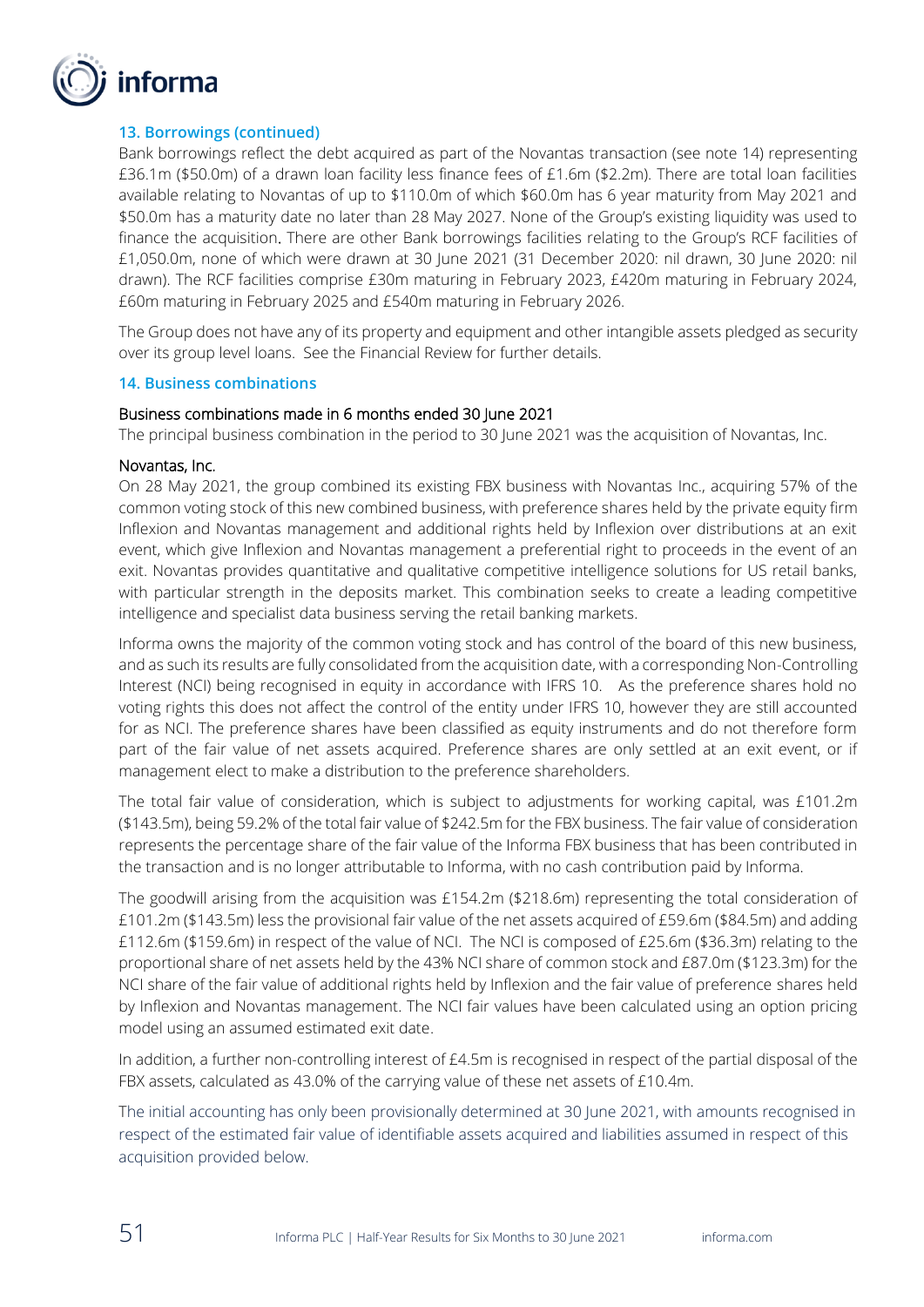

### **14. Business combinations (continued)**

|                                                                |                         | <b>Provisional Fair</b><br>value and <b>IFRS</b> | <b>Provisional fair</b> |
|----------------------------------------------------------------|-------------------------|--------------------------------------------------|-------------------------|
|                                                                | Book value <sup>1</sup> | adjustments                                      | value                   |
|                                                                | £m                      | £m                                               | £m                      |
| Acquisition intangible assets                                  |                         | 105.6                                            | 105.6                   |
| Other intangible assets                                        | 8.2                     |                                                  | 8.2                     |
| Property and equipment                                         | 2.8                     |                                                  | 2.8                     |
| Right of use assets                                            |                         | 9.6                                              | 9.6                     |
| Trade and other receivables <sup>2</sup>                       | 8.4                     | (0.7)                                            | 7.7                     |
| Other receivable relating to share option settlement 2,3       | 39.2                    |                                                  | 39.2                    |
| Cash and cash equivalents                                      | 4.3                     |                                                  | 4.3                     |
| Trade and other payables                                       | (3.9)                   |                                                  | (3.9)                   |
| Other payable relating to share option settlement <sup>3</sup> | (39.8)                  |                                                  | (39.8)                  |
| Tax liabilities                                                | (0.1)                   |                                                  | (0.1)                   |
| Deferred income                                                | (10.9)                  | 1.1                                              | (9.8)                   |
| Provisions                                                     |                         | (0.1)                                            | (0.1)                   |
| <b>Borrowings</b>                                              | (33.7)                  |                                                  | (33.7)                  |
| Lease liabilities                                              |                         | (9.6)                                            | (9.6)                   |
| Deferred tax liabilities                                       | (1.3)                   | (19.5)                                           | (20.8)                  |
| Total identifiable net assets acquired                         | (26.8)                  | 86.4                                             | 59.6                    |
| Provisional goodwill                                           |                         |                                                  | 154.2                   |
| Non-controlling interests                                      |                         |                                                  | (112.6)                 |
| <b>Total consideration</b>                                     |                         |                                                  | 101.2                   |

 $^{\rm 1}$  Book value excludes amounts recorded by Novantas for goodwill and acquisition intangible assets as these amounts are replaced at acquisition date

 $^2$  Trade and other receivables include trade receivable, together with the other receivable relating to share option settlement, represent the gross contractual amounts and the amounts that are expected to be collected.

<sup>3</sup> Share options relating to Novantas vested prior to the acquisition date, with proceeds and settlement occurring after the acquisition date

#### **Satisfied by**

| Fair value of non-controlling interest in Informa's FBX business | 101.2 |
|------------------------------------------------------------------|-------|
| Total consideration                                              | 101.2 |
|                                                                  |       |
| Net cash inflow arising on acquisition                           |       |

| Cash consideration                                |  |
|---------------------------------------------------|--|
| Less: cash and cash equivalents balances acquired |  |
|                                                   |  |

The fair values and consideration are described as provisional due to the proximity of the acquisition to the Half Year reporting date. Provisional fair values of intangible assets arising on acquisition and goodwill have been estimated using a recent comparable transaction undertaken by the Group, using the ratio of 51% of intangibles arising on acquisition to goodwill before taking account of deferred tax on these intangibles. These are subject to estimation uncertainty and will be refined in the second half of 2021 through a detailed fair value exercise, which will involve support from a third-party valuation specialist. A reasonably possible increase in the ratio of acquisition intangibles to goodwill is 5%, bringing the ratio to 56%. This would increase the value of intangibles arising on acquisition (principally customer relationships) by £10.4m, reducing goodwill by £4.4m and increasing non-controlling interest by £3.3m and deferred tax liabilities by £2.7m.

The provisional value of consideration includes an estimate of the fair value of additional rights held by Inflexion over distributions at an exit event.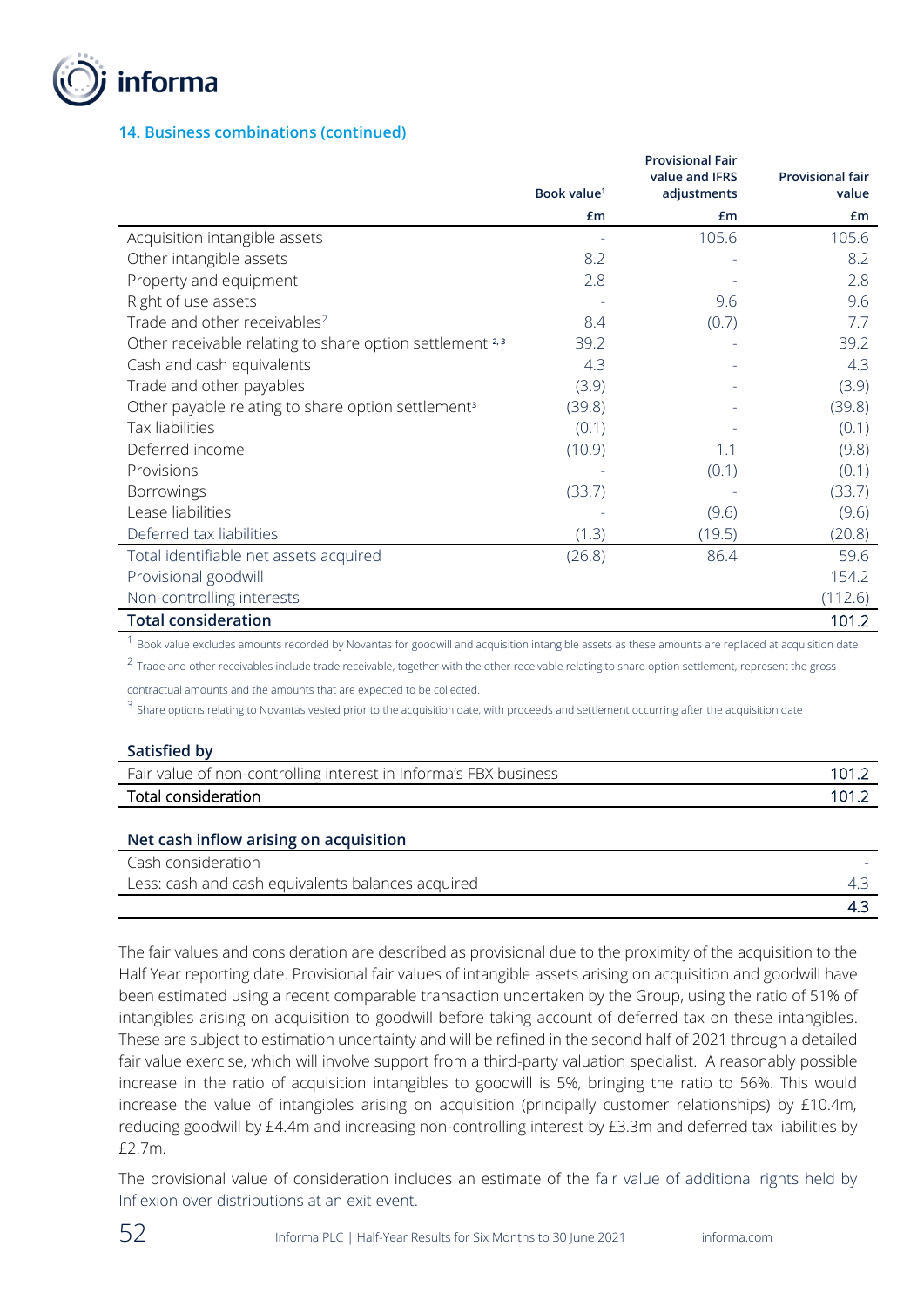

## **14. Business combinations (continued)**

The provisional goodwill arising from the acquisition has been identified as relating to the following factors:

- Increased scale and specialisation in the financial intelligence retail banking market through access to new US, Canadian, UK and Australian bank relationships, where Informa previously had less access to Deposit data, by broadening the current product offerings and customer base;
- Synergy opportunities from incremental revenue cross-selling opportunities; and
- Access to an experienced and skilled workforce.

None of the goodwill recognised is expected to be deductible for tax purposes.

The disclosure above provides the estimated fair value of acquired identifiable assets and liabilities assumed from Novantas and are provisional, pending the completion of a final valuation. The provisional fair value of intangible assets arising on acquisition relate to customer relationships and are estimated to be £105.6m, with a deferred tax liability recognised on these intangibles of £27.1m. Other fair value and IFRS adjustments include the recognition of £9.6m of right of use assets and lease liabilities relating to IFRS 16 lease accounting for 4 property leases, a deferred tax asset recognised on losses of £7.7m, a £1.1m reduction to the book value of deferred revenue to reflect its fair value, a £0.7m trade receivables provision and a £0.1m other provision.

There was cash acquired of £4.3m and the fair value debt acquired as part of transaction of £33.7m, representing a \$50.0m drawn loan facility.

No acquisition costs were incurred by Informa.

The Novantas business generated an Adjusted Operating Profit of £0.3m, profit after tax of £0.1m, and £3.8m of revenue for the period between the date of acquisition and 30 June 2021. If the acquisition had completed on the first day of the financial period, it would have generated loss after tax of £0.7m and £21.8m of revenue for the six month period to 30 June 2021.

#### Other business combinations

There was one other business combination in the six months ended 30 June 2021, being the acquisition on 6 May 2021 of the China Bakery Exhibition business, involving purchasing 50% of the business and taking control of the business. The total consideration was £2.6m, with 50% paid in the period (£1.3m) and 50% deferred for one year until May 2022. There were £1.6m of contingent and deferred consideration payments relating to acquisitions completed in prior periods and £3.8m of cash received relating to the finalisation of consideration associated with a prior year acquisition.

#### **15. Related Party Transactions**

Transactions between the Company and its subsidiaries, which are related parties, have been eliminated on consolidation and are not disclosed in this note. Transactions with related parties are made at arm's length.

#### Transactions with Directors

There were no material transactions with Directors of the Company during the year, except for those relating to remuneration and shareholdings. For the purposes of IAS 24 *Related Party Disclosures*, Executives below the level of the Company's Board are not regarded as related parties.

### Other related party disclosures

At 30 June 2021, Informa Group companies have guaranteed the pension scheme liabilities of the Taylor & Francis Group Pension and Life Assurance Scheme, the Informa Final Salary Scheme and the UBM Pension Scheme.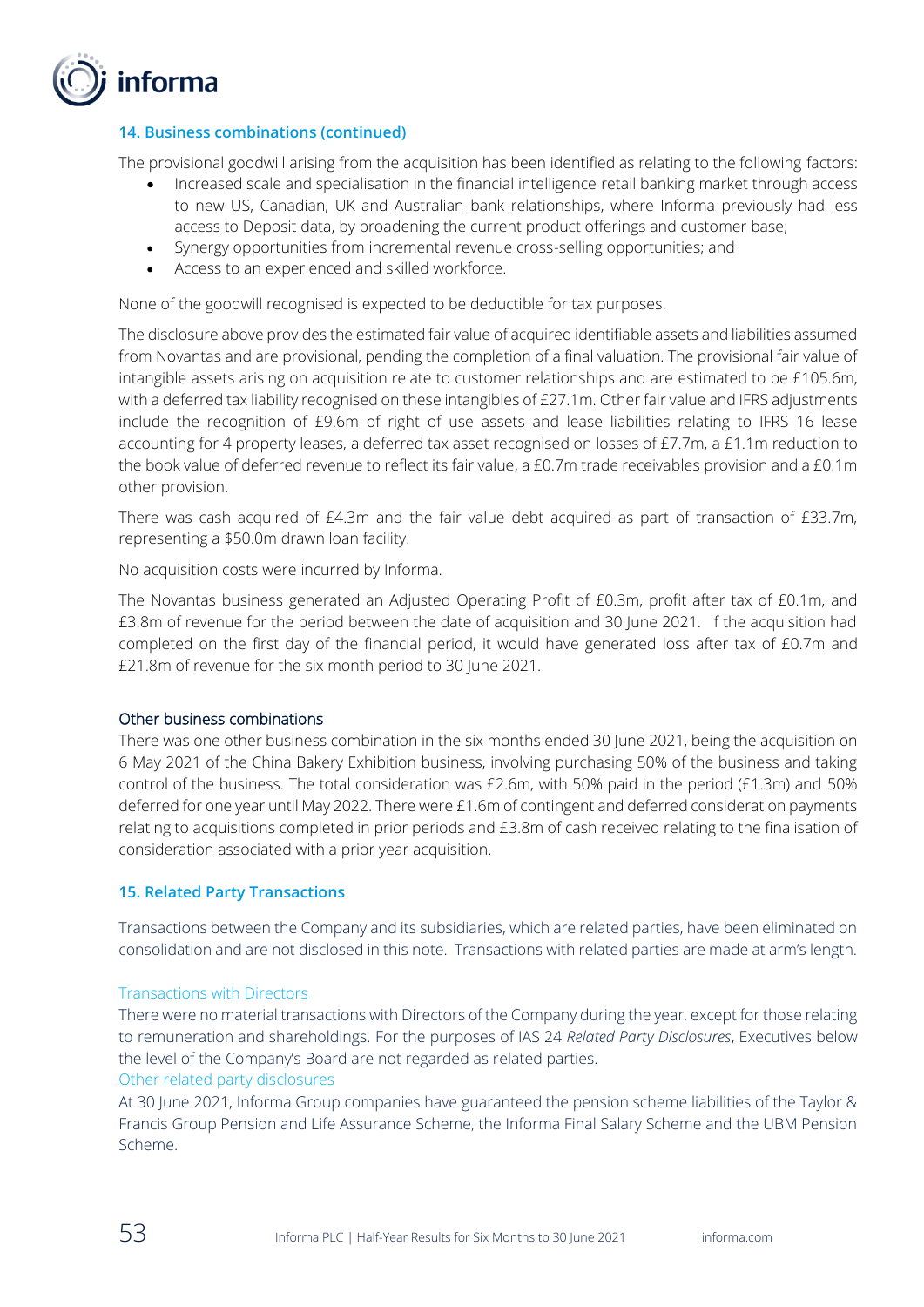

During the period, Informa entered into related party transactions to the value of £0.2m (30 June 2020: £0.3m) with a balance of £0.1m (30 June 2020: £0.1m) outstanding at 30 June 2021. Outstanding balances at 30 June 2021 are unsecured and settlement occurs in cash. There are no bad debt provisions for related party balances as at 30 June 2021, and no debts due from related parties have been written off during the period.

#### **16. Financial Instruments**

This note provides an update on the judgements and estimates made by the group in determining the fair values of the financial instruments since the last annual financial report.

#### Fair value hierarchy

Valuation techniques use observable market data where it is available and rely as little as possible on entityspecific estimates. The fair values of interest rate swaps and forward exchange contracts are measured using discounted cash flows. Future cash flows are based on forward interest/exchange rates (from observable yield curves/forward exchange rates at the end of the reporting period) and contract interest/forward rates, discounted at a rate that reflects the credit risk of the counterparties.

The fair values of put options over non-controlling interests (including exercise price) and contingent and deferred consideration on acquisitions are measured using discounted cash flow models with inputs derived from the projected financial performance in relation to the specific contingent consideration criteria for each acquisition, as no observable market data is available. The fair values are most sensitive to the projected financial performance of each acquisition; management makes a best estimate of these projections at each financial reporting date and regularly assesses a range of reasonably possible alternatives for those inputs and determines their impact on the total fair value.

The fair value of the contingent and deferred consideration on acquisitions is not significantly sensitive to a reasonable change in the forecast performance.

Financial instruments that are measured subsequently to initial recognition at fair value are grouped into Levels 1 to 3, based on the degree to which the fair value is observable, as follows:

Level 1 fair value measurements are those derived from unadjusted quoted prices in active markets for identical assets or liabilities.

Level 2 fair value measurements are those derived from inputs, other than quoted prices included within Level 1, that are observable for the asset or liability, either directly (as prices) or indirectly (derived from prices).

Level 3 fair value measurements are those derived from valuation techniques that include inputs for the asset or liability that are not based on observable market data (unobservable inputs), such as internal models or other valuation methods. Level 3 balances include investments where, in the absence of market data, these are held at cost, and adjusted for impairments which are taken to approximate to fair value. Level 3 balances for contingent consideration use future cash flow forecasts to determine the fair value, with the fair value of deferred consideration balances taken as the receivable amount adjusted for an impairment assessment. The fair value of put options over non-controlling interest uses the present value of the latest cash flow forecast for each business.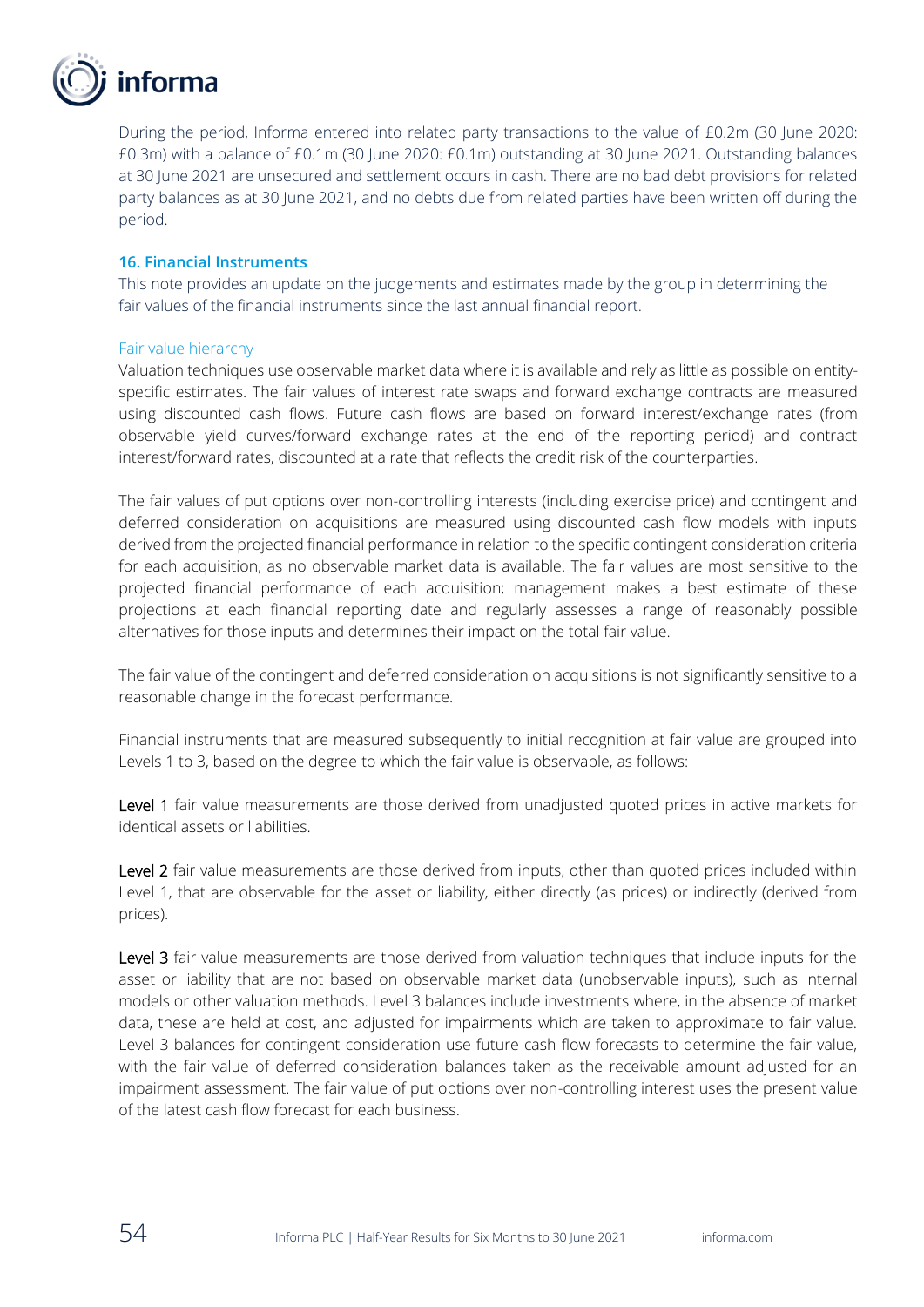

#### **16. Financial Instruments (continued)**

Financial assets and liabilities measured at fair value in the Consolidated Balance Sheet and their categorisation in the fair value hierarchy at 30 June 2021 and 31 December 2020:

|                                                       | Level 1     | Level <sub>2</sub> | Level 3     | <b>Total</b> |
|-------------------------------------------------------|-------------|--------------------|-------------|--------------|
|                                                       | At 30 June  | At 30 June         | At 30 June  | At 30 June   |
|                                                       | 2021        | 2021               | 2021        | 2021         |
|                                                       | (Unaudited) | (Unaudited)        | (Unaudited) | (Unaudited)  |
|                                                       | £m          | £m                 | £m          | £m           |
| <b>Financial assets</b>                               |             |                    |             |              |
| Derivative financial instruments in designated hedge  |             |                    |             |              |
| accounting relationships                              |             | 24.5               |             | 24.5         |
| Unhedged derivative financial instruments             |             | 0.5                |             | 0.5          |
| Equity investments in unquoted companies              |             |                    | 7.5         | 7.5          |
|                                                       |             | 25.0               | 7.5         | 32.5         |
| Financial liabilities at fair value through profit or |             |                    |             |              |
| loss                                                  |             |                    |             |              |
| Bank borrowings                                       |             |                    |             |              |
| Private placement loan notes                          |             |                    |             |              |
| Bond borrowings                                       |             |                    |             |              |
| Derivative financial instruments in designated hedge  |             |                    |             |              |
| accounting relationships <sup>1</sup>                 |             | 7.1                |             | 7.1          |
| Deferred consideration on acquisitions <sup>2</sup>   |             |                    | 3.1         | 3.1          |
| Contingent consideration on acquisitions <sup>3</sup> |             |                    | 4.4         | 4.4          |
|                                                       |             | 7.1                | 7.5         | 14.6         |

<sup>1</sup>Amounts relates to interest rate swaps associated with Euro Medium Term Notes

 $^{2}$  £2.9m increase from the prior year reflects a £3.1m increase arising from current year acquisitions and £0.2m decrease from payments relating to prior year acquisitions.

<sup>3</sup> £2.3m reduction from the prior year reflects £1.6m decrease from payments relating to prior year acquisitions and £0.7m relating to remeasurements.

|                                                       | Level 1<br>At 31<br><b>December</b><br>2020<br>(Audited)<br>£m | Level <sub>2</sub><br>At 31<br>December<br>2020<br>(Audited)<br>£m | Level 3<br>At 31<br>December<br>2020<br>(Audited)<br>£m | <b>Total</b><br>At 31<br>December<br>2020<br>(Audited)<br>Em |
|-------------------------------------------------------|----------------------------------------------------------------|--------------------------------------------------------------------|---------------------------------------------------------|--------------------------------------------------------------|
| <b>Financial assets</b>                               |                                                                |                                                                    |                                                         |                                                              |
| Derivative financial instruments in designated hedge  |                                                                |                                                                    |                                                         |                                                              |
| accounting relationships <sup>1</sup>                 |                                                                | 44.6                                                               |                                                         | 44.6                                                         |
| Equity investments in unquoted companies              |                                                                |                                                                    | 7.3                                                     | 7.3                                                          |
|                                                       |                                                                | 44.6                                                               | 7.3                                                     | 51.9                                                         |
| Financial liabilities at fair value through profit or |                                                                |                                                                    |                                                         |                                                              |
| loss                                                  |                                                                |                                                                    |                                                         |                                                              |
| Derivative financial instruments in designated hedge  |                                                                |                                                                    |                                                         |                                                              |
| accounting relationships <sup>1</sup>                 |                                                                | 7.5                                                                |                                                         | 7.5                                                          |
| Unhedged derivative financial instruments             |                                                                | 0.2                                                                |                                                         | 0.2                                                          |
| Deferred consideration on acquisitions                |                                                                |                                                                    | 0.2                                                     | 0.2                                                          |
| Contingent consideration on acquisitions              |                                                                |                                                                    | 6.7                                                     | 6.7                                                          |
|                                                       |                                                                | 7.7                                                                | 6.9                                                     | 14.6                                                         |

<sup>1</sup>Amounts relate to interest rate swaps associated with Euro Medium Term Notes.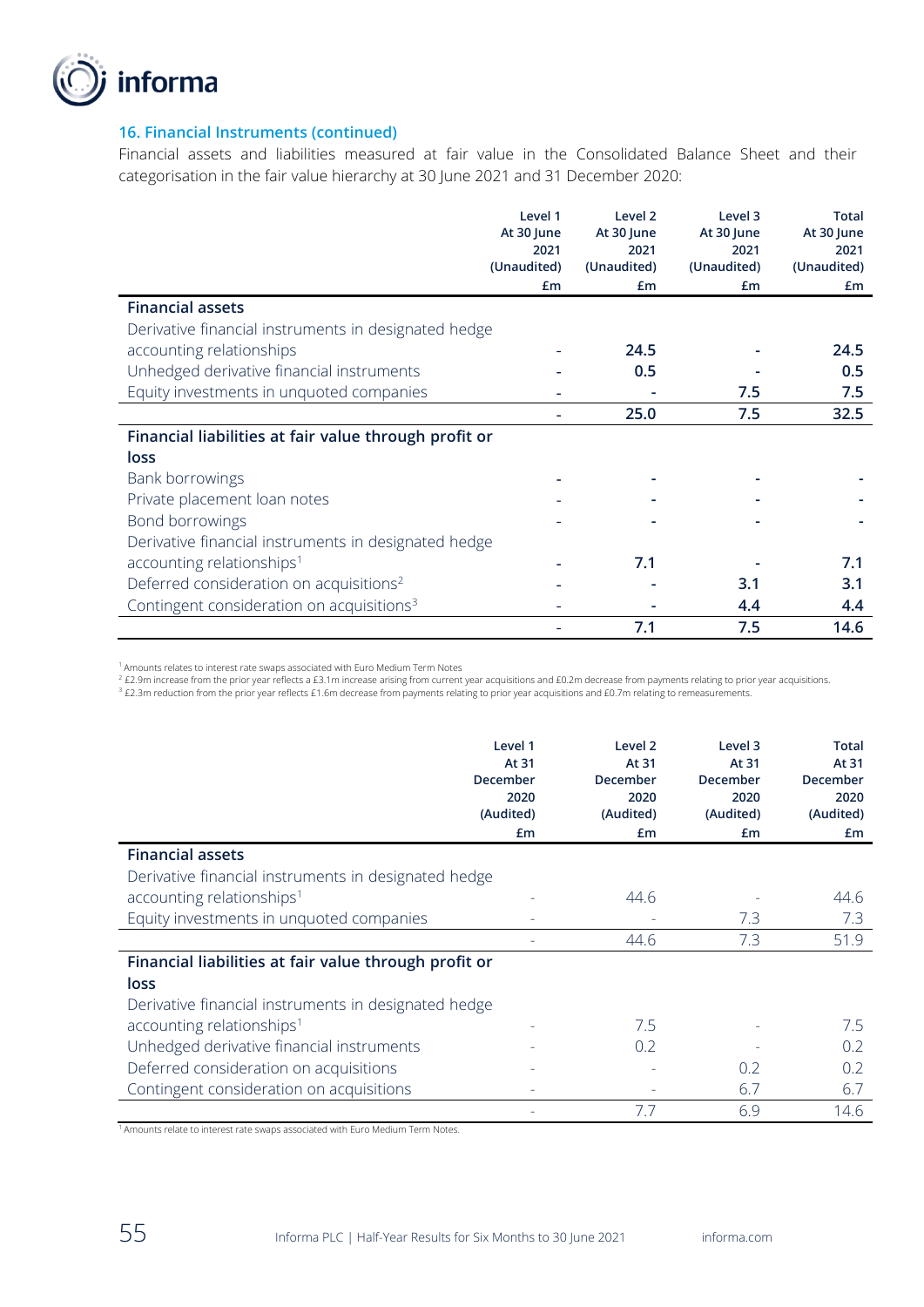

### **16. Financial Instruments (continued)**

#### Fair value of other financial instruments (unrecognised)

The group also has a number of financial instruments which are not measured at fair value in the balance sheet. For the majority of these instruments, the fair values are not materially different to their carrying amounts, since the interest receivable/payable is either close to current market rates or the instruments are short-term in nature. Significant differences were identified for the following instruments at 30 June 2021:

|                              |              |                       | Carrying    | <b>Estimated fair</b> |
|------------------------------|--------------|-----------------------|-------------|-----------------------|
|                              | Carrying     | <b>Estimated fair</b> | amount      | value                 |
|                              | amount       | value                 | 31 December | 31 December           |
|                              | 30 June 2021 | 30 June 2021          | 2020        | 2020                  |
|                              | (Unaudited)  | (Unaudited)           | (Audited)   | (Audited)             |
|                              | £m           | £m                    | £m          | £m                    |
| <b>Financial liabilities</b> |              |                       |             |                       |
| Bond borrowings              | 2.023.6      | 2,127.8               | 2,095.8     | 2,186.7               |

## **17. Assets classified as held for sale and liabilities directly associated with assets classified as held for sale**

On 28 July 2021 the Group entered into an agreement to sell the Barbour EHS business, with completion expected on 30 July 2021, as part of ongoing portfolio management within Informa Intelligence. Consequently, the Group has classified the assets and liabilities of Barbour EHS as held for sale in the Condensed Consolidated Balance Sheet at 30 June 2021. The disposal does not meet the criteria of a discontinued operation.

The agreed sales price of £35m is subject to adjustment for working capital and is expected to result in net consideration of £32m which will be settled entirely in cash. The Group considers the net proceeds of disposal to reflect the fair value of the assets and liabilities of the business as at 30 June 2021, and as these exceed the carrying amounts of the related net assets, no impairment loss has been recognised on the carrying amounts classified as held for sale. The Group are expecting to realise a gain on sale of approximately £15m, being the excess of net disposal proceeds over the carrying value of the net assets.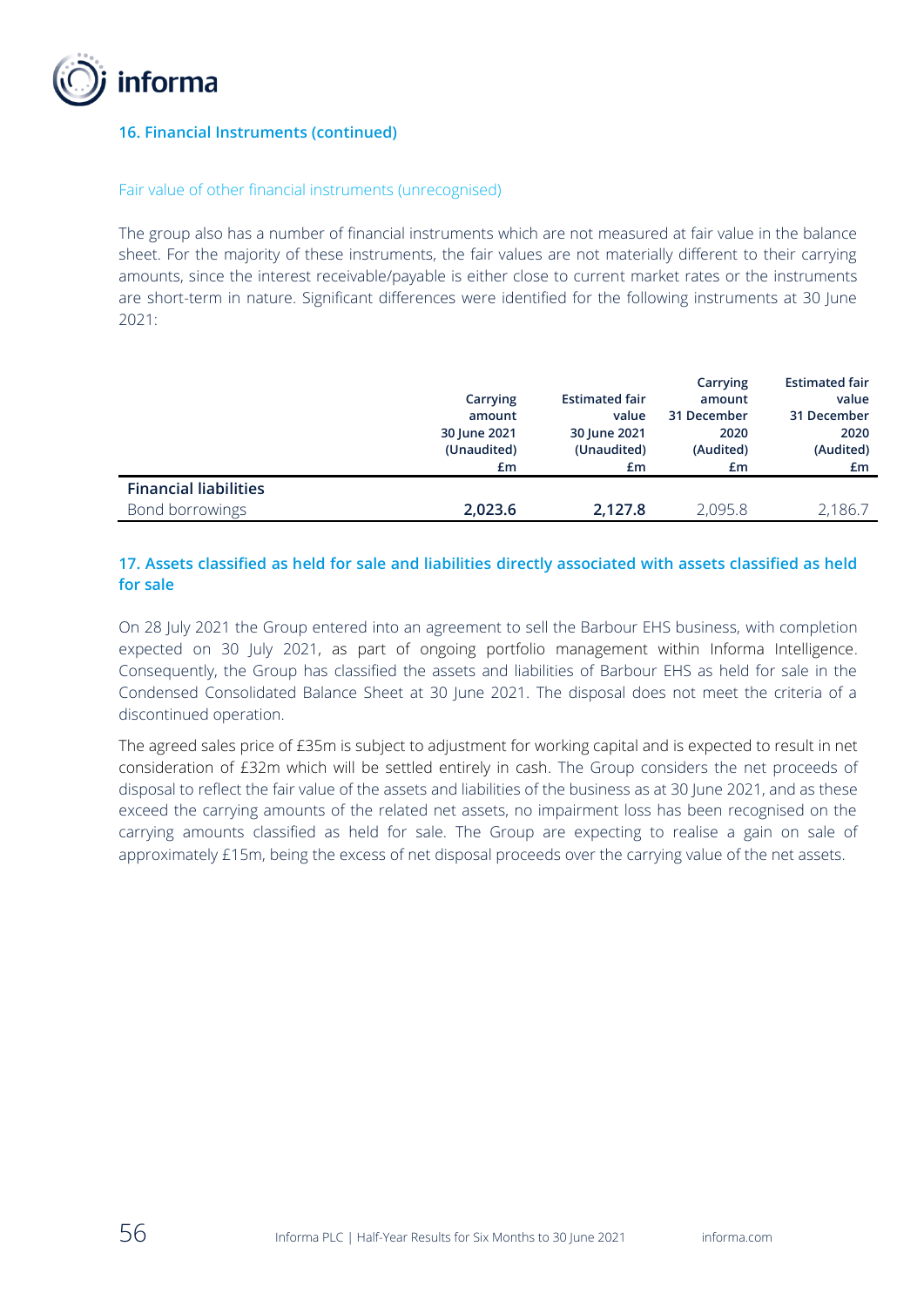

## **17. Assets classified as held for sale and liabilities directly associated with assets classified as held for sale (continued)**

The major classes of assets and liabilities held for sale as at 30 June 2021 were as follows:

|                                                                         | 30 June 2021<br>(unaudited) |
|-------------------------------------------------------------------------|-----------------------------|
|                                                                         | £m                          |
| Assets classified as held for sale                                      |                             |
| Goodwill                                                                | 19.2                        |
| Property and equipment                                                  |                             |
| Right of use assets                                                     |                             |
| Trade and other receivables                                             | 1.8                         |
| Cash and cash equivalents                                               |                             |
| Total assets of disposal group held for sale                            | 21.0                        |
| Liabilities directly associated with assets classified as held for sale |                             |
| Trade and other payables                                                | (0.6)                       |
| Tax liabilities                                                         |                             |
| Deferred income                                                         | (3.1)                       |
| Provisions                                                              |                             |
| Lease liabilities                                                       |                             |
| Total liabilities of disposal group held for sale                       | (3.7)                       |
| Net assets of business held for sale                                    | 17.3                        |

### **18. Events after the Balance Sheet date**

On 28 July 2021 the group entered into an agreement to sell the Barbour EHS business, with completion expected on 30 July 2021, see note 17 for further details.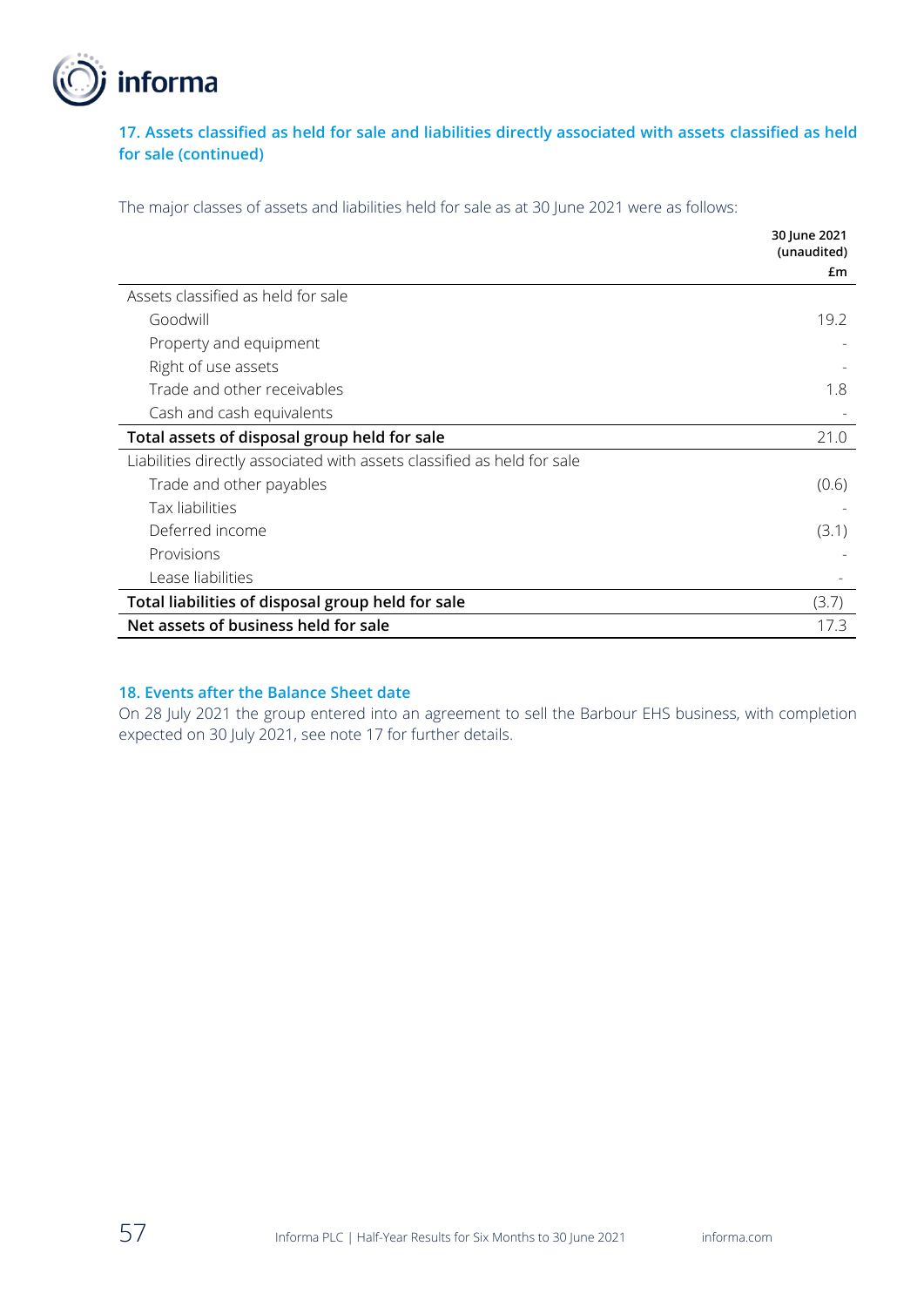

## Glossary of terms: Alternative Performance Measures

The group provides adjusted results and underlying measures in addition to statutory measures, in order to provide additional useful information on business performance trends. The Board considers these non-GAAP measures as the most appropriate way to measure the Group's performance because it aids comparability to the prior year and is also in line with the similarly adjusted measures used by peers and therefore facilitates comparison.

The terms "adjusted" and "underlying" are not defined terms under IFRS and may not therefore be comparable with similarly titled measurements reported by other companies. These measures are not intended to be a substitute for, or superior to, IFRS measures. The Financial Review provides reconciliations of Alternative Performance Measures (APMs) to statutory measures and also provides the basis of calculation for certain APM metrics. These APMs are provided on a consistent basis with the prior periods.

#### Underlying measures of growth

Underlying measures of growth refer to the period-on-period change in revenue and adjusted operating profit, adjusted for acquisitions and disposals, the phasing of events, including biennials, the impact of changes from implementing new accounting standards and accounting policy changes and the effects of changes in foreign currency by adjusting the current year and prior year amounts to use consistent currency exchange rates. Phasing and biennial adjustments relate to the alignment of comparative period amounts to the timing of events in the current year. The results from acquisitions are included on a pro-forma basis from the first day of ownership in the comparative period. Disposals are similarly adjusted for on a proforma basis to exclude results in the comparative period from the date of disposal. Underlying measures are provided to aid comparability of revenue and adjusted operating profit results against the prior year. The Financial Review provides the reconciliation of underlying measures of growth to reported measures of growth in percentage terms.

#### Adjusted results and Adjusting items

Adjusted results exclude items that are commonly excluded by peers across the knowledge and information and media sector: amortisation and impairment of goodwill and intangible assets relating to businesses acquired and other intangible asset purchases of book lists, journal titles, acquired databases and brands related to exhibitions and conferences, acquisition and integration costs, impairment of right of use assets, acquisition and integration costs, restructuring and reorganisation costs, subsequent remeasurement of contingent consideration, profit or loss on disposal of businesses and other items that in the opinion of the Directors would impact the comparability of underlying results.

Adjusted results are prepared for the following measures which are provided in the Consolidated Income Statement. Adjusted operating profit, Adjusted net finance costs, Adjusted Profit before tax (PBT), Adjusted tax charge, Adjusted Profit After Tax (PAT), Adjusted earnings, and Adjusted diluted earnings per share. Adjusted operating margin, Adjusted tax charge and Adjusted EBITDA are used in the Financial Review.

#### EBITDA

Adjusted EBITDA is earnings before interest, tax, depreciation, amortisation and other non-cash items such as share-based payments and before adjusting items.

Adjusted EBITDA for interest cover purposes is earnings before interest, tax, depreciation and amortisation and adjusting items. It is adjusted to be on a pre-IFRS 16 basis.